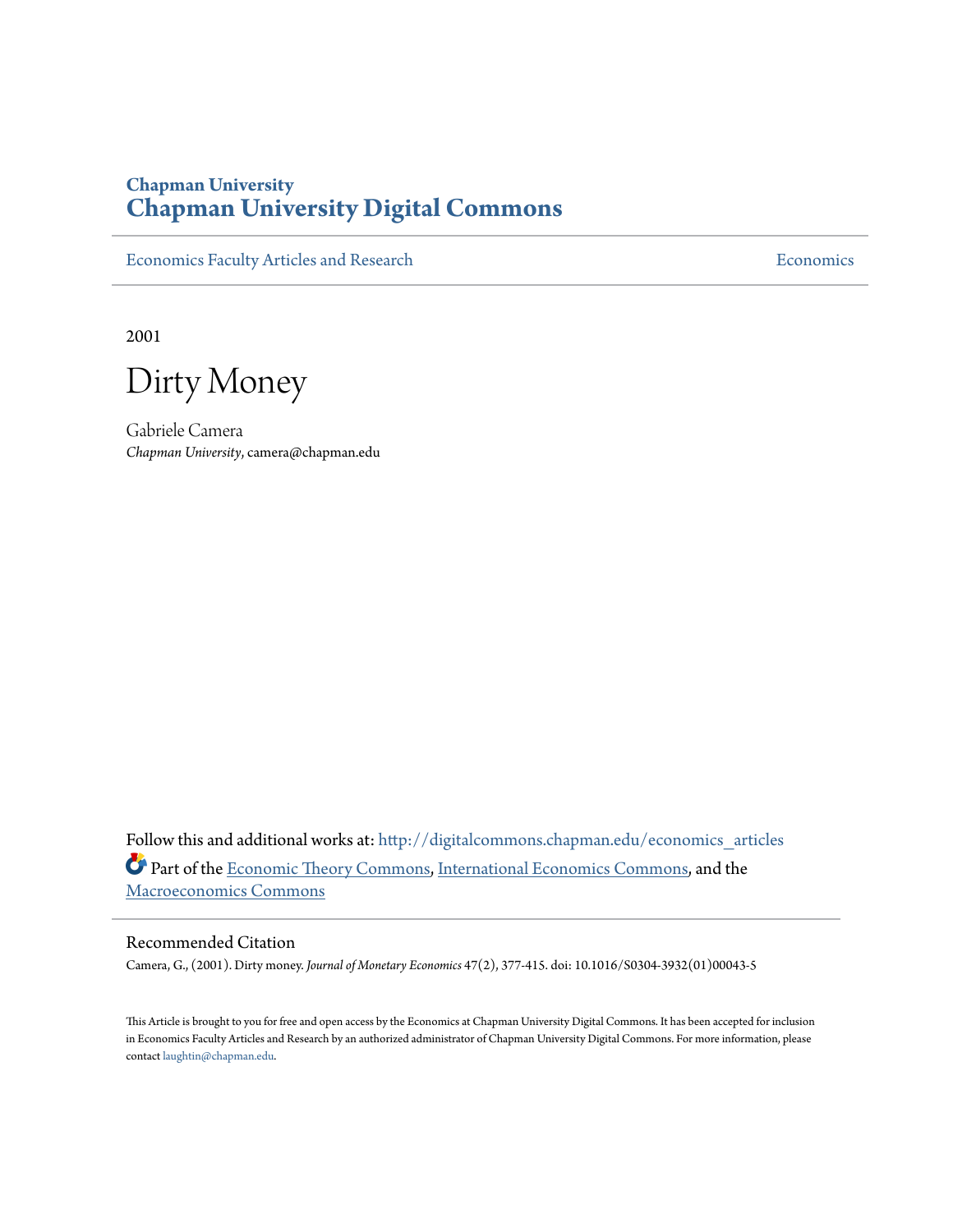# Dirty Money

# **Comments**

NOTICE: this is the author's version of a work that was accepted for publication in Journal of Monetary Economics. Changes resulting from the publishing process, such as peer review, editing, corrections, structural formatting, and other quality control mechanisms may not be reflected in this document. Changes may have been made to this work since it was submitted for publication. A definitive version was subsequently published in *Journal of Monetary Economics*, volume 47, issue 2 (2001). [DOI: 10.1016/](http://dx.doi.org/10.1016/S0304-3932(01)00043-5) [S0304-3932\(01\)00043-5](http://dx.doi.org/10.1016/S0304-3932(01)00043-5)

The Creative Commons license below applies only to this version of the article.

# **Creative Commons License**

This work is licensed under a [Creative Commons Attribution-Noncommercial-No Derivative Works 4.0](http://creativecommons.org/licenses/by-nc-nd/4.0/) [License.](http://creativecommons.org/licenses/by-nc-nd/4.0/)

**Copyright** Elsevier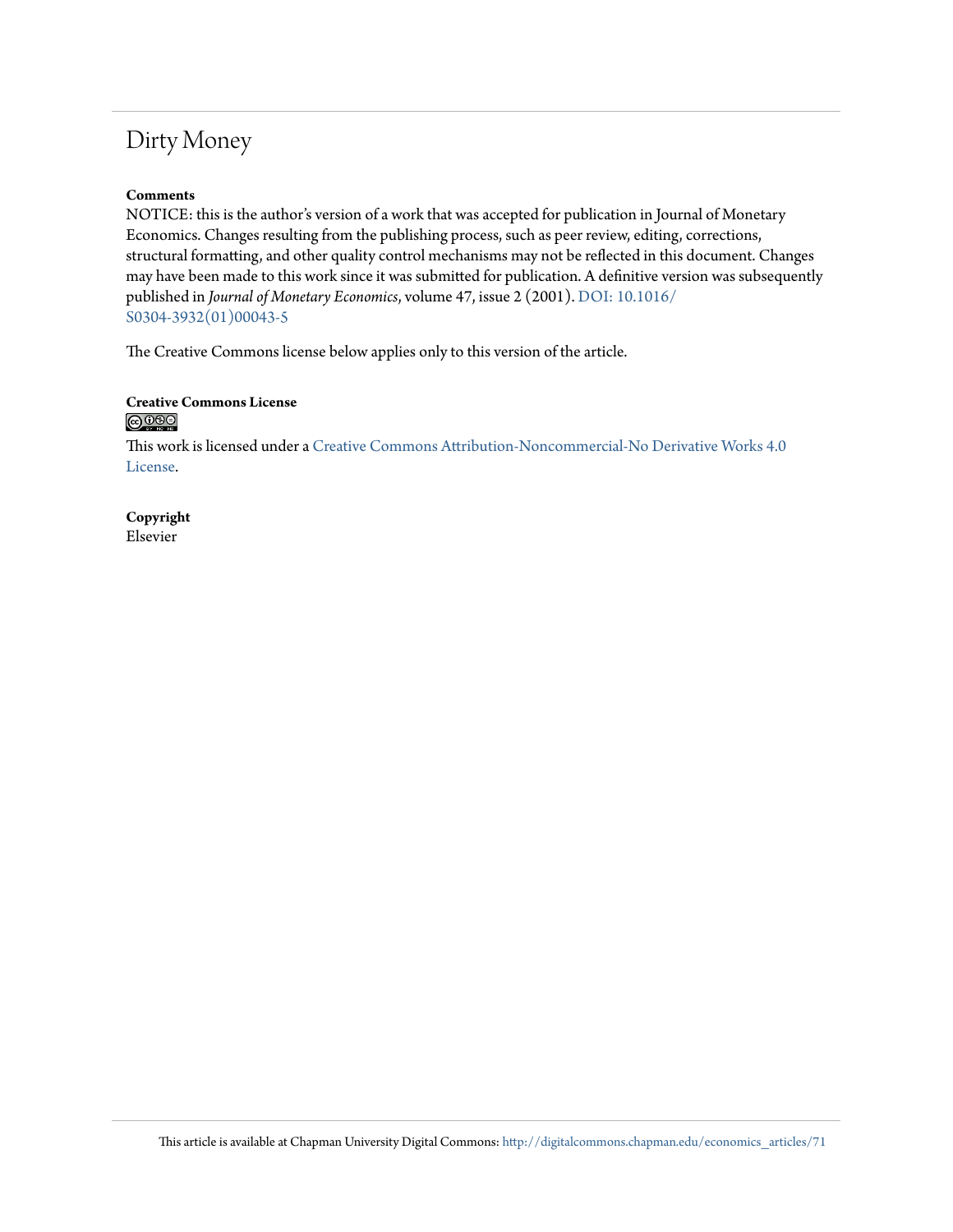# **Dirty Money**

Gabriele Camera(\*) Dept. of Economics, Purdue University

# **ABSTRACT**

An inter-governmental body is encouraging the replacement of currency with the objective of discouraging illegal economic activities. This policy is analyzed in a search-theoretic model where individuals choose legal or illegal production, settle trades via monetary or costly intermediated exchange, and where the government imperfectly monitors monetary transactions. Stationary monetary equilibria with both legal and illegal production exist, in which case the over-provision of currency may increment the extent of illegal production. This result holds also in the presence of intermediated exchange of legal goods. Equilibria with differing transaction patterns and degrees of illicit activities coexist.

Key Words: Search, Money, Illegal Activities, Underground Economy

JEL Classification: C78; D83; E40

<sup>(\*)1310</sup> Krannert School of Management, West Lafayette, IN 47907-1310. Phone: 765-494-4456. Fax: 765-494- 9658. E-mail: GCamera@mgmt.purdue.edu. The paper's basic idea originated from a conversation with Beth Ingram, whom I thank. It is my pleasure to acknowledge helpful comments from both Steve Williamson and an anonymous referee, which have helped to substantially improve the paper from an earlier version. I also thank Merwan Engineer, Chris Waller, Randy Wright, seminar participants at Iowa State University, the ESE 1998 conference at PennState University, the SED 1998 meetings in Oxford, and the Econometric Society summer 1999 meetings. Filip Vesely and Johannes Winkler have provided research assistance.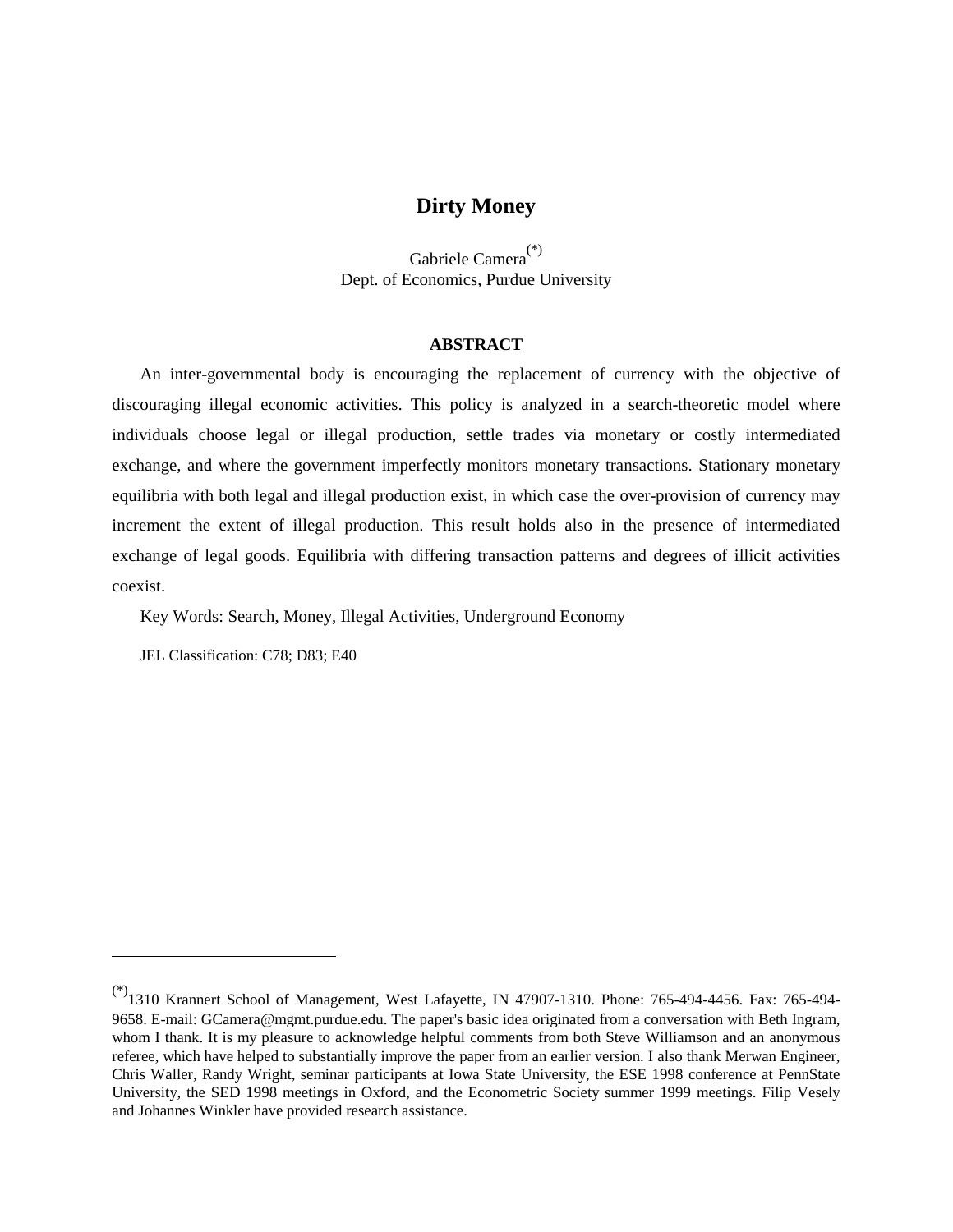#### **1. Introduction**

Recommendation 24, Financial Action Task Force on Money Laundering (FATF, 1998), states that "*Countries should further encourage in general the development of modern and secure techniques of money management […] as a means to encourage the replacement of cash transfers*". The FATF is an OECD-based inter-governmental body, comprising thirty one industrialized countries, whose purpose is the development and promotion of policies to combat money laundering. Recommendation 24 aims to prevent such proceeds from being utilized in future criminal activities and from affecting legitimate economic activity. Until now, however, little has been done to construct a model capable of rationalizing such a policy. While many have attempted to empirically characterize the link between the underground, official economy and currency supply, a convincing theoretical approach has not yet been developed. I fill this gap by developing a general equilibrium model capable of characterizing the link between currency and extent of illegitimate activities, in a framework where illegal activities arise endogenously in response to economic incentives, and agents choose among alternative methods of exchange.

FATF's Recommendation 24 appears to be a direct consequence of the commonly held belief that the underground economy almost totally uses currency for transactions.<sup>1</sup> While cash is believed to be the most used payment system in modern economies, there is consensus among observers that much of the demand for currency is not associated with domestic and legal transactions (see for instance Avery et al., 1987). Some ascribe it mostly to the presence of foreign balances (see Porter and Judson, 1996, Feige, 1994, or Sprenkle, 1993), while others point to the use of cash for transactions taking place in the underground economy and large internal hoards (see Laurent, 1979, Kimball, 1981, Sumner, 1990, or Kruger, 1997). As an example, while recent surveys have estimated that 4 out of 5 transactions in the US are carried out with cash (Humphrey et al., 1996, Emmons, 1996), Sumner (1990) has estimated that in the post-war period less than one half of the demand for currency appears to be associated with legal transactions. Others observers have pointed out this special role of currency. Goodhart (1989), for instance, has noted that "much of such demand [for cash] probably relates to nefarious activities, the 'black economy', gambling, prostitution and drugs, where anonymity of currency is prized; indeed a large portion of outstanding notes is never caught in surveys." Emmons (1996) noted that "Members of these groups [participants in the underground economy] rely to a great degree (or exclusively) on cash for

 $<sup>1</sup>$  The underground economy may be broadly defined as all unreported economic activities that would be taxable if</sup> reported (see also the taxonomy used by Feige, 1994). This paper focuses on illicit or fraudulent economic activities, such as the ones stemming from enterprises breaking the law or criminal activities. A sociologist would refer to them as nonconformist or expropriative strategies that violate a specific set of normative rules, such as criminal law.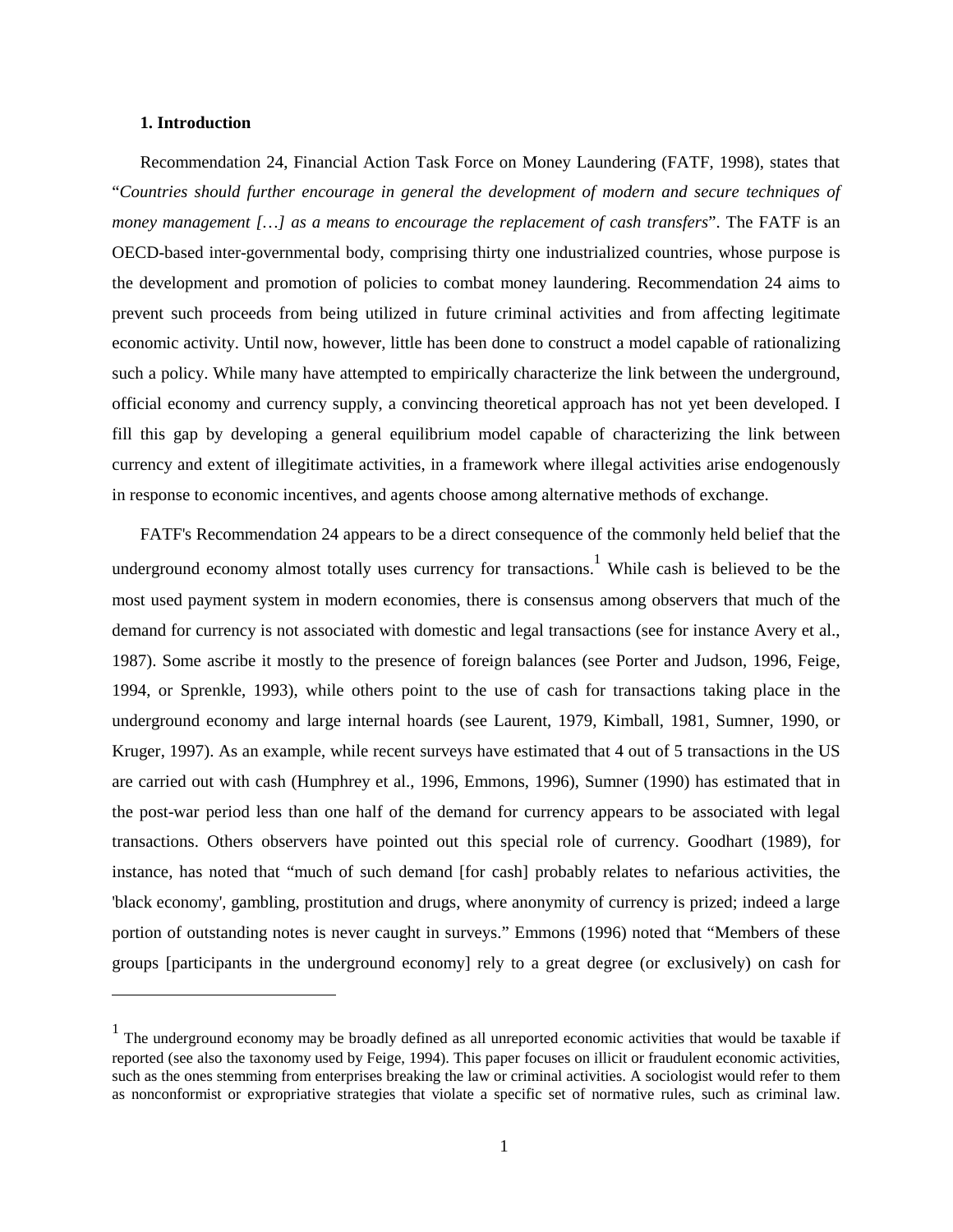making payments […]". More recently, Rogoff (1998) has indicated that probably well over 50% of the currency supply of OECD countries is held in the domestic OECD underground economy, and has suggested that the European Central Bank should consider policies that discourage the underground use of currency, such as the removal of large denomination notes from circulation.<sup>2</sup>

The benefits that illegal activities obtain from the anonymity guaranteed by cash transactions help explain the notion of a close link between currency and illegal activities. Cash holders can transfer possession of it very easily and with a high degree of anonymity; whereas records generated by non-cash means of payment are a potentially dangerous incriminating feature. The need for anonymity explains also why illicit activities appear to be taking place outside organized markets, which makes them more difficult to accomplish as compared to reported activities, but also more difficult to monitor. While this suggested association between cash and illegal activities has justified the popular approach of trying to infer the scale of the underground economy from cash data (see Smith, 1989), it needs theoretical validation. This is the objective of the current study, in which I let ex-ante identical individuals be free to choose what output to produce, legal or illegal, before they attempt a trade. While consumption of either type of good generates identical utility, negative externalities stem from the consumption of illegal goods. Transactions may be monetary or take place via a costly trade intermediation technology, which does not require monetary settlement. This technology, a proxy for the existence of a competing transaction system which is not currency-based, is a potential substitute to monetary exchange. This allows the study of the robustness of equilibria in the presence of alternatives to cash transactions. A government monitors monetary trades imperfectly and at a cost, financing the operation with confiscation of illegally produced goods, and monitors intermediated transactions perfectly and costlessly.<sup>3</sup>

The framework adopted is search theoretic, where the absence of records of past transactions, impediments to coalition formation, and specialization in consumption and production generate exchange frictions. I use a version of the Kiyotaki and Wright (1993) random matching model for its ability to allow the study of endogenously generated transaction patterns and valuation of objects in environments characterized by trade frictions. Since illegal activities take place in a similar environment, such a model

Money laundering is the processing of criminal proceeds in order to disguise their illegal origin.

<sup>&</sup>lt;sup>2</sup>Rogoff (1998) surveys empirical research on foreign and underground demand for currency, and provides a simple transactions-based model of money demand to characterize the interplay between currency demand and tax evasion. In his model money is taken to be a primitive, whereas in the present study money's role is made explicit.<br> $\frac{3}{2}$  The existence of a large underground escapeny is not presentative had thing. In fect, it move and

The existence of a large underground economy is not necessarily a bad thing. In fact, it may provide large seigniorage revenues and stimulate an economy burdened by heavy tax rates and regulations, if most of the income earned in the process is spent in the official economy.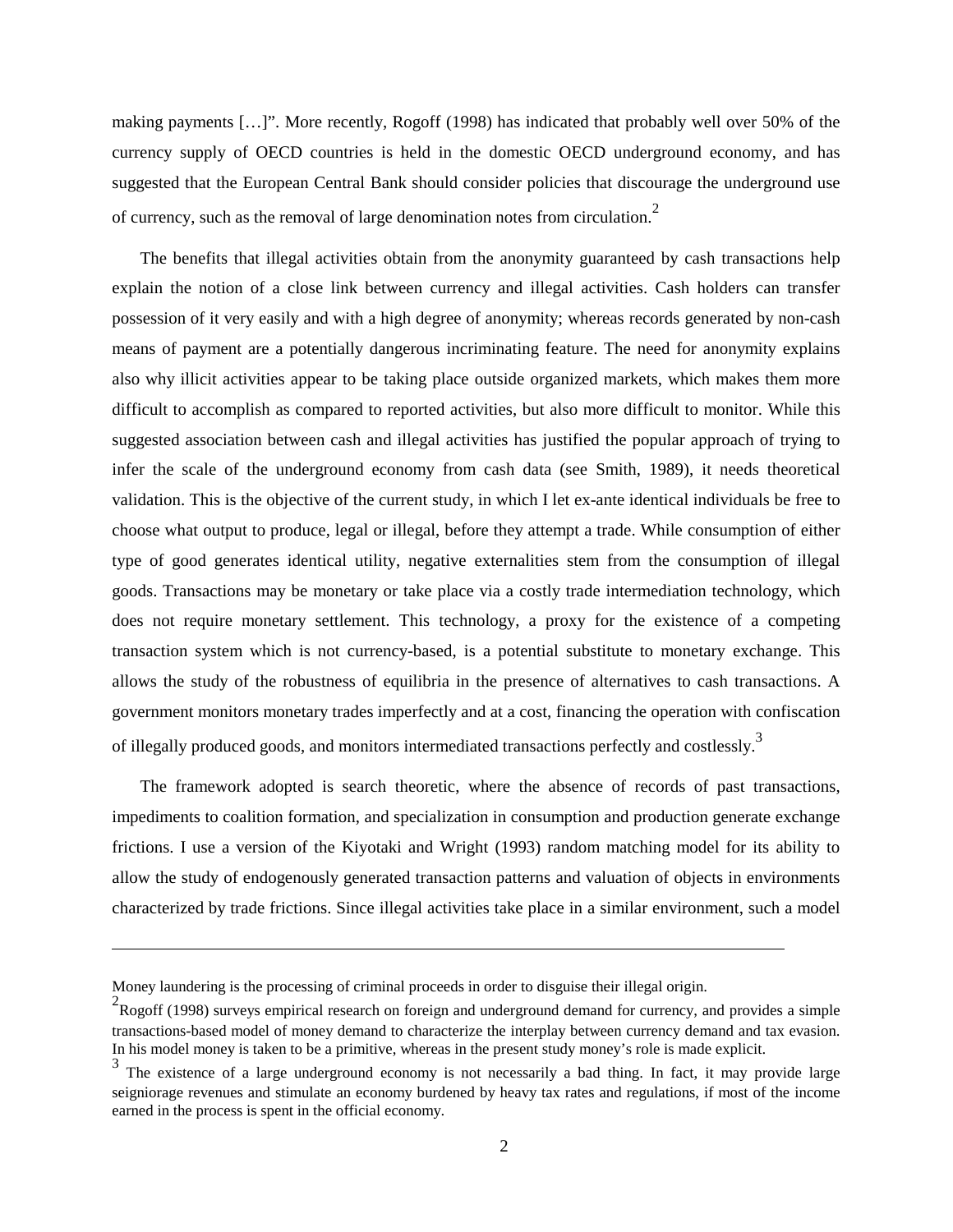naturally lends itself to the investigation of how government policy and different transaction technologies may affect the extent of illegal activities. The model is kept simple to allow a clear exposition of the mechanics of possible links between currency and underground activities. While both money and transaction patterns are not taken as primitives, the existence of production-specific costs, externalities, and trade frictions are. These features motivate the need for trade and reflect some of the main characteristics, which generate economic incentives for illicit activities. In particular, I assume there is a cost advantage in the production of illegal output, which is subject to a participation externality. Another important primitive is a standard restriction on coalition formation, and specialization in consumption and production. Bilateral transactions are costless, suffer from absence of double coincidence, and larger trade groups are infinitely costly to form. This creates scope for currency to be valued *in equilibrium* for its role as a medium of exchange.

Stationary economies with different initial amounts of currency are examined. I prove that there are monetary equilibria where legal and illegal activities coexist. In particular, when cash transactions involve illegal commodities, non-monetary legal trades may also take place. I provide conditions under which a larger initial money stock is associated with a greater pervasiveness of illegitimate activities. The intuition for the result rests in currency's capacity to lessen trade frictions by affecting the ability to buy and sell. Illicit sales guarantee higher payoff, but *must* rely on availability of currency, and are hampered by government enforcement, more of which increases the return from the legal alternative. Legal sellers may also carry out cashless trades. Consequently a greater money stock may increase the returns to illicit production, thus providing incentives to engage in them. Finally, I show that equilibria with no illicit production and differing degrees of trade intermediation may coexist. In this case, subsidization of the alternative transaction system may be preferred to increased enforcement of monetary transactions or reductions of the currency stock, and lead to a more efficient outcome. The analysis thus provides support for the proponents of the view that the social costs of a country's payment system can be reduced by promoting a shift to electronic payments.<sup>4</sup>

# **2. Environment**

The model is built around a standard absence of double coincidence environment (see Kiyotaki and Wright, 1989). Time is discrete and continues forever. There is a constant population composed by a continuum of infinitely-lived individuals of measure one, and there is a continuum of non-storable goods

<sup>4</sup> Humphrey et al. (1996) estimate the cost to society of making payments as lying between 2% and 3% of GNP annually. Humphrey and Berger (1990) suggest that debit cards and Automated Clearing House payments are the least expensive relative to all other methods, except cash.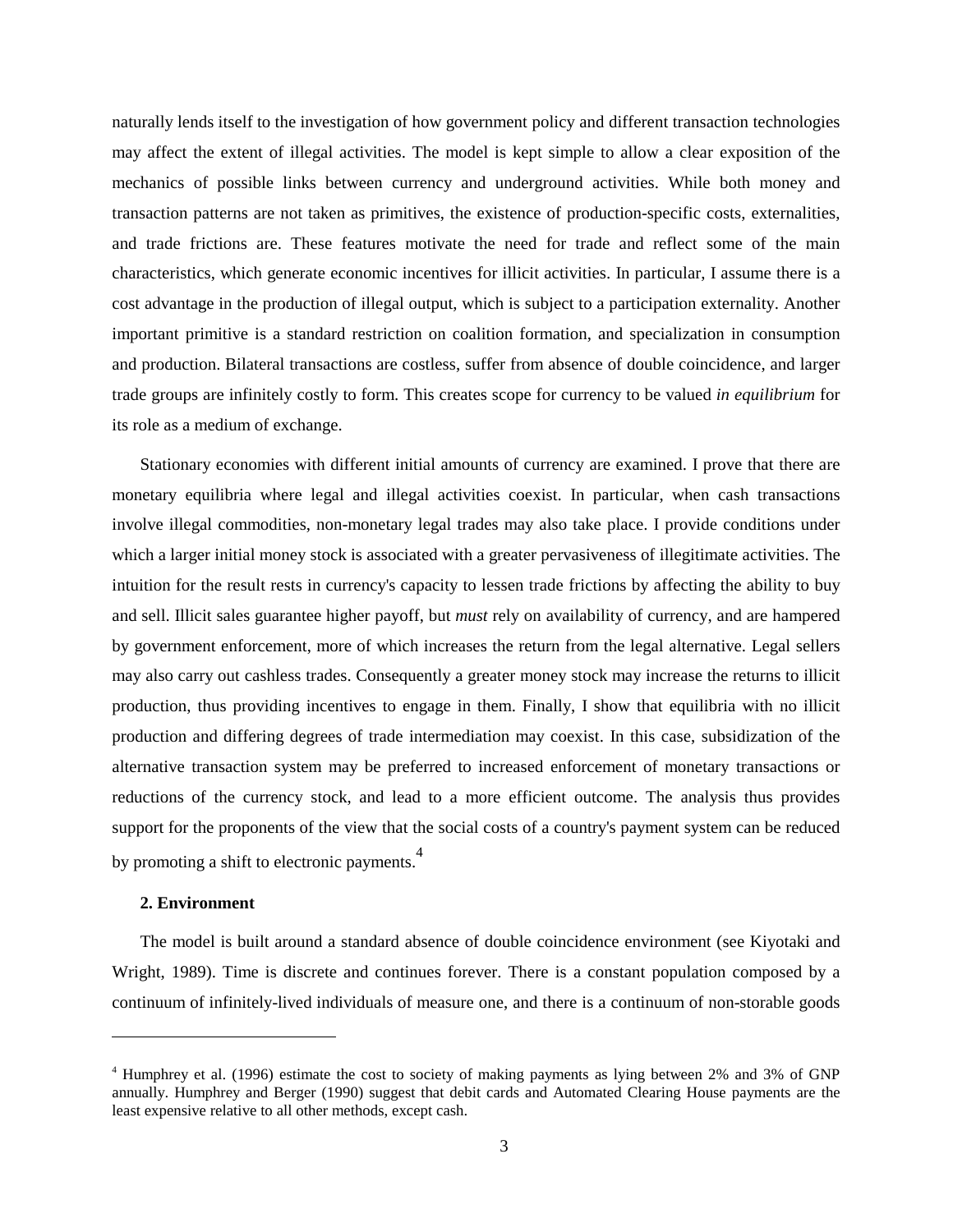that can be produced at each date, also of measure one. Individuals and goods are uniformly distributed among N different sets denoted by  $i \in \{1, 2,...,N\}$ , each of equal measure  $x=1/N$ . Where no confusion arises I will refer to any individual (or good) belonging to set *i* as individual (or good) *i*. Furthermore, each good can be one of two different *types*, *legal* or *illegal* (more below).

Individuals are ex-ante identical in the sense that they are all specialized in both consumption and production. Consumption of one unit of any commodity *j* by an individual *i* generates temporary utility  $u>0$  if  $j=i$  and 0 otherwise. Every individual *i* discounts future utility at rate  $r>0$ . The initial endowments are as follows. An exogenously determined proportion *m*∈(0,1) of individuals of each type is initially randomly endowed with one unit of indivisible fiat money, where indivisibility is adopted for tractability. Every individual *i* has also the ability to costlessly produce up to one unit of a perishable good *i*+1 (modulo N). Production, however, requires the possession of a *production technology*. Also, I let the holding of money or of a production technology be costless, and mutually exclusive, and I impose a unit storage upper bound. Money can be freely discarded at the beginning of life, so I let  $\mu \in [0,m]$  denote the *endogenous* proportion of individuals, *i*, holding one unit of money in the steady state. In a symmetric equilibrium, the one studied,  $\mu$  also represents the equilibrium proportion of the population holding money. The remaining proportion,  $1-\mu$ , of individuals *i* is free to acquire the production technology they use. I will call the agents holding money *buyers*, and the others *sellers*.

Sellers, are further partitioned into *legal* and *illegal*, according to the production technology owned. At the beginning of each date two types of production technologies, legal and illegal, are available for acquisition by individual *i* to manufacture good *i*+1. Production technologies can be freely discarded but can only be acquired at the beginning of a period. I let  $k \in \{g, b\}$  denote the type (*g* is legal, *b* is illegal). Acquisition of the legal production technology generates disutility  $c \in (0, u)$ , while acquisition of the illegal production technology generates disutility  $c<sub>b</sub>(\lambda):[0,1] \rightarrow [0,c]$ , a continuously differentiable function of λ, the stationary *endogenous* proportion of sellers who own a legal production technology.

It is assumed that illegal production is subject to a negative participation externality, in that  $c<sub>b</sub>(\lambda)$  is a decreasing and convex function of  $\lambda$ , while satisfying  $c_b(0)=c>c_b(1)=0$ . That is to say, illegal production has a cost advantage over the legal alternative,  $c - c<sub>b</sub>(\lambda)$ , which varies endogenously with the relative extent of participation in the two activities. It shrinks as the proportion of illicit sellers, 1-λ, rises (i.e. as  $\lambda$  falls).<sup>5</sup> This specification seems to be a reasonable first-order approximation, and also serves several

<sup>5</sup> The assumption of cost differentials between legal and illegal is standard. For instance, in Grossman and Shapiro's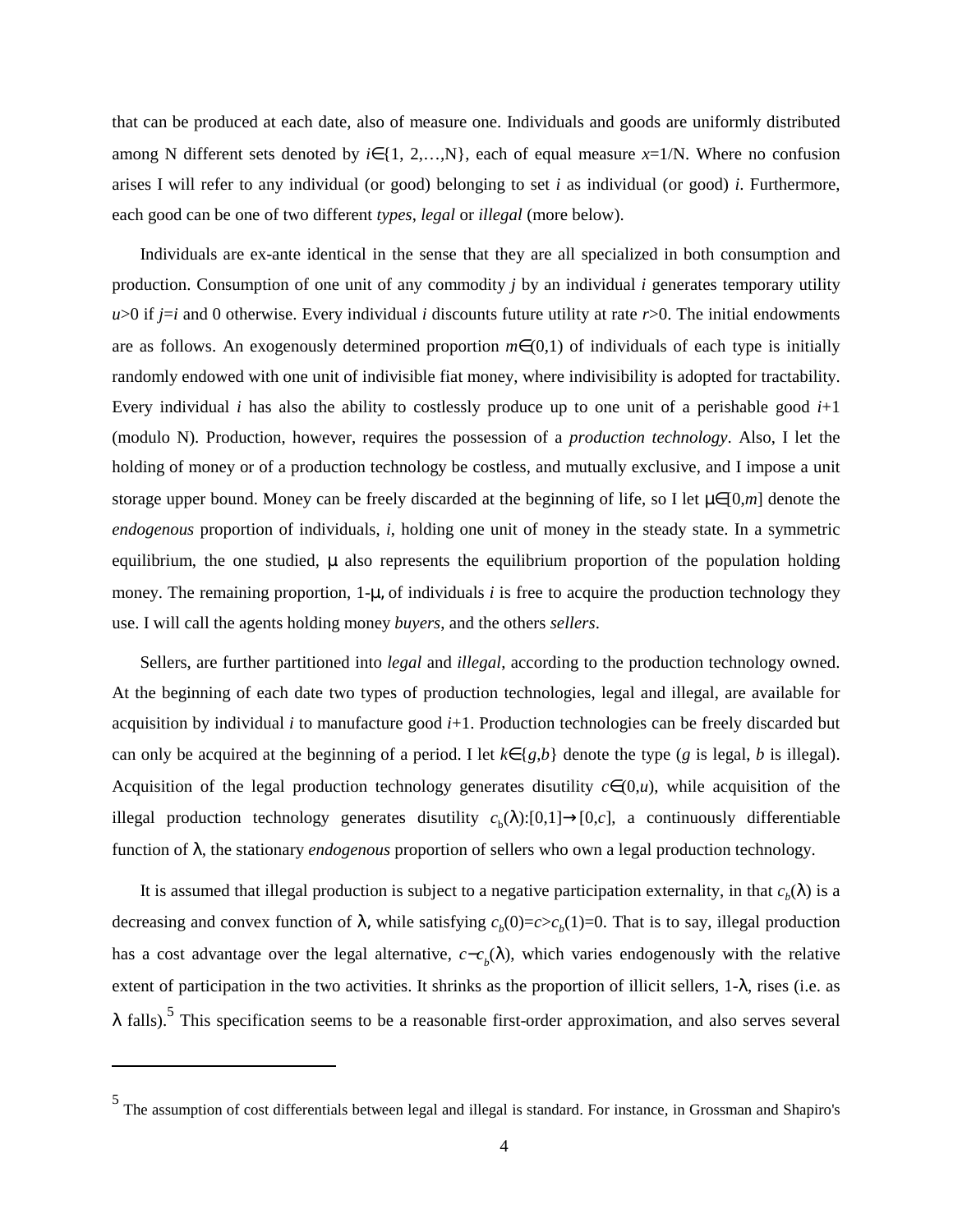important purposes. First, the mounting cost of taking on illicit activities as more do so, is a simple device to model increased deterrence efforts, whereby the government more vigorously monitors and punishes attempted acquisitions of illegal technologies. Second, because of their distinctive "nonconformist" or "socially deviant" nature, the negative correlation between participation and return associated to illegal activities reflects the sociological concept of negative frequency dependence of those payoffs derived by expropriative or deviant strategies. This notion, encountered in sociological models of criminal or illegal behavior, is reflected in the observation that participants in criminal activities suffer from a negative feedback effect due, for example, to increased competition for markets and customers, or disputes among the individuals involved (see Cohen and Machalek, 1988, or Vila and Cohen, 1993 for a discussion). Third, it rules out the outcome where monitoring occurs but production is entirely illicit, which is a feature difficult to reconcile with the designation "deviant" given to illegal activities.

Since one's own production does not provide utility, exchange is required for consumption to take place. The economy, however, suffers from an extreme restriction on coalition formation in that only bilateral and random matches are allowed. Because of preferences and technologies, traders in each match experience an absence of double coincidence of wants. The type of partner (inventory and preferences) and the actions taken in the match are observed, trading histories are private information, so that the possibility of writing contractual arrangements for intertemporal trade is neglected, and trade needs to be facilitated either by an intermediary, or by a medium of exchange.

#### 2.1 Matching Technologies

At the beginning of each date, *t*, an individual *i* can choose to access either one of two different *matching technologies,* each providing one match in a period. The *random matching* technology provides "standard" random matches, as in Kiyotaki and Wright (1989), and is available to all individuals. The *costly* matching technology provides deterministic matches, as in Camera (2000), but is *only* available to legal sellers. The technologies are operated in two different sectors of the economy, the *search* and the *intermediated* sector, respectively.

A legal seller *i* who accessed the intermediated sector in *t* produces and delivers her good to a fictitious intermediary, and is guaranteed one unit of good *i* at the beginning of the following period, at which point she also suffers a loss  $φ≥0$ , interpreted as a service fee. This overcomes trade frictions due to random encounters, specialized consumption and production, and is intended to approximate the

<sup>(1988)</sup> study of the trade in counterfeit products, counterfeiters have a comparative advantage in the production of low quality goods, but suffer a risk of confiscation of illegitimate product by a government.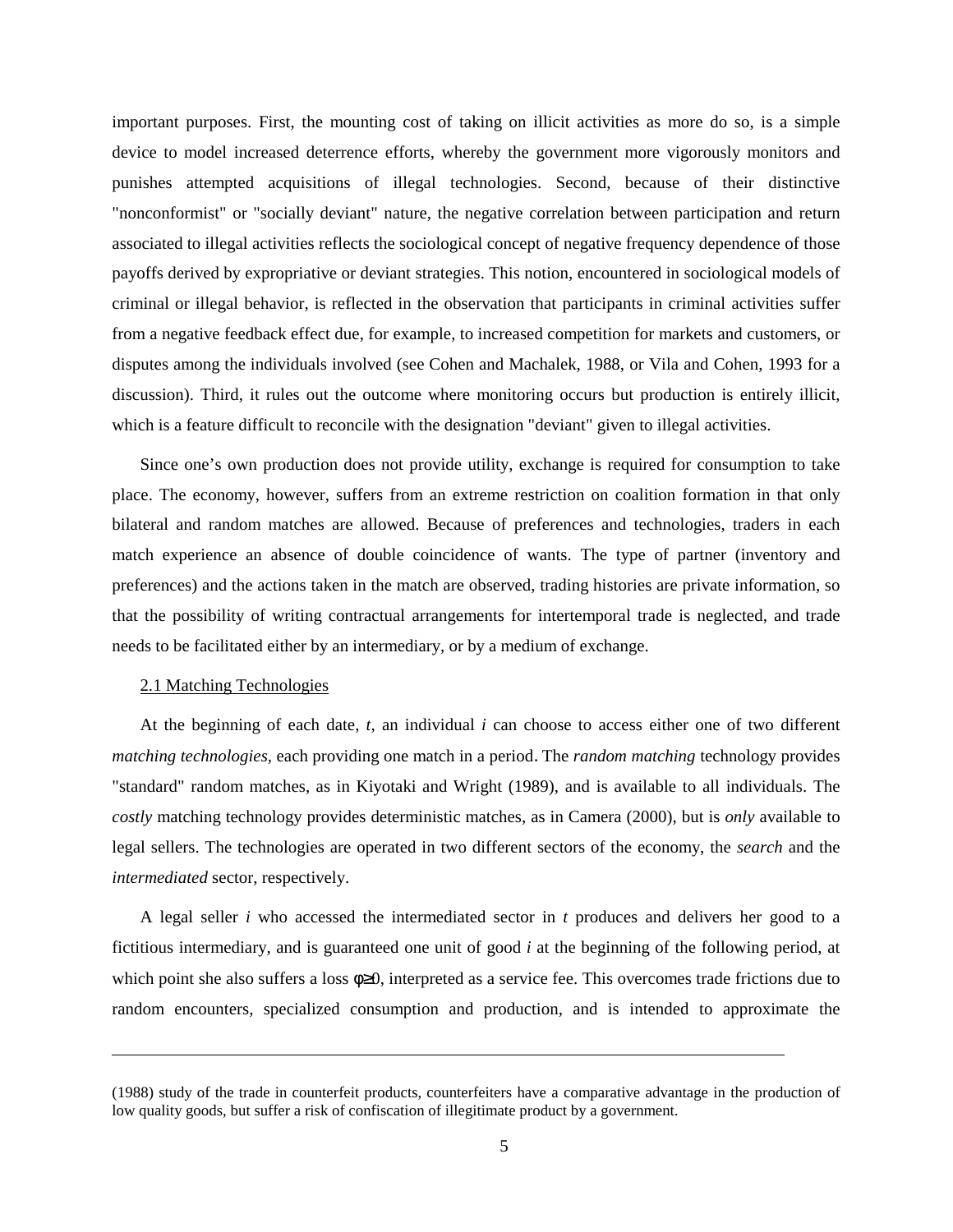existence of a trading scheme which, compared to random search, is better organized and does not require the physical transfer of a medium of exchange.<sup>6</sup> Clearly, in a symmetric equilibrium this type of exchange requires that some sellers (of each type *i*) participate in deterministic matching.

I let *e*∈[0,1] denote the endogenous stationary proportion of legal sellers (of every set *i*) who have chosen deterministic matching in a symmetric equilibrium (more in section 3). Traders who have chosen the search sector at *t* are randomly matched in pairs during the period. The probability of meeting agents with whom trade is possible is a function of the strategies adopted, preferences, and the quantity of money. Since goods are not storable only matches between *i* and *i*-1 or *i*+1 may result in a transaction. In particular, a seller *i* meets a buyer  $i+1$  with probability  $\mu x$ , a buyer *i* meets a legal seller  $i-1$  with probability  $(1-\mu)\lambda(1-e)x$ , and a buyer *i* meets an illegal seller *i*-1 with probability  $(1-\mu)(1-\lambda)x$ . In all of these instances sellers produce, and exchange takes place at the beginning of the following period involving a swap of output for one unit of money.

#### 2.2 Externalities and Government Monitoring

It is assumed that consumption of illegally produced goods reduces the lifetime utility of others, an external cost denoted as  $\xi(v)$ , a function of the equilibrium aggregate consumption of illegally produced goods, *v*, where  $\zeta(0)=0.7$  To study how government punishment may serve as an exogenous discipline on illegal production activities, I assume the existence of an atomless government, modeled as such since it allows simplification of the steady state distribution of objects, and it makes the relationship between policy and equilibrium strategies more clear-cut.<sup>8</sup> The government possesses a technology enabling costless and perfect monitoring of intermediated transactions, an assumption meant to capture the

<sup>6</sup> Imagine that seller *<sup>i</sup>* provides her good *<sup>i</sup>*-1 to a dealer, who in return delivers some fraction of good *<sup>i</sup>* he received from a seller *i*+1, and so on. The dealer has preferences defined over all commodities, the ability to keep record of intra-period transactions, and  $\phi$  is a function of the bid-ask spread he charges. A more explicit modeling of trade intermediaries would not add additional insight at the expense of more complexity.

<sup>7</sup> Negative externalities (from consumption or production) appear to motivate government intervention and regulation. For instance UN Secretary Kofi Annan has stated that "Illicit drugs destroy innumerable individual lives and undermine our societies". The executive director of the UN International Drug Control Programme has suggested that "The illicit production of drugs diverts human and natural resources from more productive activities and weakens the foundation for long-term economic growth" (United Nations, 1997)

<sup>&</sup>lt;sup>8</sup>The main results are invariant to modeling the government as a subset of agents following exogenous trading strategies (see Camera, 1998). This modeling choice is adopted by Aiyagari and Wallace (1997), where the study of policy rests on the assumption that government agents are essentially "vending machines" who store goods. Other examples are Li (1995), Green and Weber (1996), and Soller Curtis and Waller (2000) where government agents are automata confiscating currency, or Aiyagari, Wallace and Wright (1996) and Li and Wright (1997) where government agents follow prescribed rules for acceptance of different objects.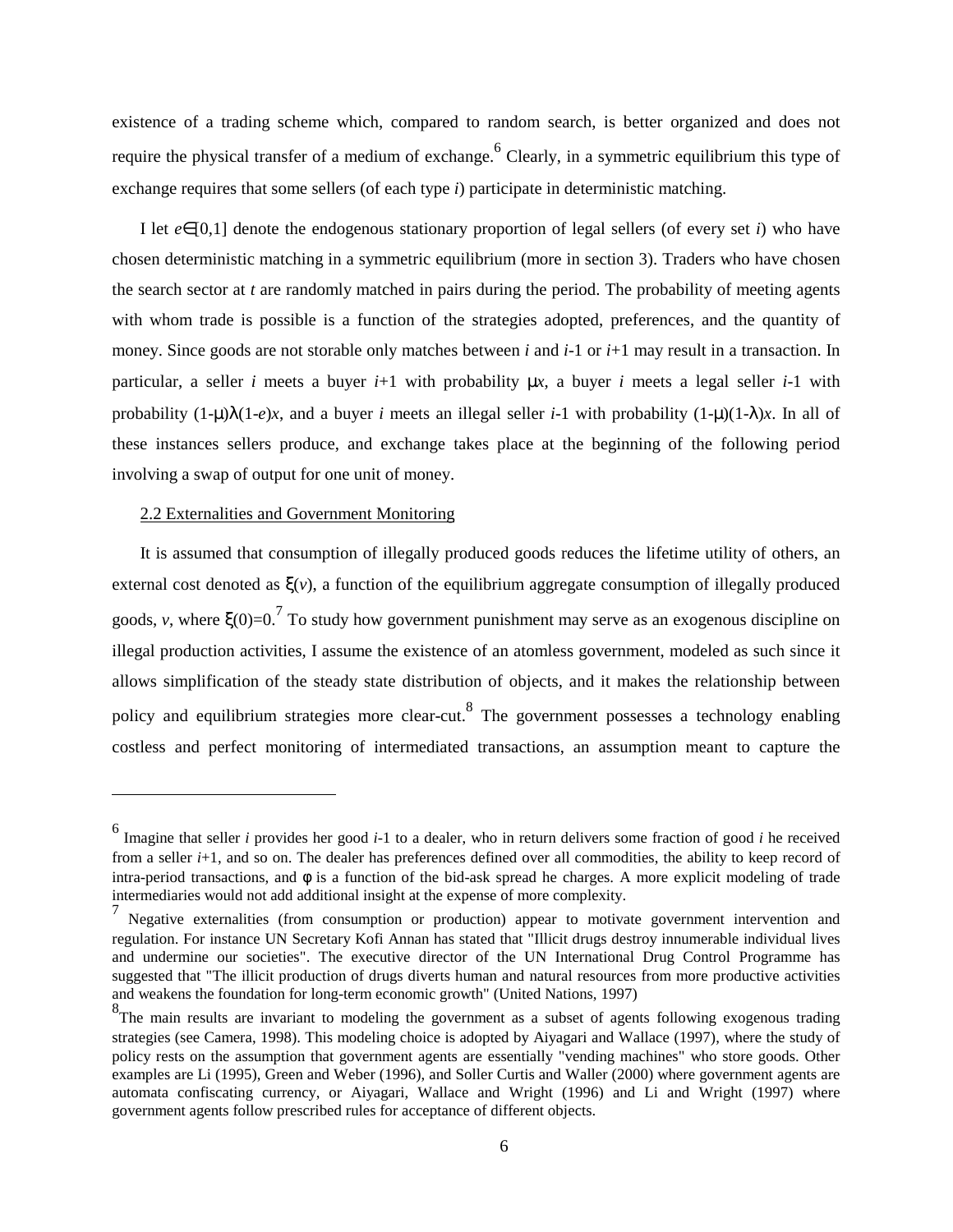difficulty that illegal activities have in taking advantage of well organized markets. Only costly and imperfect monitoring of monetary transactions is possible, with the government suffering a loss *z*(γ)≥0 to monitor cash transactions with probability  $\gamma \in [0,1)$ . If a transaction involving an illegally produced commodity is discovered, a penalty is imposed before the trade is executed.<sup>9</sup> Since all transactions involve equal amounts of indivisible goods, it seems natural to assume that both the probability of observing an illegal transaction and the penalty levied are constant (i.e. independent of the size of the transaction). I make the penalty correspond to the seizure of entire output (the optimal amount), and let the amount confiscated be used as government consumption, providing resources to support monitoring.

#### **3. Symmetric Stationary Equilibria**

I consider stationary rational expectations equilibria. I confine attention to outcomes where individuals adopt symmetric Nash strategies taking both distribution of objects and strategies of others as given. In equilibrium, production and trading decisions are individually optimal, given the correctly perceived strategies and distribution. They are also time-invariant, and identical for individuals of the same type. Furthermore, individual actions are based on the correct evaluation of the gains from trade in each possible match. I also adopt the simplifying assumption that agents can hold at most one unit of money, and I only consider cases wherein individuals adopt pure strategies in the acceptance of money.<sup>10</sup>

The outline of events is as follows. At date *t* individuals may be buyers or sellers. Sellers may choose between legal or illegal production, the second of which is cheaper. Trade may take place using money, but only legal sellers may trade using the costly intermediation technology. Exchange and consumption occur at the beginning of *t*+1. A new production technology may then be acquired by all who have nothing stored. Two features of the structure of the exchange process differentiate the illegal sellers' set of trade opportunities from the ones available to all others. The first feature is their inability to use trade intermediation. The second is the probability of output confiscation due to government monitoring. Thus, while all trade activities are subject to frictions, illegal activities face additional obstacles.

Finally, I briefly discuss production and pricing in equilibrium. Since exchange requires ownership of either money or a good, individuals with no inventory must acquire a production technology before a match is realized. If a buyer is met and a single coincidence exists, then production immediately takes

Alternatively, the government could randomly inspect all sellers, unconditional on transactions. Transactions monitoring, however, allows me to juxtapose the incentives generated by the two different trading technologies, monetary or non-monetary: only by using cash in a transaction, can enforcement be sometimes avoided.

<sup>&</sup>lt;sup>10</sup> Generalizing the model to encompass mixed strategies would not add new insight at the cost of added complexity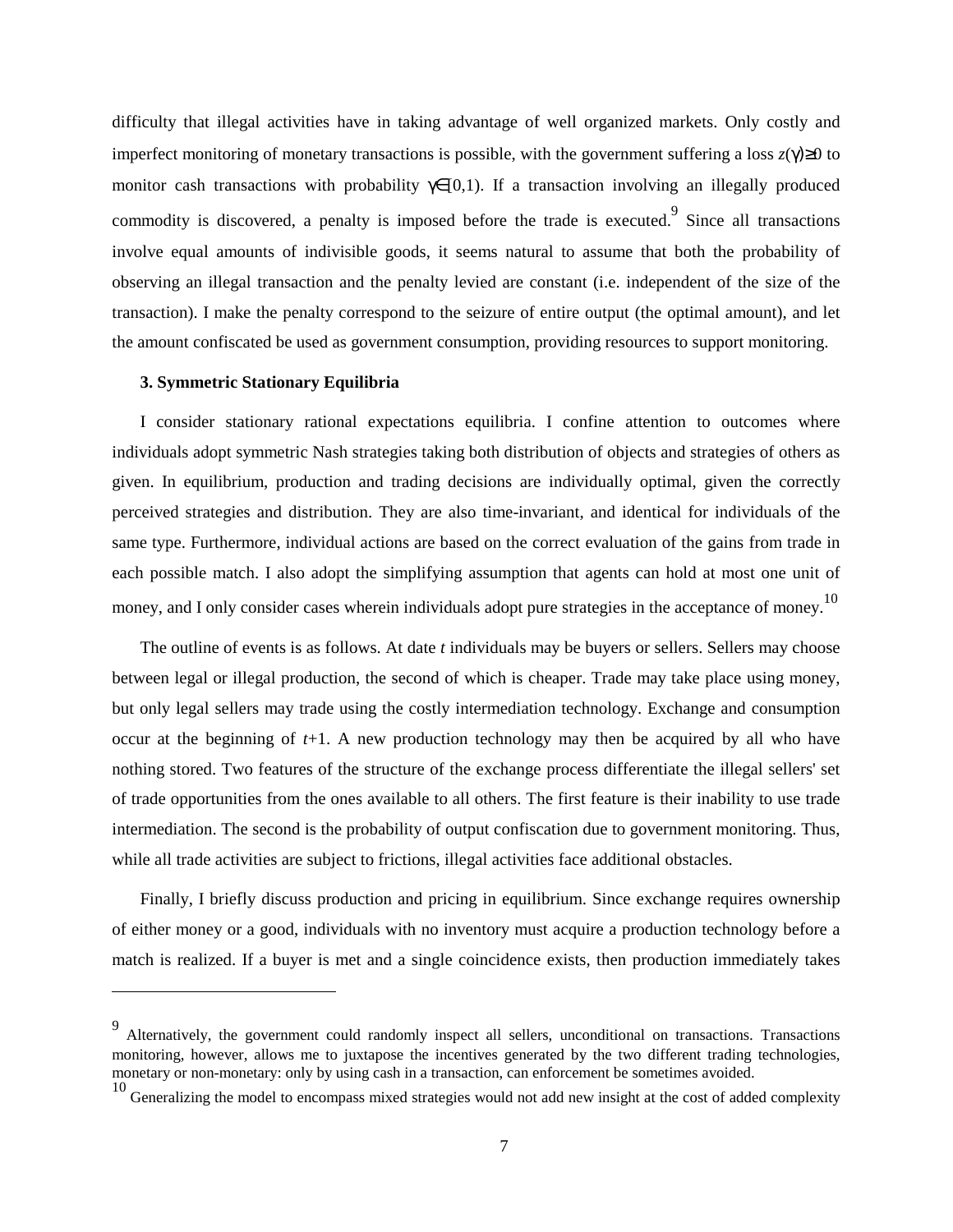place. The quantity produced is a function of the bargaining protocol adopted. Buyers make take-it-orleave-it offers to sellers. Since production is costless and with unit capacity, in equilibrium, buyers will ask for one unit and the nominal price in all monetary transactions is one. In this way, the potentially complex issue of the distribution of prices and inventories can be avoided.<sup>11</sup> A non-monetary stationary equilibrium always exists, in which case no seller accepts currency. In what follows, I focus on the stationary choice of production technology and trading sector for a representative individual *i* who has no inventory, and then discuss the stationary distribution of production technologies across individuals.

#### 3.1 Value Functions

At date *t* an individual may be in two different states depending on her past actions. She may be a seller (legal or illegal), or she may be a buyer (with money). As a legal seller, she chooses a matching technology for the period, i.e. the trading sector. As an illegal seller or a buyer, she searches. Sellers in the search sector who have met a buyer, must choose whether to accept money, which they always do in a monetary equilibrium. Buyers who have met sellers decide whether to accept the good offered, which they do contingent on single coincidence. Sellers, who have entered the intermediated sector, are deterministically matched. At the beginning of the following period, all who have been successfully matched exchange inventories and consume, and sellers who traded in the intermediated market must also pay the service fee. Immediately after exchange, all individuals without inventory choose a production technology. Sellers who did not exchange have the option of disposing of their original technology and acquire another one. Because technologies are costly, they are never discarded in equilibrium (but this may occur out of equilibrium).

The choice of relevant actions is described by the strategies of an individual, a set of rules specifying which actions to take contingent on her state (i.e. her inventory). In a stationary equilibrium I let  $s \in [0,1]$ define the probability that an agent without inventory chooses to acquire a legal production technology. I let *e*∈[0,1] define the probability that an individual owning a legal production technology chooses costly trade. I denote the stationary strategy profile as  $\sigma = \{s, e\}$ , on which individuals have symmetric beliefs, while  $\sigma = \{s', e'\}$  is an individual's best response when she takes as given the strategies of others.

Let  $V_g$ ,  $V_b$  and  $V_m$  denote the stationary value functions of respectively, a legal seller, an illegal seller,

for the analysis. These strategies are also welfare inferior to pure strategies (see Kiyotaki and Wright, 1993).

 $11$  Shi (1995) and Trejos and Wright (1995) study equilibrium price formation with divisible goods and indivisible money. Green and Zhou (1998) and Zhou (1999) have considered the opposite case (divisible money and indivisible goods). Camera and Corbae (1999) and Taber and Wallace (1999) have studied environments with divisible goods and partially divisible money. Molico (1996) has studied numerical economies with divisible goods and money.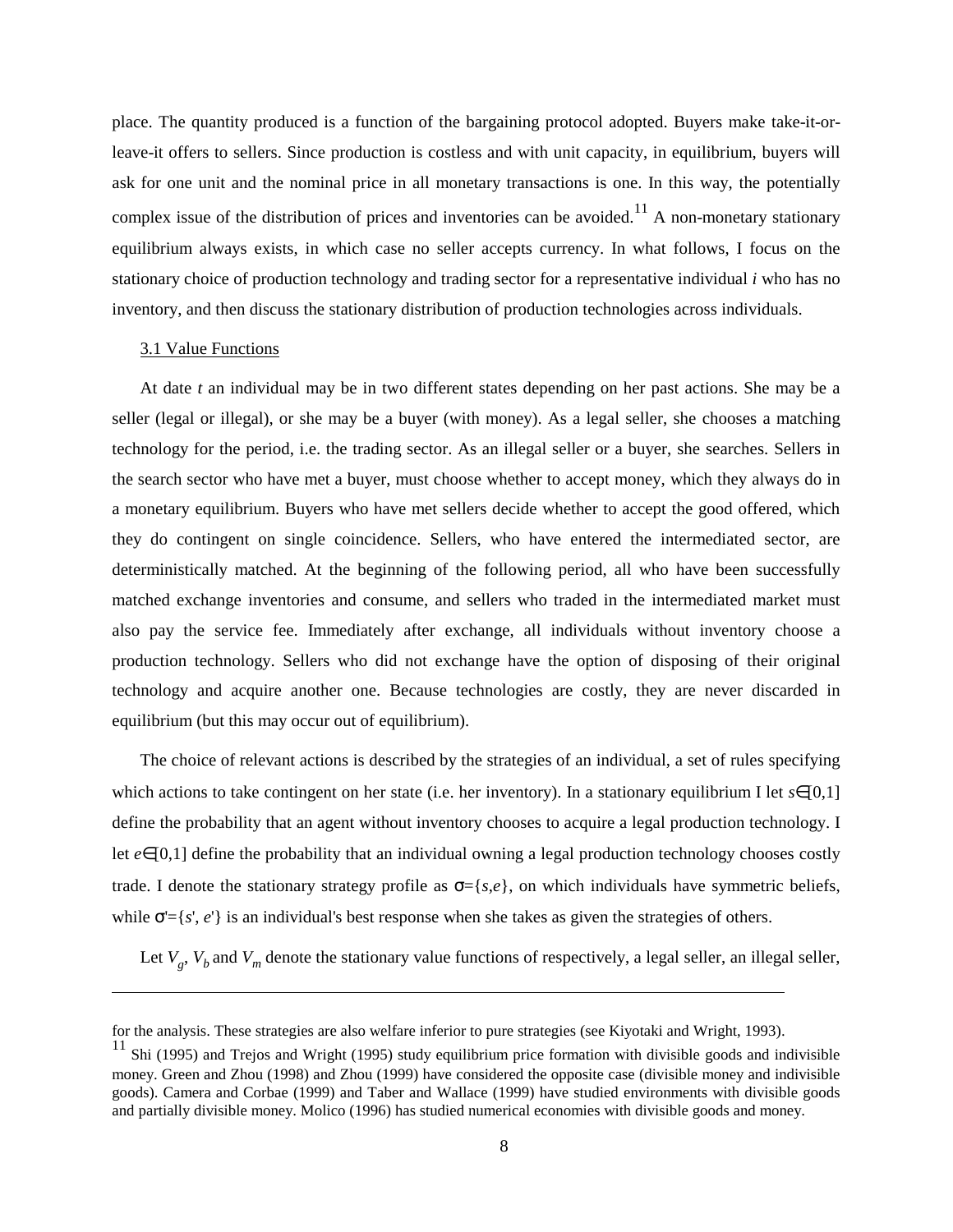and a buyer at any date. Each individual chooses her strategy profile to maximize her lifetime utility while taking distribution of objects and everybody else's strategies as a given. I let

$$
\Pi \equiv \max_{s \in [0,1]} \{ s'[V_g-c] + (1-s')[V_b-c_b(\lambda)] \}
$$

denote the continuation value for someone without inventory (e.g. a buyer who has just bought). This is the best alternative between the two production technologies. In an equilibrium with existence of legal sellers, legal technologies must be at least as preferred as illegal ones, and are not discarded. This implies that max $\{\Pi, V_g\} = V_g$ . Similarly, in an equilibrium where illegal production is held, then max $\{\Pi, V_b\} = V_b$ .

It follows that, in an equilibrium where production technologies are not discarded, the value functions must satisfy the standard flow-return version of the Bellman equation,

$$
rV_g = \max_{e' \in [0,1]} \{ e'[ - \phi + (\Pi + u - V_g)1_{\{e \neq 0\}}] + (1 - e')\mu x(V_m - V_g) \}
$$
 (1)

$$
rV_b = \mu x (1-\gamma)(V_m - V_b) - \mu x \gamma (\Pi - c_b)
$$
 (2)

$$
rV_m = (1 - \mu)x[\lambda(1 - e) + (1 - \lambda)(1 - \gamma)][\Pi + u - V_m]
$$
\n(3)

Expression (1) shows that the return to a seller owning a legal production technology is comprised of two components. First, she can choose to trade in the intermediated sector (term multiplying *e*'), in which case she pays the cost  $\phi$ . If there is positive participation (the indicator function  $1_{\{e\neq 0\}}$ ) she consumes with certainty receiving utility, *u*. Her net continuation payoff is the value of her best production alternative,  $\Pi$ , minus her return from search,  $V_g$ .<sup>12</sup> Clearly, if legal production is at least preferred to illegal, then Π−*V <sup>g</sup>*= −*c.* Second, the legal seller can search (term multiplying 1-*e*'), in which case she meets an appropriate buyer at rate  $\mu x$ . By selling she becomes a buyer with a gain from trade, given by her net continuation payoff,  $V_m-V_g$ . Expression (2) is comparable to (1). The main difference being the absence of the choice of trading sector, and the 1-γ multiplicative term denoting those instances in which monetary transactions do not get monitored. When a transaction does get monitored confiscation of output occurs, and the individual suffers a net loss represented by the value of acquiring a new production technology, Π, minus her return from search, *V<sub>b</sub>*. Clearly, if illegal production is at least preferred to illegal, then  $\Pi - V_b = -c_b(\lambda)$ *.* Expression (3) is similarly interpreted.<sup>13</sup>

 $12$  Clearly one must verify that in equilibrium she does not discard her unused technology in favor of another. In general the value from search holding technology *k* is max $\{\Pi, V_k\}$ , and an unused technology is discarded if  $\Pi > V_k$ 

Because  $\xi(v)$  represents an external cost, inclusion of it in the value functions does not change the analysis. It must be included, however, in the definition of societal welfare. This is done in Section 5.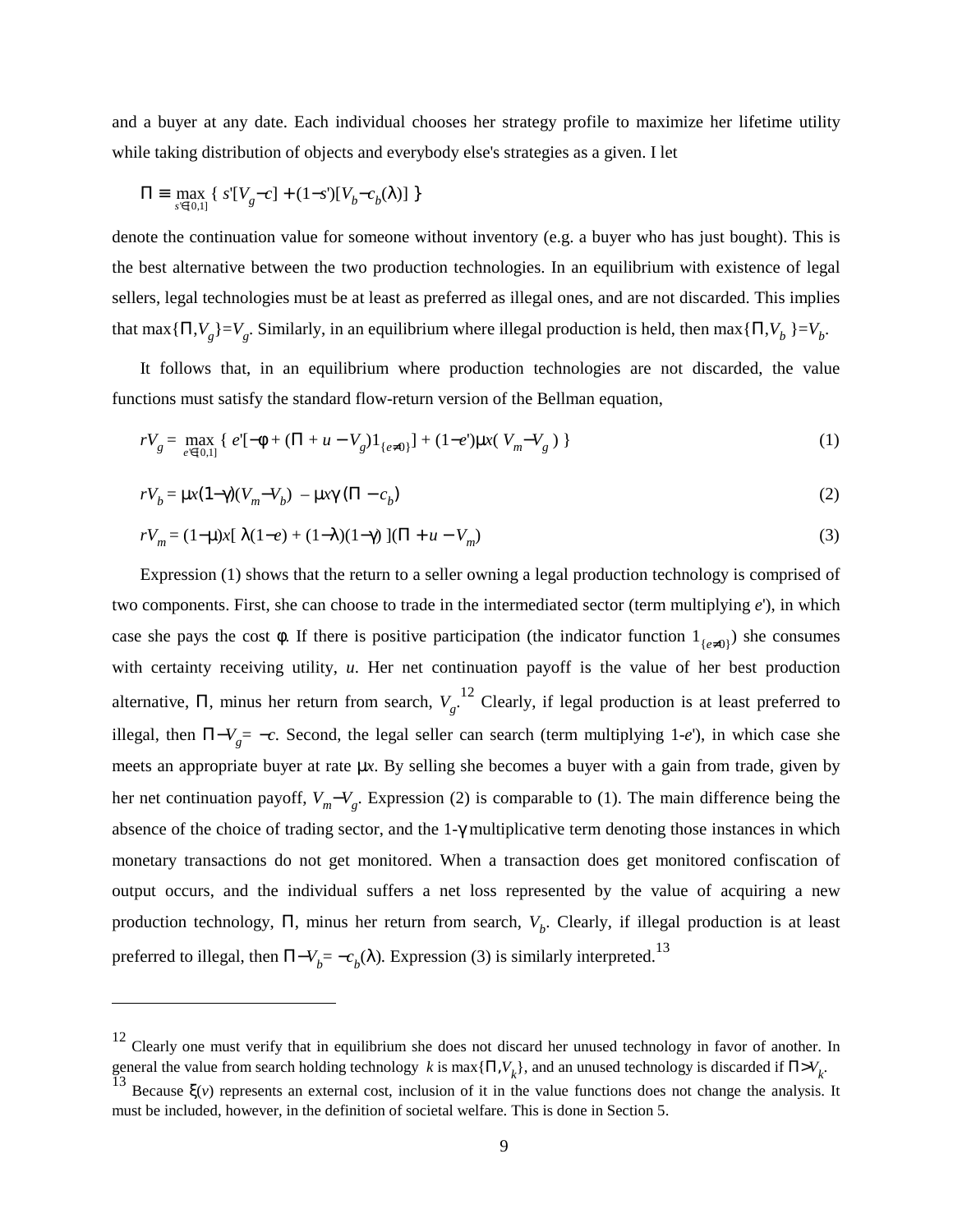#### 3.2 Distribution of Money and Goods

Consider the stationary distribution of money. Because of free disposal, equilibrium valuation of money requires ex-ante buyers to be at least indifferent to the acquisition of *some* production technology. That is, money holders compare the two equilibrium lifetime utilities *V<sub>m</sub>* and Π. Money is discarded if  $V_m<\Pi$ , which implies  $V_m=0$  in equilibrium, and it is evident that there cannot exist a monetary equilibrium where money holders are indifferent between holding money or not,  $V_m = \Pi$ .<sup>14</sup> In this case, *V<sub>m</sub>*=0, too. Thus, no one discards money, in equilibrium, if it is believed to have value, and *V<sub>m</sub>*>Π>0 is necessary. For a given equilibrium  $\sigma$ , I define the proportion of buyers in the economy as

$$
\mu = \begin{cases} m & \text{if } V_m > 0 \\ 0 & \text{otherwise} \end{cases}
$$
 (4)

Next, I consider the stationary distribution of production technologies across all 1-µ sellers, characterized by  $\lambda$ . Only traders exiting a match with no inventory choose a production technology because in equilibrium unused production technologies are not discarded. In a symmetric stationary equilibrium *s* denotes the probability that a legal production technology is chosen. While this choice affects the proportion of legal sellers,  $\lambda$  is not necessarily equal to *s* when some illegal trades do not go through (γ>0), and some intermediated trades occur (*e*>0). Consider the proportion of legal sellers. At each date *t*, *outflows* are due to legal sellers (i) who have traded in the search sector and have become buyers, and (ii) who have traded in the intermediated sector and have subsequently chosen illegal production. *Inflows* are due to traders who were not legal sellers, were without inventory, and have chosen to acquire a legal production technology. That is to say, buyers who have bought, and illegal sellers who had their inventory confiscated. Thus, in the steady state  $\lambda$  must satisfy

$$
\mu x (1-\mu)[\lambda(1-e) + (1-\lambda)(1-\gamma)]s + (1-\mu)(1-\lambda)\mu x \gamma s - (1-\mu)\lambda[(1-e)\mu x + e(1-s)] = 0
$$
\n(5)

The first term shows the rate at which buyers become legal sellers. After a single coincidence match, they always trade with a legal seller, but they trade with probability 1-γ with an illegal seller. The second term shows the rate at which illegal sellers matched to a buyer, are subject to monitoring and confiscation, and acquire a legal production technology. The last term shows the sum of the rates at which those legal sellers who traded in search and become buyers, and those who trade in the intermediated sector and

<sup>&</sup>lt;sup>14</sup> Suppose money is believed to have value and  $V_m$ =Π, thus someone endowed with it may discard it. In equilibrium sellers do not dispose of unused technology *k*,  $\Pi \le V_k$ . But  $V_m = \Pi \le V_k$  implies that the payoff from selling for money,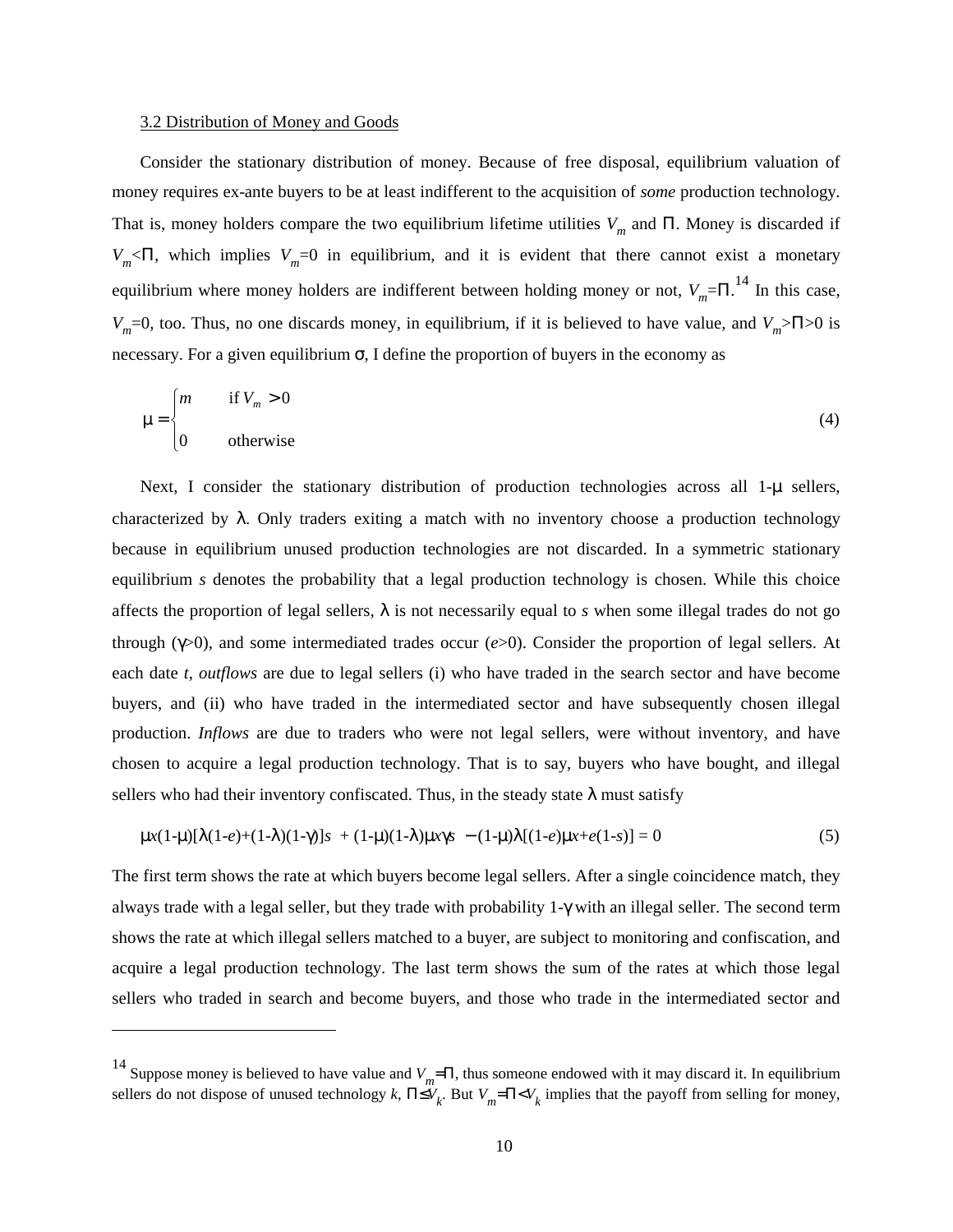become illegal. Using (5), the stationary equilibrium proportion of legal sellers must satisfy

$$
\lambda = \lambda(\sigma) \equiv \frac{s\mu x}{\mu x + e(1 - s)(1 - \mu x)}
$$
(6)

I note that the function  $\lambda(\sigma)$ :[0,1]x[0,1]→[0,1] is continuously differentiable, monotonically increasing in *s* and  $\mu$ , convex in *s*, concave in  $\mu$ , decreasing in *e*,  $\lambda(1,e)=1$ ,  $\lambda(0,e)=0$ ,  $\lambda(s,0)=s$ , and  $\lambda(s,1) < 1$ .

Finally, recall that in a symmetric stationary equilibrium the choice of sector by a representative legal seller is denoted by *e*, and that legal sellers who access the intermediated sector exit it following exchange. Hence, *e* defines the stationary proportion of legal sellers in the intermediated sector, while 1-*e* the fraction of legal sellers in the search sector.

#### 3.3 Individual Best Responses

An agent chooses  $\sigma'$  taking as given both  $\sigma$  and the distribution of money and goods. Using  $\Pi$ , define

$$
\Delta(\sigma) = V_b - c_b(\lambda) - V_g + c \tag{7}
$$

as a measure of the net relative value of the two production technologies in equilibrium. Using (1) let

$$
K(\sigma) = \mu x (V_m - V_g) - [-\phi + (u - c)1_{\{e \neq 0\}}]
$$
\n(8)

measure the value of search relative to costly trade in equilibria with some legal sellers.<sup>15</sup>

A trader without inventory chooses a production technology, and contingent on being a legal seller chooses a trading sector. She does so taking value functions, strategies of all others, and distribution of objects as a given. The two choices, *s*' and *e*', are intertwined, but for simplicity I discuss them separately. Consider the choice of trading sector, conditional on holding a legal production technology, and given σ. She chooses deterministic matching only if she obtains a larger payoff than random matching. When the two alternatives generate the same payoffs, she will randomize, and she will avoid deterministic matching otherwise. Her equilibrium choice must satisfy the best response correspondence

$$
e' = \begin{cases}\n= 0 & \text{if } K(\sigma) > 0 \\
\in [0,1] & \text{if } K(\sigma) = 0 \\
= 1 & \text{if } K(\sigma) < 0\n\end{cases}
$$
\n(9)

 $V_{\mu} - V_{k}$ , is negative, contradicting the conjecture of valued money.

<sup>15'</sup> If λ=0 and a seller holds a legal technology, (8) is still valid since λ=0 implies *e*=0,  $V_b ≤ V_g$ , hence Π =  $V_g$  –*c*.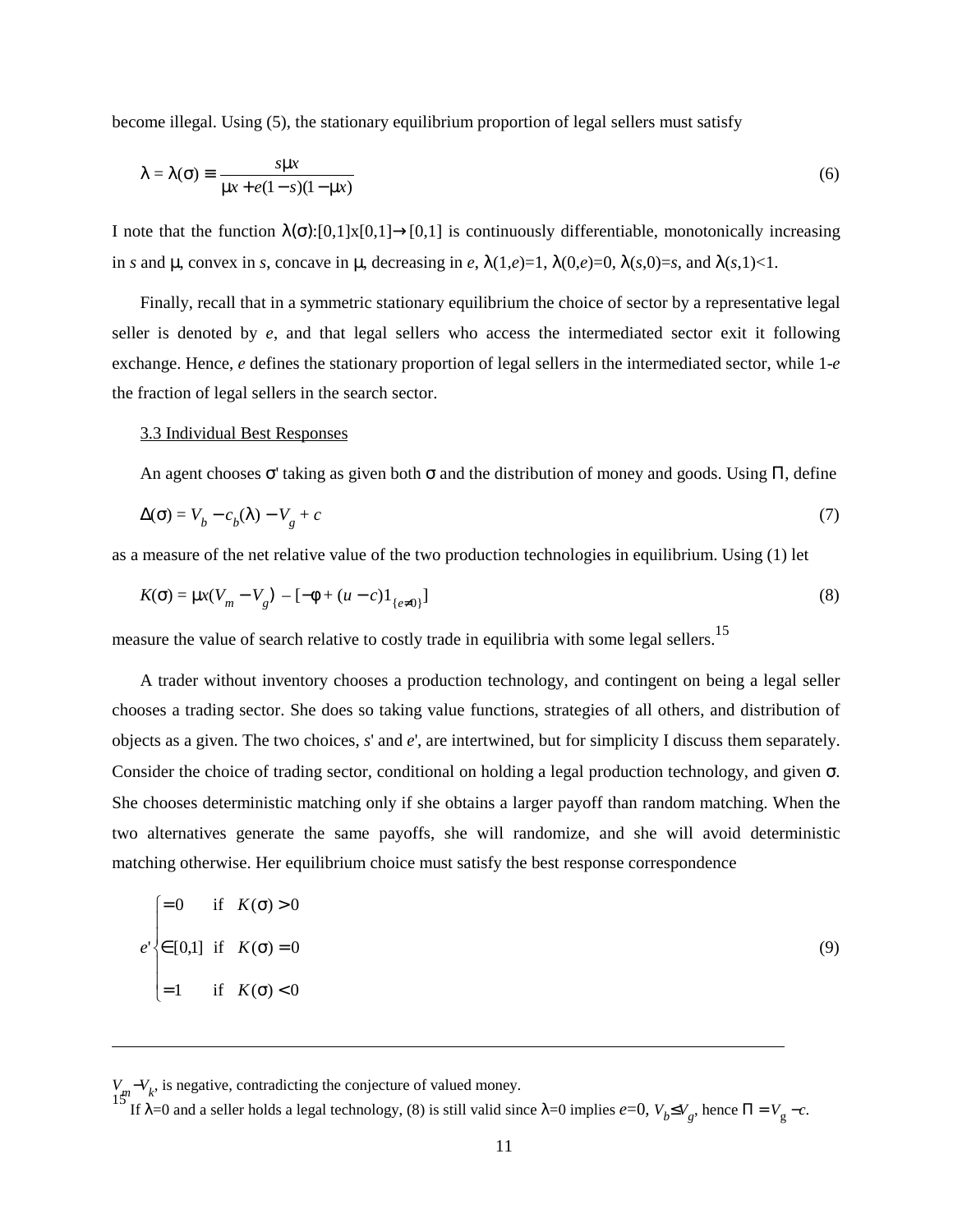Now consider the choice of production technology. She chooses the one which provides her with the highest return, net of costs. In particular, she will become a legal seller only if that guarantees her a higher lifetime utility (net of cost). When the two alternatives generate identical lifetime utilities she will randomize, and chooses illegal production otherwise. That is, in equilibrium

$$
s' \begin{cases} = 0 & \text{if } \Delta(\sigma) > 0 \\ \in [0,1] & \text{if } \Delta(\sigma) = 0 \\ = 1 & \text{if } \Delta(\sigma) < 0 \end{cases}
$$
 (10)

In a symmetric equilibrium the elements of  $\sigma'$  must both be a fixed point of the respective best response correspondences,

$$
\sigma' = \sigma.
$$
 (11)

Since individuals do not produce if their expected lifetime utility is negative, an equilibrium is active (i.e. with production) only if the continuation value is positive

$$
\Pi > 0,\tag{12}
$$

otherwise no production technology is acquired. In a monetary equilibrium money must be valued,  $V_m$  >0. This requires that buyers buy in every single coincidence match,

$$
\Pi + u > V_m,\tag{13}
$$

but it does not imply that *all* sellers must accept money, although some have to. Since I consider only pure strategies in the acceptance of money, in a monetary equilibrium *some* seller *k* must be strictly better off from accepting money, that is

$$
V_m > \min\{V_g, V_b\}.\tag{14}
$$

### 3.4 Definition of Equilibrium

A *symmetric stationary equilibrium* is a set of non-negative value functions  $V = \{V_g, V_h, V_m\}$ , a strategy profile  $\sigma$ , a proportion of legal sellers  $\lambda$ , and a proportion of buyers  $\mu$  such that: (i) individuals maximize their expected lifetime utilities and act symmetrically, i.e. for a given proportion of buyers and distribution of sellers  $\{\mu, \lambda\}$ , *V* and  $\sigma$  must satisfy (1)-(3) and (9)-(12) and also (13)-(14) if the equilibrium is monetary; (ii) given value functions and symmetric strategies  $\{V, \sigma\}$ , the distribution of buyers and sellers,  $\{\mu, \lambda\}$ , satisfies the stationarity conditions (4)-(6).

To summarize, in a symmetric stationary equilibrium the strategy profile, σ, the fraction of legal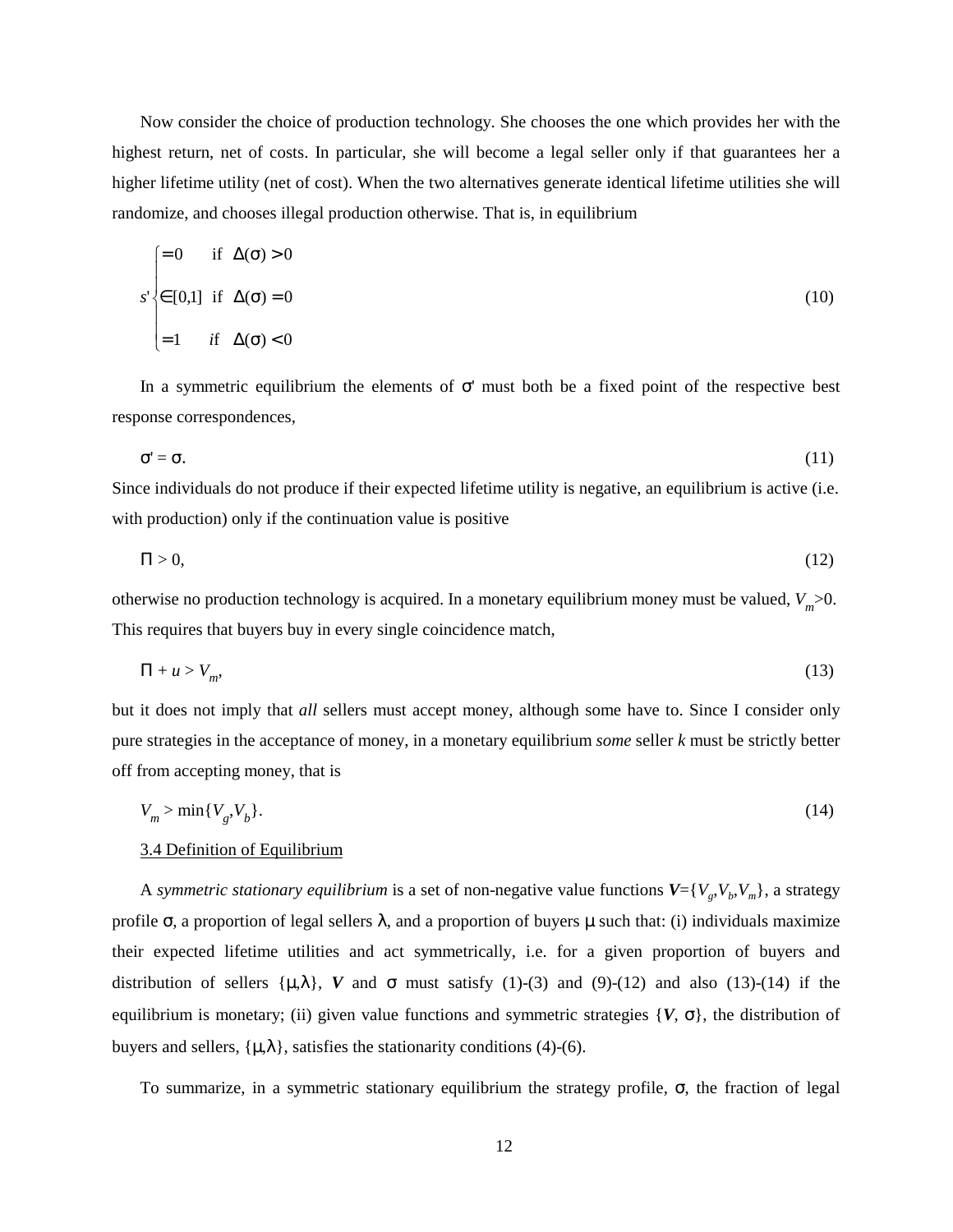sellers,  $\lambda$ , and the proportion of buyers,  $\mu$ , are endogenously determined taking as given the initial stock of currency, *m*. Outcomes are fully described by the combinations of  $\mu$ ,  $\lambda$ , and the elements of σ.

#### **4. A Benchmark**

A benchmark model is now provided, wherein I consider the linear cost function  $c_b(\lambda) = c(1-\lambda)$  and absence of monitoring costs, *z*(γ)=0 ∀γ. I let  $s^* ∈ (0,1)$  and  $e^* ∈ (0,1)$  denote a mixed strategy. I refer to those outcomes, in which legal and illegal sellers coexist, as *interior*,  $s=s^*$ , in which case  $\lambda = \lambda^* \in (0,1)$ . The opposite case is represented by *corner* solutions, where only legal or illegal production technologies are chosen,  $s \in \{0,1\}$  and  $\lambda \in \{0,1\}$ . A non-monetary equilibrium always exists, since money is an intrinsically useless and inconvertible object. Furthermore, because of the absence of double coincidence, illegal sellers must always trade via monetary exchange. They also have a lower lifetime utility than their legal counterparts, due to monitoring. This is summarized next. All proofs are in the Appendix.

Lemma 1. Money is valued in equilibria where illegal sellers exist,  $\lambda \leq 1$ , but it need not be valued if λ=1. Also, *V<sub>b</sub>* ≤ *V<sub>g</sub>* for γ≥0, and if money buys legal goods it also buys illegally produced goods.

Since legal sellers may resort to deterministic matching, they need not engage in monetary exchange. Thus, it seems natural to partition the set of possible active equilibria in two subsets. First, there is a subset of equilibria where the costly matching technology is never used,  $e=0$ , in which case *all* exchanges are monetary. I refer to equilibria in this subset as *search* equilibria. Second, there is a subset of equilibria wherein legal transactions may be intermediated, *e*∈(0,1]. In this case money may or may not be used for the purchase of legal commodities. Equilibria where  $e = e^*$  are referred to as *intermediated*, and I call outcomes where *e*=1 *deterministic*.

I discuss existence for these subsets of equilibria separately, adopting the following procedure. Given a candidate strategy *e*, I conjecture an equilibrium strategy *s*. The resulting strategy profile implies a unique distribution of goods and money ( $\lambda$  and  $\mu$ ) via (4) and (6), used to determine the value functions. I use the functions  $\Delta(\sigma)$  and  $K(\sigma)$  to provide conditions under which  $\sigma$  is a fixed point of the best response correspondences (9) and (10). I do so by defining regions of the parameter space, which support the proposed  $\sigma$ , thus verifying the existence of an equilibrium. This procedure is repeated for each possible strategy *s*. I then consider another candidate *e* until all nine possible equilibrium combinations of *e* and *s* are exhausted. To make the discussion clearer, I present the results in terms of  $\lambda$  instead of *s*. Since there is a one-to-one map between the two, information on *s* can be easily recovered using (6), or by looking at the proofs. I start by considering the existence of *search* equilibria.

#### 4.1 Search Equilibria: *e*=0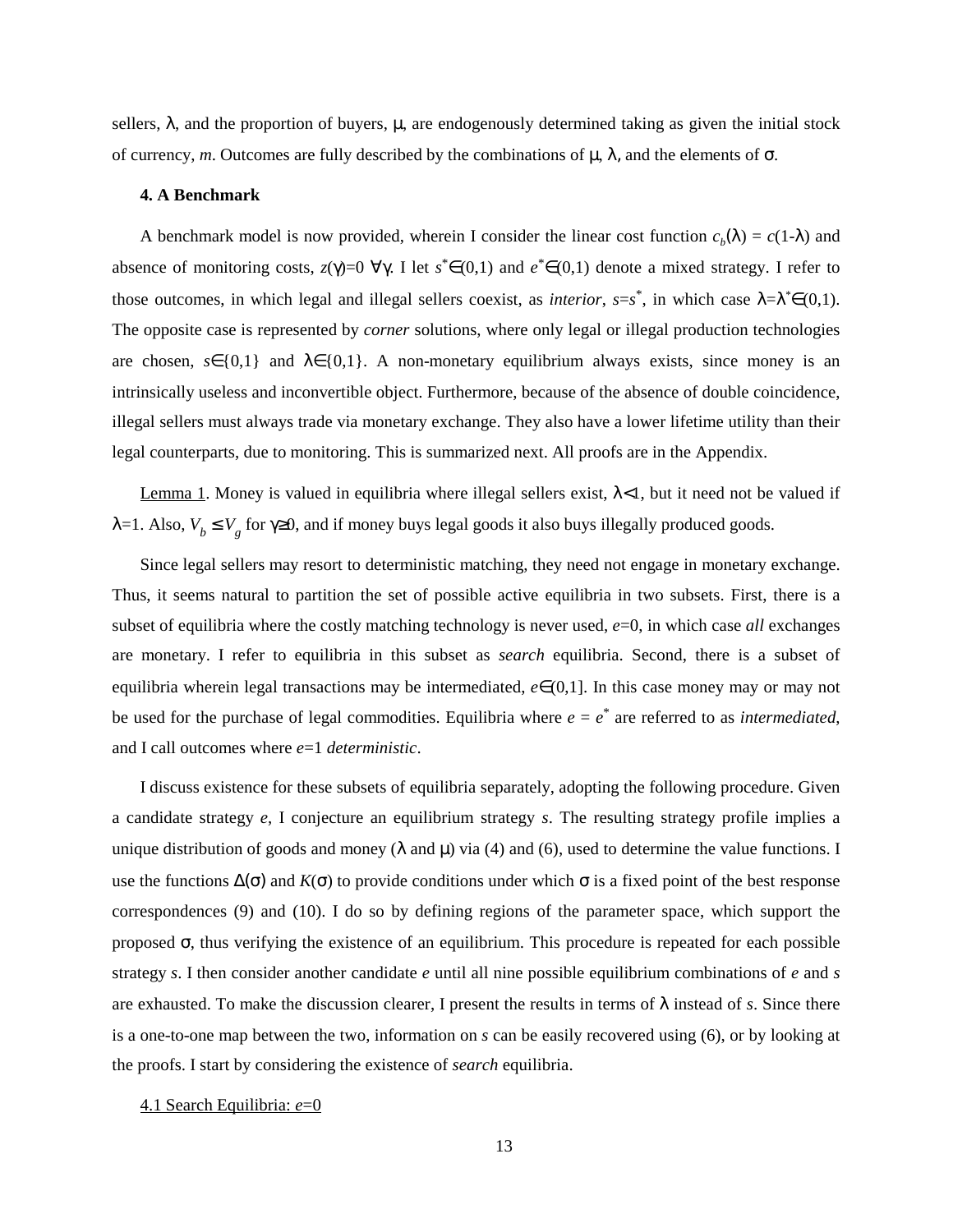In these equilibria all transactions are monetary, since  $e=0$ .<sup>16</sup> Three search equilibria may exist, but do not coexist, and in all cases  $\lambda = s$ . There is an interior outcome where legal and illegal production coexists,  $\lambda = \lambda^*$ , and corner outcomes with only legal sellers,  $\lambda = 1$ , or only illegal sellers,  $\lambda = 0$ . Sufficient existence conditions depend on extent of monitoring, and cost of the legal production technology.

Proposition 1. Let 
$$
C_0 = \frac{(1-\mu)\mu x^2 \gamma}{(r+x)[r+\mu x(1-\gamma)]+(1-\mu)\mu x^2 \gamma}
$$
. Three search equilibria may exist:

- i) If  $\gamma=0$ , then  $\lambda=0$  is the only search equilibrium
- ii) If  $γ≠0$ , then
	- a) If  $c/u \leq C_0$ , then  $\lambda = 1$  is the only search equilibrium
	- b) If  $c/u > C_0$ , then  $\exists$  a unique  $\lambda^* \in (0,1)$  such that  $\lambda = \lambda^*$  is the only search equilibrium.

Because  $\lambda = s$  in equilibrium, I can discuss the distribution of production with the help of figure 1, depicting the individual best response *s*'. Consider  $\gamma > 0$ . If the cost of acquisition of a legal production technology is below  $uC_0$ , then  $\lambda=1$  since legal production is preferred. This corresponds to the dark line drawn at *s*'=1 and its broken continuation, in which case *s*=1 is the only fixed point. If the cost *c* exceeds that lower bound, however, preferences over legal production are a function of the distribution implies by the strategies of others. In particular,  $\lambda = 0$  if  $s > s^*$ , while legal production is strictly preferred otherwise (λ=*s*'=1 if *s*<*s*\* ). These components of her best response correspond to the two dark horizontal lines, and reflect the fact that to the left (right) of  $s^*$  the cost  $c_b(\lambda)$  is too high (low) due to large (small) participation in illegal production. Coexistence of legal and illegal sellers,  $\lambda = \lambda^*$ , occurs when individuals randomize, whereby the dark line going through *s*\* denotes the mixed best response. The only fixed point is *s*<sup>\*</sup>, in which case the disparity in valuations is identical to their cost differential,  $V_g - V_b = c - c_b(\lambda)$ . As legal production technologies become cheaper  $(c/u \rightarrow C_0)$  they become more attractive and  $\lambda^*$  grows, corresponding to the movement of the dark vertical line toward 1. This increases the gap between the two technologies' costs, and restores indifference. The opposite occurs when the  $c$  rises, in which case  $\lambda^*$ falls towards the lower bound  $s_L$ . As monitoring efforts fall, illegal production becomes even more attractive and this lower bound shrinks to zero. When γ vanishes *s*'=0 is the best response (dotted line and dark continuation on horizontal axis) and, irrespective of  $c/u$ ,  $\lambda = 0$  is the unique equilibrium.

[Figure 1 approximately here]

<sup>16</sup> Since *<sup>e</sup>*=0 is sufficient for *<sup>e</sup>*'=0 (see (8)), no legal producer would use intermediation, even if available.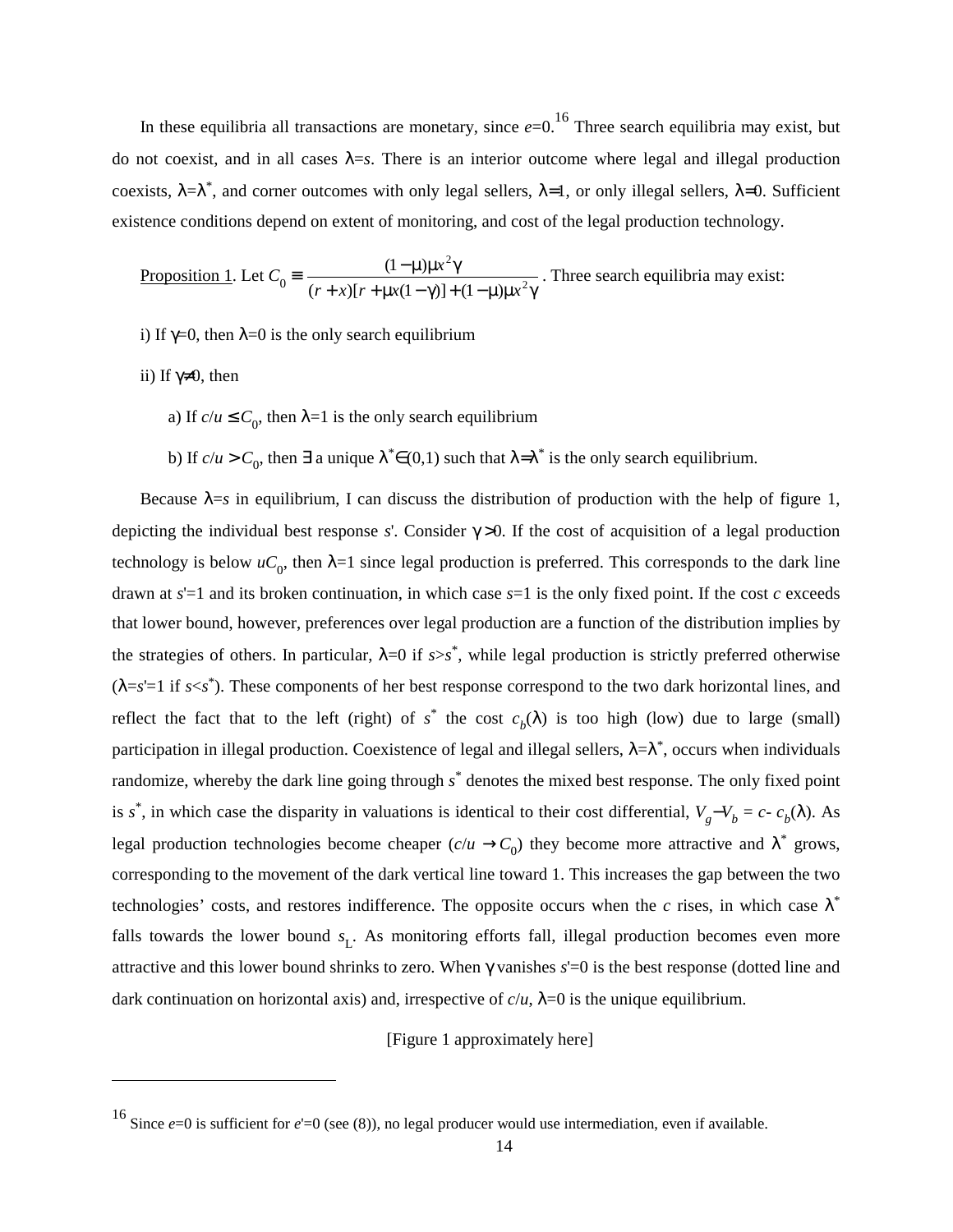The figure also illustrates the participation externality's role in ruling out outcomes where monitoring occurs but production is entirely illicit, and in rendering the proportion of legal sellers stable to small perturbations. Since the frequency of transactions depends on the amount of currency, exchange is difficult when liquidity is limited, and there is an incentive to choose (less costly) illegal production. As more select it, however, the cost advantage shrinks until it disappears. In the case least benign to illicit production  $(\lambda=0)$ , *any* probability of being caught makes illegal production the poorest choice. This relegates the degenerate outcome  $\lambda=0$  *only* to the case where monitoring is absent. Moreover, given a belief  $\lambda^*$ , a perturbation, which exogenously changes the distribution of sellers, will also alter the structure of incentives. For instance, if the proportion of illegal producers were to increase,  $\lambda < \lambda^*$ , the participation externality would raise the cost of illicit production. This, in turn, would provide incentives to choose legal production ( $s=1>s^*$  in the figure) until  $\lambda$  falls back to  $\lambda^*$ , restoring indifference.<sup>17</sup>

The following corollary, draws attention to the role of monitoring and money stock in supporting the different types of equilibria.

Corollary to proposition 1. Let a search monetary equilibrium exist and  $\gamma \neq 0$ . Then, (i)  $\lambda^*$  is always an equilibrium for some  $\mu$ ; (ii) there exists a minimum positive level of government monitoring,  $\gamma_0$ , such that if  $\gamma < \gamma_0$  then  $\lambda = \lambda^*$ ; (iii) if  $\gamma \ge \gamma_0$  then  $\lambda = 1$ , only if  $\mu$  is bounded away from zero and one; (iv)  $\lambda^*$  is decreasing in *c*,  $\lambda^* \rightarrow 1$  as  $c/u \rightarrow C_0$ ,  $\lambda^* \rightarrow s_L$  as  $\mu \rightarrow 1$ , and  $\lambda^* \rightarrow 0$  as  $\mu \rightarrow 0$ ; and (v) if  $\lambda = \lambda^*$  is an equilibrium, then  $\lambda^*$  is monotonically increasing in  $\gamma$  if  $\gamma$  is sufficiently small.

One interesting result is legal and illegal sellers *always* coexist for some currency level ( $\mu$  close to 0 or 1), and there is a minimum level of monitoring below which participation in illicit activities always occurs, irrespective of the currency supply. Figure 2 (drawn for the baseline  $u=1$ ,  $r=0.05$ ,  $x=0.5$ ,  $c=0.15$ , and φ=0.8) illustrates it. When *e*=0, the u-shaped curve (going through *E*, *C*, *D* and *F*) represents the locus of points  $c/u$ - $C_0$ =0, which separates the interior equilibria  $\lambda = \lambda^*$ , from the corner  $\lambda = 1$ . Since  $C_0$  is increasing in  $\gamma$  (always) and in  $\mu$  (for  $\mu$  sufficiently small), all points inside the curve support  $\lambda=1$  as the only search equilibrium (areas 5 through 8). In the region outside,  $\lambda = \lambda^*$  is the unique equilibrium with the exception of the case  $\gamma=0$  (where  $\lambda=0$ ). The negative link between monitoring and returns to illicit production explains why, for some currency stocks,  $\lambda$  is increasing in  $\gamma$  and there exists a threshold  $\gamma_0$ below which illegal production takes place. Note that  $\lambda=0$  for  $\gamma=0$ , but  $V_b$  falls with increased

<sup>&</sup>lt;sup>17</sup> These results are not robust to the cost assumption. For instance, a fixed  $c_b < c$  supports  $s = e = 0$  for some  $\gamma > 0$ . As long as the cost advantage can compensate the expected loss of confiscation, agents will choose to produce illicit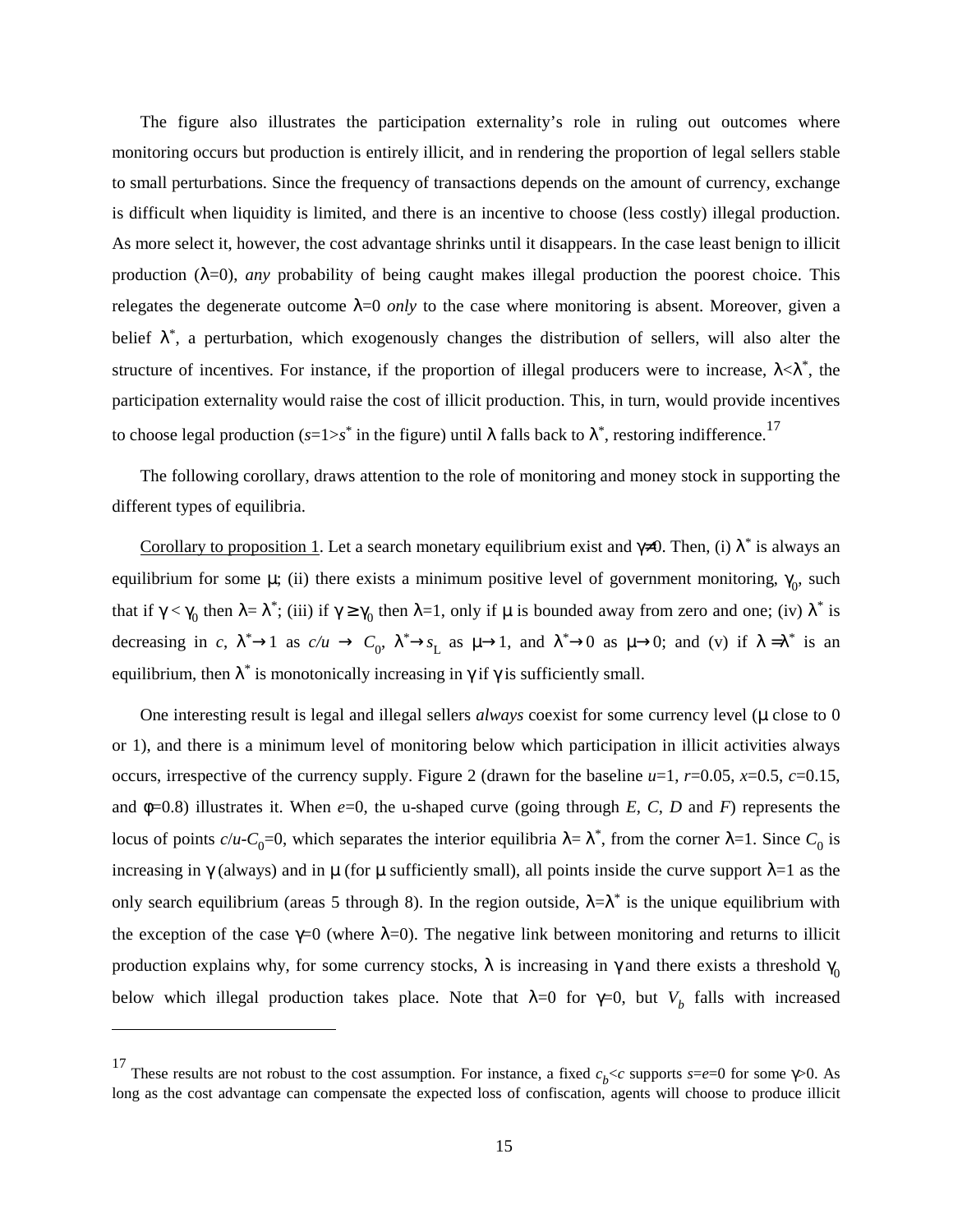monitoring, hence individuals will choose legal production until the marginal agent is indifferent ( $\lambda$ >0 above the horizontal axis, when  $e=0$ ). Since more monitoring obstacles illicit transactions, and since  $c_b(\lambda)$  falls in  $\lambda$ , a smaller proportion of illicit sellers is needed to support the mixed strategy as  $\gamma$  grows. Figure 3 illustrates it: when  $\gamma=0.2$ , λ is uniformly lower than its value when  $\gamma=0.3$ . Thus λ and γ move in the same direction until γ reaches an upper bound beyond which illegal transactions are just too difficult to accomplish, and so disappear. This bound is a function of both availability and valuation of currency, since more currency improves the likelihood of meeting a buyer, but it also makes consumption matches less frequent, which decreases the value of money(compare the set of  $\mu$  supporting  $\lambda=1$  in figures 2 and 3, for  $\gamma=0.3$ .<sup>18</sup> Figure 3 illustrates another important feature:  $\lambda$  reaches a peak at interior values of the money supply. I next provide a sufficient condition for this to occur.

Proposition 2. Let λ*=*λ\* be a search equilibrium. If  $r + x$ *x u c* +  $\lt \rightarrow$ , then there exists a quantity of money bounded away from zero and one that maximizes  $\lambda$ .

#### [Figures 2 and 3 approximately here]

A policy implication is that restricting the currency supply may serve as an endogenous discipline on illegal production, as the FATF and some economists seem to suggest. The intuition is quite simple. Recall that in an equilibrium with coexisting production technologies, the disparity in their valuation and cost must be identical, that is  $V_g - V_b = c - c_b(\lambda)$ . If the returns from legal production fall (grow), relative to its illicit alternative, then the cost disparity must also fall (grow), which occurs if  $\lambda$  drops. Since variations in the initial stock of currency initially increase the gap  $V_g-V_b$ , but affect it differently for larger amounts of currency, the response of  $\lambda$  will be hump-shaped. Figure 3 illustrates this feature for  $γ=0.2$ , by plotting DV<sub>g</sub>−DV<sub>b</sub>, i.e. the change in  $V_g-V_b$  over  $μ$  (DV<sub>k</sub> = V<sub>k</sub>(μ')-V<sub>k</sub>(μ), where μ'>μ). When μ is small the disparity in the valuation of production technologies grows (at increasingly smaller rates) and this is matched by the increase in  $\lambda$ . As  $\mu$  keeps growing, however,  $V_g$  rises at a smaller rate than  $V_b$ (eventually both drop), the gap between the two returns shrinks, and  $\lambda$  falls to restore indifference.<sup>19</sup> The growth in disparity between sellers' lifetime utilities caused by a larger money stock, when  $\mu$  is small, can be explained by the effect that currency has on both the ability to buy and sell, and also on the frequency

goods even with some positive (but not too large) rate of monitoring.

<sup>&</sup>lt;sup>18</sup> This implies  $V_m$  concave in  $\mu$ , u-shaped  $C_0$ , and explains why *s*=1 only for 0<< $\mu$ <<1. If  $\mu \approx 1$  ( $\approx$ 0) it is very

difficult to buy (sell). This sharply lowers money's value and makes low-cost illicit production more appealing.

<sup>&</sup>lt;sup>19</sup> This result is not robust to the assumption of constant  $c_b$ . It can be shown that  $V_g - V_b$  grows with  $\mu$ , for  $\mu$  small.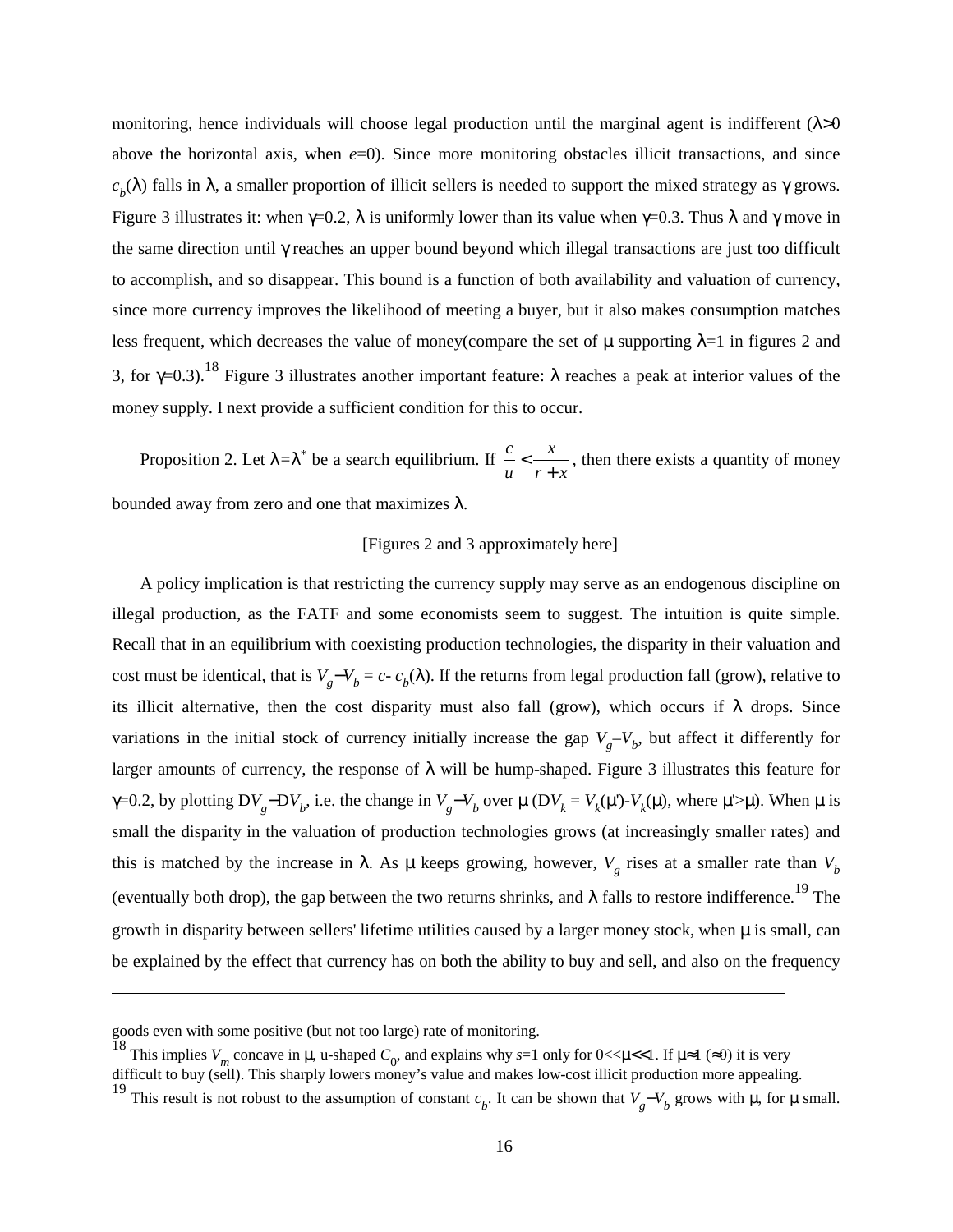of confiscation. Added currency improves transaction rates for all sellers (but diminishes it for buyers), generating larger returns to production. However, this creates a greater confiscation frequency, which results in increased expected losses for illegal sellers.<sup>20</sup> Thus, even if the effect on lifetime utilities is positive, it is less pronounced for illegal sellers, and  $\lambda$  must increase. As  $\mu$  and  $\lambda$ , grow the bite of increased confiscation is lessened (since  $c<sub>b</sub>(\lambda)$  shrinks), while the surplus from illicit transactions remains the highest. This changes the direction of adjustment of  $V_g - V_b$ , so that  $\lambda$  starts to fall. This response is reinforced as µ keeps rising because the (beneficial) effect of added currency fades away, until it is reversed (a common result in this type of models). This explains the sufficient condition of the proposition. When trade frictions are limited (*r* small and *x* large), the exchange process benefits the least from added currency hence there exists an interior  $\mu$  that maximizes  $\lambda$ .

#### 4.2. Deterministic Equilibria: *e*=1

In these equilibria legal trade is entirely intermediated, and if currency exchange takes place, it fosters only illicit transactions. Because of the costly nature of intermediation, a necessary condition for *e*=1 is that deterministic matching be *feasible*. That is, the net lifetime utility of a legal seller,  $V_g - c$ , must be positive  $((12)$  is satisfied). This amounts to the pair of inequalities,

$$
\phi < \phi_H \equiv u - c(1+r) \qquad \text{and} \qquad \frac{c}{u} < \frac{1}{1+r} \,, \tag{15}
$$

since  $\phi \geq 0$ , by assumption. This means that the discounted value of the net payoff from a (future) intermediated transaction,  $(u-\phi)/(1+r)$ , must be larger than the cost *c* of becoming a legal seller today.

Obviously, because intermediated transactions are perfectly monitored, sole production of illegal output is never an equilibrium. Two deterministic equilibria may co-exist when intermediation is feasible: one corner non-monetary,  $\lambda=1$ , and one interior monetary  $\lambda=\lambda^*$ . Below I provide sufficient conditions for their existence and I underscore the possibility of multiplicity of interior solutions.

Proposition 3. Let 
$$
C_1 = \frac{\mu x^2 (1 - \mu)(1 - \gamma)^2}{r[r + x(1 - \gamma)] + \mu x \gamma + \mu x^2 (1 - \mu)(1 - \gamma)^2}
$$
,  $\phi_{L1} = (u - c) \left[ 1 - \frac{\mu x^2 (1 - \gamma)^2 (1 - \mu)}{r + x(1 - \gamma)} \right]$   
+  $\frac{c\mu x \gamma}{r + x(1 - \gamma)}$ ,  $\phi_{H1} = (u - c) \left[ 1 - \frac{\mu x^2 (1 - \mu)(1 - \lambda)(1 - \gamma)}{r + \mu x + x(1 - \mu)(1 - \lambda)(1 - \gamma)} \right]$ ,  $\overline{C} = C_1 |_{\gamma=0}$ , and  $\varepsilon > 0$  small.

Thus, if an interior equilibrium existed and  $V_g - V_b$  were positively affected by  $\lambda$ , then  $\lambda$  would initially fall. <sup>20</sup> The value to search increases by  $x(V_m - V_g)$  for a legal seller, and by  $x(1-\gamma)(V_m - V_b) - x\gamma c_b(\lambda)$ , for an illegal seller. The difference between these two (first minus second) is positive and increasing in  $\lambda$ , in an interior equilibrium.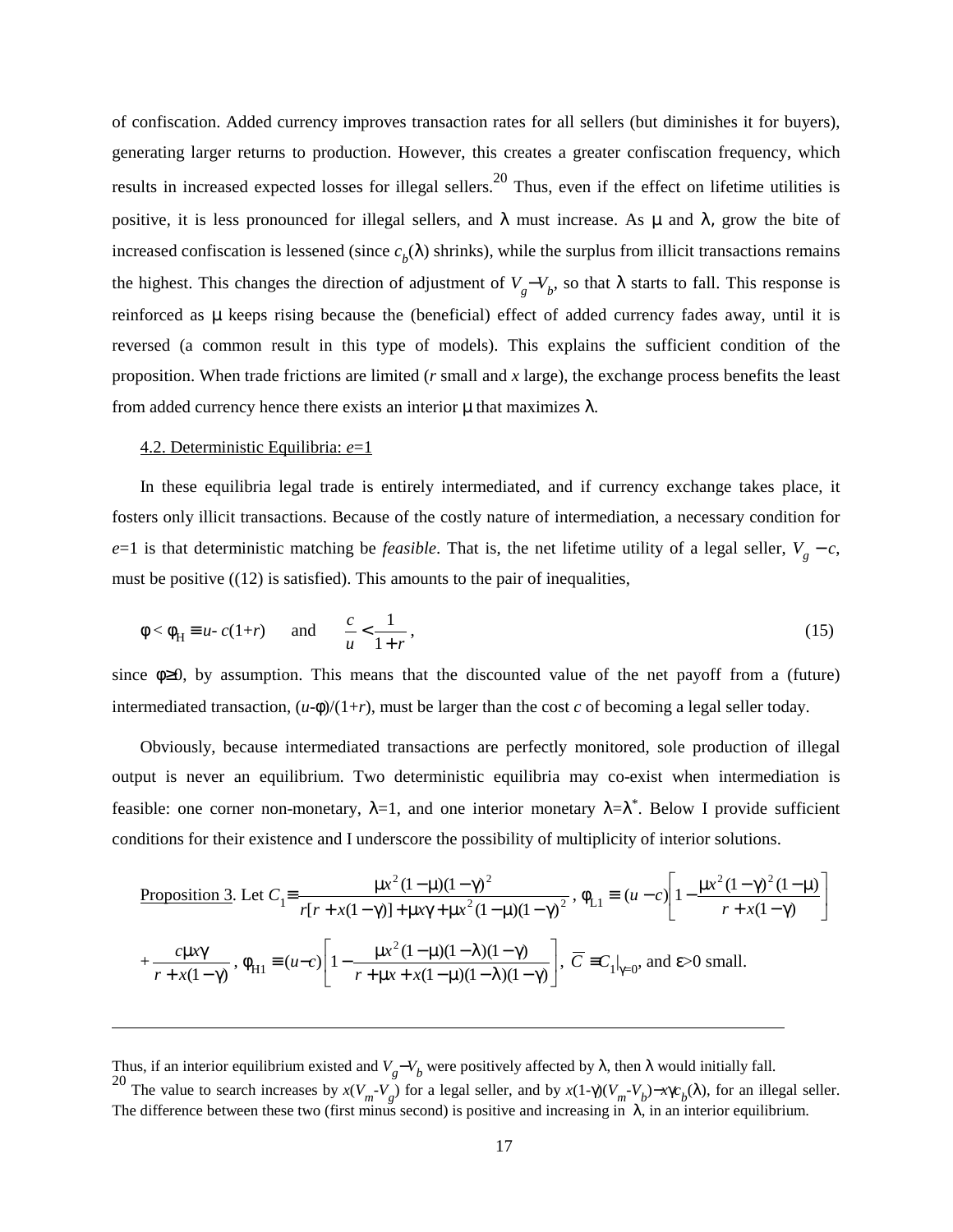i) If (15) does not hold, then no deterministic equilibria exist

#### ii) If (15) holds, then

- a)  $\lambda$ =1 is the only non-monetary deterministic equilibrium and always exists.
- b) If  $c/u < C_1$ ,  $\phi_{L1} < \phi < \min{\phi_H, \phi_{H1}}$ , and  $\gamma \in [0,\varepsilon]$ , then  $\exists$  a unique  $\lambda^* \in (0,1)$  such that  $\lambda = \lambda^*$  is the only monetary deterministic equilibrium.

Corollary. If  $\lambda = \lambda^*$  is a deterministic equilibrium and  $c/u > \overline{C}$ , then  $\lambda^*$  is a set with two elements.

One interesting result is that even if legal producers choose intermediated trade, illegal production won't necessarily disappear, in which case monetary transactions are *entirely* illicit. This is due to two elements: (i) the returns to search relative to deterministic trade for a legal seller (determining *e*), and (ii) the returns to illicit relative to licit production (determining  $\lambda$ ). Clearly, if intermediation is feasible there is always a non monetary equilibrium with legal production  $(e=\lambda=1)$  because illegal transactions won't be undertaken if money is believed valueless. Not surprisingly, extensive monitoring of monetary trades is sufficient to produce this result, and only when monitoring is limited,  $\lambda = \lambda^*$  may exist. The latter also requires deterministic matching to be sufficiently, but not excessively, expensive. Illegal sellers should not switch to legal production, being attracted by cheap intermediation, whereas legal sellers must prefer intermediation to search, so  $\phi$  must be bounded above. It also requires limited legal production costs,  $c/u$  $\langle C_1,$  otherwise the too expensive legal technology would be avoided.

Another feature worthy of note is the potential multiplicity of equilibria with coexistence of legal and illegal sellers, which results from the existence of a strategic complementarity in illicit production. Since *e*=1, only illicit producers transact with money, therefore the existence of a larger segment of illegal sellers generates better trade opportunities in the search sector. All else equal, this makes illicit endeavors more profitable. The existence of a participation externality, however, implies that smaller involvement in illegal activities decreases their cost. These two contrasting effects, strategic complementarity and participation externality, explain why two participation levels, a high and low  $\lambda^*$ , may coexist. In figure 2 (where  $\phi \ll \phi_H = 0.8425$ ) a unique interior deterministic equilibrium exists in region 2, below the hump-shaped curve going through A and B (defining the implicit function  $\phi \cdot \phi_{L1} = 0$ ).<sup>21</sup> In

Consider region 2. Since  $\phi_{L1}$  is convex in  $\gamma$ , then  $\phi > \phi_{L1}$ . It can be shown that  $\phi < \phi_{H1}$  for some  $\lambda < 1$  (not necessarily for all  $\lambda$ , since  $\gamma$  is not restricted to a neighborhood of zero, as in proposition 3). Thus  $\phi_{L1} < \phi_{H1}$  for some λ<1, in region 2. For the baseline parameters  $\phi \sim \phi_H$ , while *c*/*u*<*C*<sub>1</sub> if  $\mu \in (A,B)$ , i.e. the curve defined by *c*/*u*−*C*<sub>1</sub>=0 lies above region 2. Therefore  $\phi_{L1}$ < min $\{\phi_H, \phi_{H1}\}$  for some  $\lambda$ <1, hence interior deterministic equilibria exist. It can be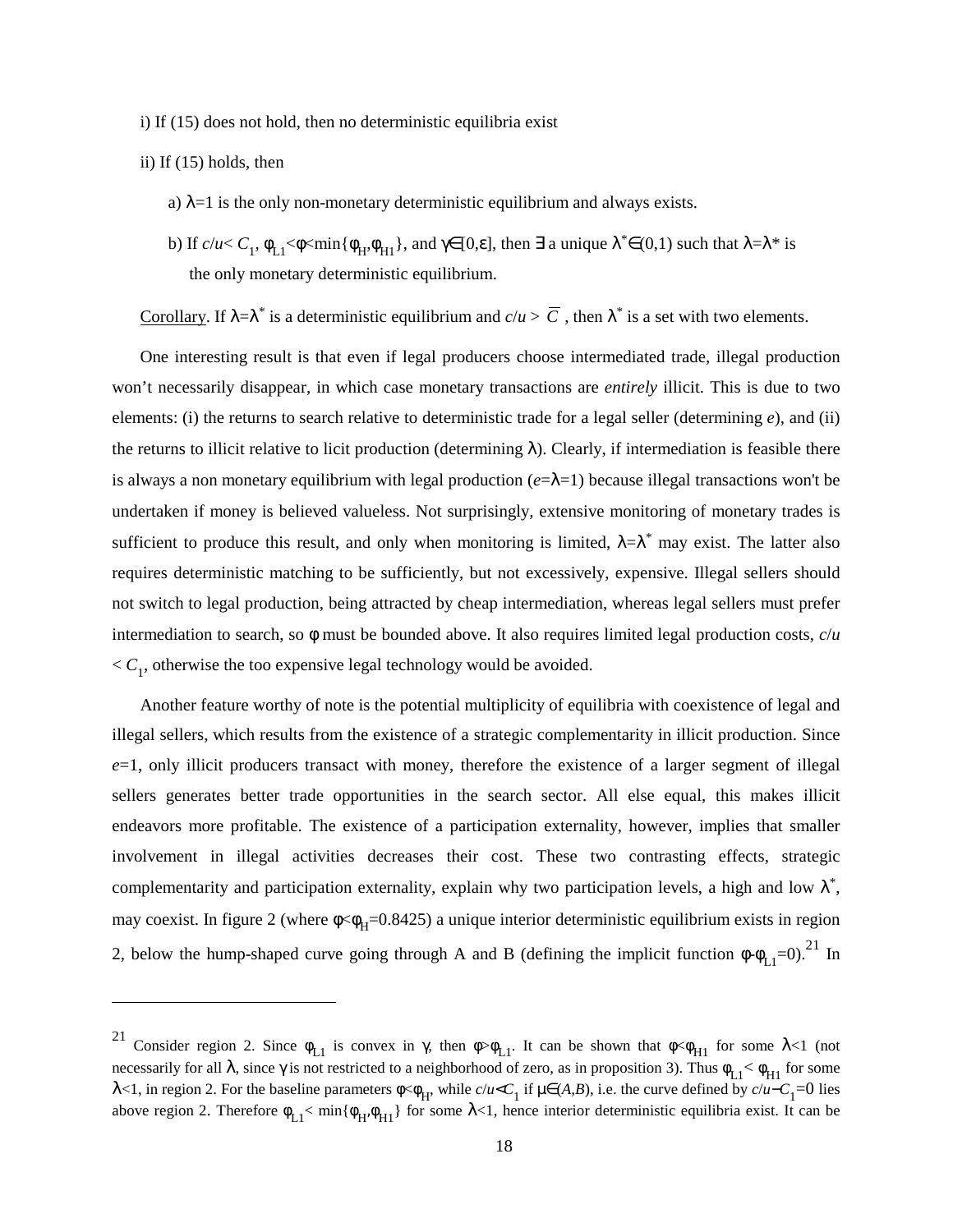that area  $\phi$  is sufficiently large, so illegal sellers don't prefer to switch technology to access intermediation. This lower bound is  $\phi_{L1}$ , and is influenced by the frequency of monetary exchange, hence the currency stock, monitoring, and fraction of illicit sellers. It is changes in  $\mu$  and  $\gamma$  which, via their effect on  $\phi_{L1}$ , define the boundary of region 2. On that region  $\phi$  is also below a certain upper bound,  $\phi_{H1}$ , which guarantees legal sellers' strict preference for intermediation. This constraint is lessened as both γ and  $\lambda$  increase, since the existence of more legal sellers lowers the frequency of monetary exchange and the returns to illicit production. In region 2 there are  $\lambda$ <1 such that this constraint is never binding.

# 4.3. Intermediated Equilibria: *e*=*e*\*

Two possible intermediated monetary equilibria, where  $e=e^* \in (0,1)$ , may exist (but do not coexist) in the presence of government monitoring: one corner and one interior.

Proposition 4. Let 
$$
C_e = \frac{(1-e)(1-\mu)\mu x^2 \gamma}{[r+\mu x + x(1-\mu)(1-e)][r+\mu x(1-\gamma)] + (1-e)(1-\mu)\mu x^2 \gamma}
$$
,  $\phi_L = (u-c)$   
\n $\left[1 - \frac{\mu x^2 (1-\mu)}{r+x}\right]$ ,  $e_s = \frac{\mu x [e_1 - \gamma (1-s)]}{s \mu x + (\gamma - e_1)(1-s)(1-\mu x)}$ , and  $e_1 = 1 - \frac{(u-c-\phi)(r+\mu x)}{x(1-\mu)[\phi - (u-c)(1-\mu x)]}$ .

- i) If (15) does not hold or  $\gamma=0$ , then no intermediated equilibria exist
- ii) If (15) holds,  $\gamma > 0$ , and  $\phi > \phi_L$ , then
	- a) If  $c/u \le C_{e_1}$ ,  $e^* = e_1$  and  $\lambda = 1$  is the only intermediated equilibrium.
	- b) If  $c/u \in (C_{e_1}, \overline{C})$  and  $\gamma = e_1$ , then  $\exists$  a unique  $s^* \in (0,1)$  and a corresponding  $\lambda^* \in (0,1)$  such that  $e^* = e_{\gamma*}$  and  $\lambda = \lambda^*$  is the only intermediated equilibrium.

Corollary. Search, Intermediated and Deterministic equilibria may coexist. In particular, (i) search equilibria exist for any  $\phi$ , and if  $\gamma$  0 there are regions of the parameter space such that (ii) search, intermediated and deterministic equilibria with  $\lambda=1$  coexist, and (iii) intermediated and search equilibria with  $\lambda = \lambda^*$  coexist.

Intermediated equilibria require indifference between the two productions *and* the two matching technologies, i.e. between sustaining a cost to receive a deterministic match or undertake random monetary trades for free. To rule out, *e*=0,1, φ must be feasible but not too low, hence the lower bound  $\phi_L$ . Another necessary ingredient is the discipline imposed by government monitoring. Obviously  $\gamma=0$ 

shown that for  $\gamma$ =0 and *r*=0.25 two equilibrium  $\lambda^*$  exist in a left neighborhood of that  $\mu$  satisfying  $c/u$ =  $\overline{C}$  .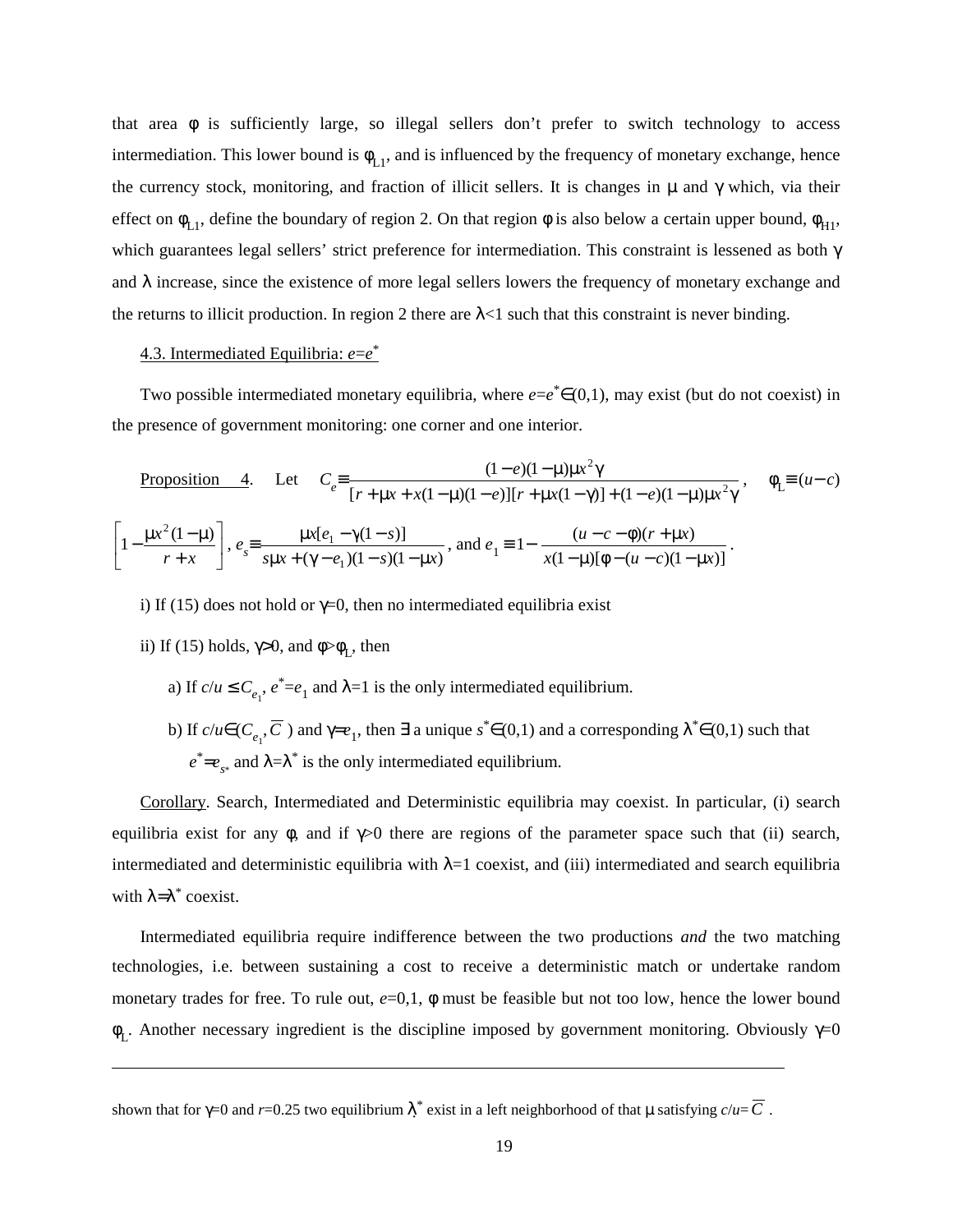cannot be an intermediated equilibrium because of illicit production's cost advantages. Thus the existence of equilibria depends on γ and *c*. Since the strategies *e*\* and *s*\* are interdependent, however, pinning down the set of γ which supports an interior intermediated equilibrium, is a difficult endeavor. In particular, cash purchases are more difficult as monitoring grows, and since in this equilibrium the gross payoff to a buyer,  $V_g + u-c$ , is constant, and the value of money tends to fall when  $\gamma$  rises. Because of the existence of a strategic complementarity in trading with money,  $V<sub>m</sub>$  tends to fall also with more extensive intermediation. Hence, when intermediation is substantial, *e*≈1, the returns to monetary trade tend to fall with γ, and vice-versa. In equilibrium, however, money's value *must* be independent of γ, since monetary trade gains must equal the constant gains from deterministic trade  $(V<sub>g</sub>=1$ , in figure 4). Indifference is maintained by appropriate adjustments of the distribution of sellers (see figure 4). When  $\gamma$  falls cash trades must be penalized by less legal sellers and more intermediation (λ drops and *e* rises). Thus, not only can monitoring not be too excessive (otherwise legal sellers would avoid monetary trade altogether), but also, to support an intermediated equilibrium, its level must vary with the extent of monetary and legal trade. This also suggests that *e*\* should respond differently to increases in the initial money supply. Positively if  $\mu$  is small, and negatively vice-versa (in figure 4,  $e^*$  is a hump-shaped function of  $\mu$ ). Indifference between trading sectors requires changes in µ exerting a positive effect on monetary transactions to be counterbalanced by a smaller fraction of legal sellers undertaking monetary trade.

# [Figure 4 approximately here]

In figure 2, intermediated equilibria may exist if  $\mu$  is bounded away from the corners:  $\lambda=1$  in region 6 (above the curve going through *CD*, defining the implicit function  $c/u-C_{e_1}=0$ ), while  $\lambda=\lambda^*$  on some part of the region below (2, 3 and 8).<sup>22</sup> The role of government monitoring is also evident since  $\lambda=1$  is an intermediated equilibrium only if  $\gamma$  is sufficiently large. This is best illustrated in figure 4 where  $e_s$  and  $\lambda$ , are traced across  $\mu$  for  $\gamma$ =0.3 and 0.5. When  $\gamma$ =0.5,  $\lambda$ =1 if  $\mu$ ≤0.46 and  $\lambda$ <1 otherwise, since  $c/u < C_{e_1}$  only to the left of the vertical line. Figures 2 and 4 provide also a good illustration of coexistence of equilibria. For instance, search, deterministic and intermediated outcomes with  $\lambda=1$  coexist in region 6, where  $c/u < C_{e_1} < C_0$ , while monetary equilibria with λ≤1 coexist for μ=0.31 and γ=0.3. Figure 4 also shows an ever declining  $\lambda^*$ , in an intermediated equilibrium, a feature summarized in the following.

Proposition 5. Let  $\lambda = \lambda^*$  be an intermediated equilibrium. Then  $\lambda$  is strictly decreasing in  $\mu$ , and is

<sup>&</sup>lt;sup>22</sup> *C*<sub>*e*<sub>1</sub></sub> is increasing in γ. In the picture φ> $φ$ <sub>L</sub> and *c*/*u* <  $\overline{C}$  if μ∈(*A*,*B*) ( $φ$ <sub>L</sub> and  $\overline{C}$  are independent of γ). These are the same bounds on money needed for existence of the equilibrium  $e=1$  and  $\lambda = \lambda^*$  when  $\gamma = 0$ , since  $\phi_L = \phi_{L1}$  for  $\gamma = 0$ .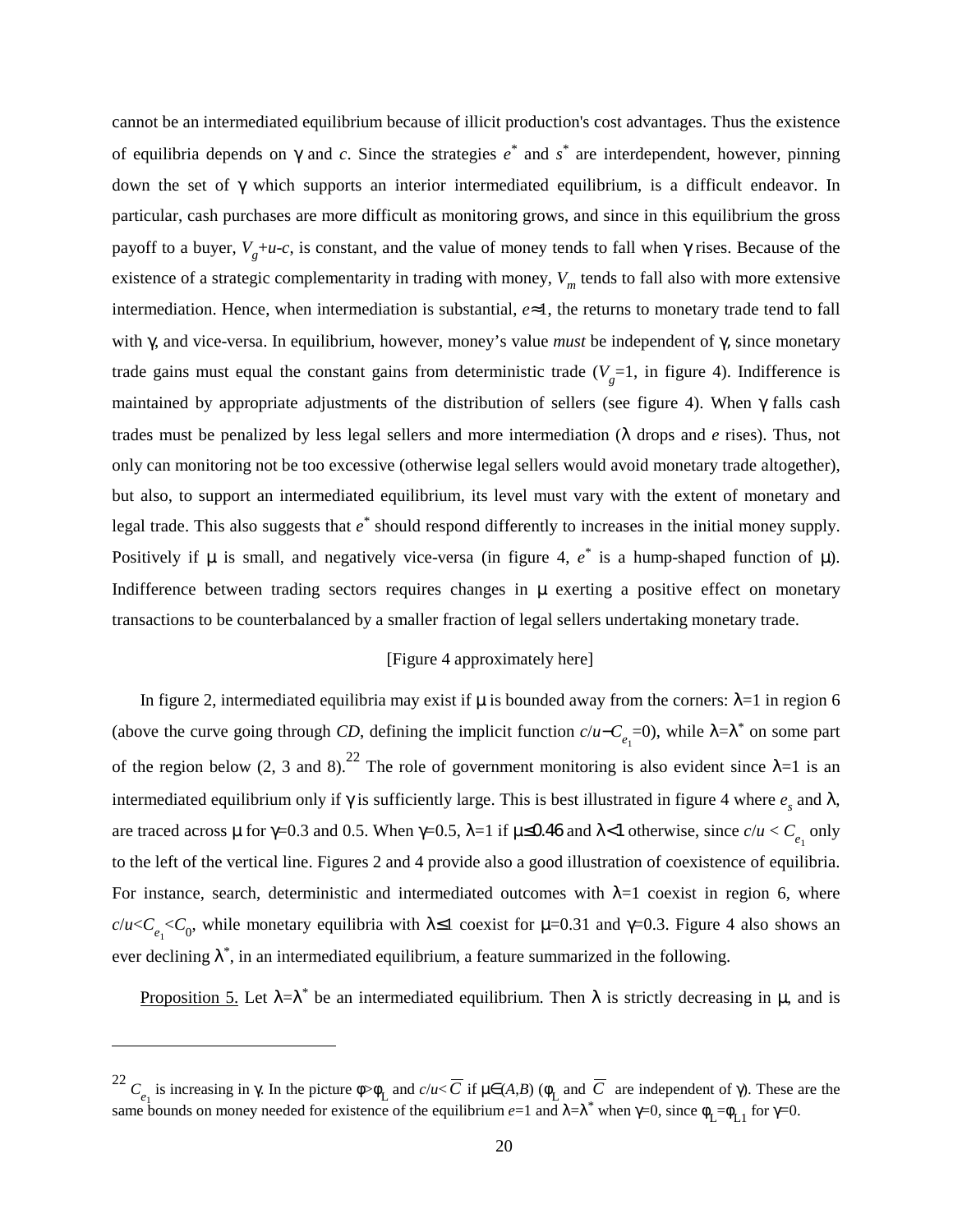maximized by a positive quantity of money bounded away from one.

The monotonic decline of  $\lambda$  is rooted in the constant return from intermediation. For equilibrium trading sector indifference, changes in the money stock must be compensated by changes in the sellers' distribution. Changes in  $\mu$ , however, affect  $V_b$  and thus alter the *relative* value of licit production. When currency is scarce, an increase in it boosts the returns to illicit production so that  $\lambda$  must fall to restore indifference. As µ keeps growing *e*\* falls triggering greater participation in monetary trade. This improves illegal sellers' ability to transact and furthers participation in illicit activities.

### **5. Policy and Welfare**

Since consumption of illegally produced commodities generates a negative externality, the government would like to curtail it. In the presence of costly monitoring, however, the existence of equilibria depends on the government's ability to finance it. As indicated earlier, confiscation provides an amount of resources proportional to the frequency of illicit transactions, denoted by  $Z=(1-\mu)(1-\lambda)\mu x\gamma$ , so that  $z(y) \leq Z$  must hold. While there are obviously reasonable functional forms for  $z(y)$ , which can support interior equilibria, monitoring would be infeasible in monetary equilibria where no confiscation takes place  $(\lambda=1, e<1)$ .<sup>23</sup> For this reason, I amend the model by letting the government levy (and commit to) a lump-sum tax τ each time a legal production technology is acquired. If I let *c*<sub>g</sub> denote the cost of a legal production technology, then *c*≡*c g* +τ still represents the cost of becoming a legal seller. Taxation generates *T*≡*T*(λ,*e*) revenue, *G*≡*Z*+*T* denotes government resources at each date, and I also assume the government is able to use its resources to subsidize deterministic matching. I do so by letting  $β ∈ [0,1]$ denote the share of government resources devoted to monitoring, and ρ≤Φ denote the subsidy to a seller who has chosen intermediation, where  $\Phi$  is now the per capita intermediation cost so that  $\phi \equiv \Phi - \rho$  still is the per capita deterministic matching fee. Given  $\tau$ , feasibility of monitoring and subsidy requires

 $z(\gamma) \leq \beta G$  and  $\rho(1-\mu)\lambda e \leq (1-\beta)G$ . (16)

I will call any tax, monitoring, and subsidy plan which satisfies (15) and (16) a *feasible government plan*. In this way the previous discussion of existence of equilibria is essentially unaffected, and I can address the important question of how the government could most efficiently eradicate illicit production by allocating resources between monitoring or subsidies to deterministic matching.

One important implication of the coexistence of equilibria is the need for an integrated approach to combating illicit production. Individuals' inability to coordinate actions and select equilibria implies that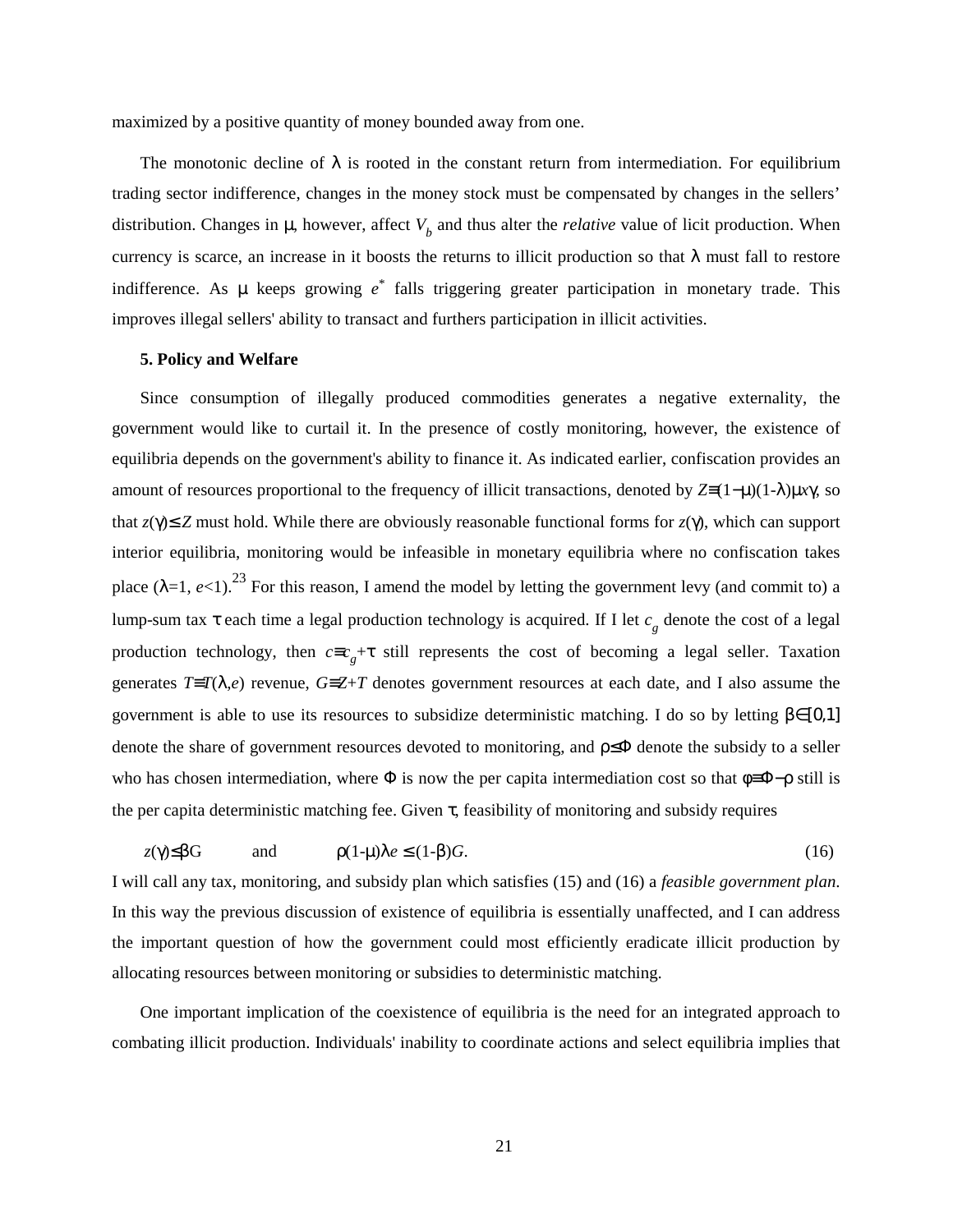isolated control of currency, monitoring, or subsidies is not sufficient to eradicate illicit production. For instance, when legal transactions are only monetary, enforcement alone cannot eliminate illegal production if the value of its alternative is sufficiently small (for small money supplies, for example). Also, a mere reduction in intermediation costs won't necessarily help, due to the coexistence of search with deterministic equilibria. This is summarized next.

Proposition 6. Government control of monitoring is necessary, but not sufficient to guarantee a monetary outcome with only legal sellers. Additionally, subsidies to intermediation, or changes in the currency stock, are by themselves not sufficient to guarantee an outcome with only legal sellers.

This result, however, does not imply that subsidization of a non-cash based (and cheaply monitored) payment system is outright ineffective. Rather, the model suggests that sufficiently inexpensive trade intermediation might help in driving out illicit activities if individuals elect to conduct cash-less transactions. The coexistence of multiple equilibria, however, implies that beliefs over transaction patterns and strategies of others have implications for the expected disparity in valuation of alternative productions, and hence for the outcome. Assuming that the government could influence beliefs and "select" equilibria, what equilibrium should be chosen? In particular, what is the relative efficiency of those outcomes where only legal sellers exist? This is an interesting question since different such equilibria coexist on some region of the parameter space. And if money can be a substitute for intermediated trade, which trading institution is most efficient at eliminating illicit activities? To provide an answer, I denote efficiency of an outcome by the societal welfare achieved, defining the latter as the equally weighted lifetime utility of all but illegal producers, inclusive of externalities:

$$
W \equiv \mu V_m + (1 - \mu)\lambda V_g - \xi(v),\tag{17}
$$

where  $v = (1-\mu)\mu x(1-\lambda)(1-\gamma)$  is the endogenous measure of illegally produced goods consumed at any date. Now suppose there is some feasible government plan, which supports all three outcomes with only legal sellers  $(e=0,1, e_1)$ . Which one is the most efficient?

Proposition 7. Suppose that, given  $\tau$ , there are subsidy and monitoring schemes capable of supporting search, intermediated and deterministic equilibria with  $\lambda=1$ . Then the deterministic outcome is welfare superior to the search equilibrium if  $\phi \leq (u-c)[1-4\alpha x]$ , while the intermediated equilibrium is always welfare dominated.

Suppose that, given τ, government resources can be used to eradicate illicit production whether in the

<sup>&</sup>lt;sup>23</sup> E.g. *z*(γ) increasing, 0=*z*(0)<*z*(1)=1, and *z'*(γ)<∂*Z*/∂γ is a good candidate since *Z*=0 at γ=0, and *Z*<1 ∀λ, γ.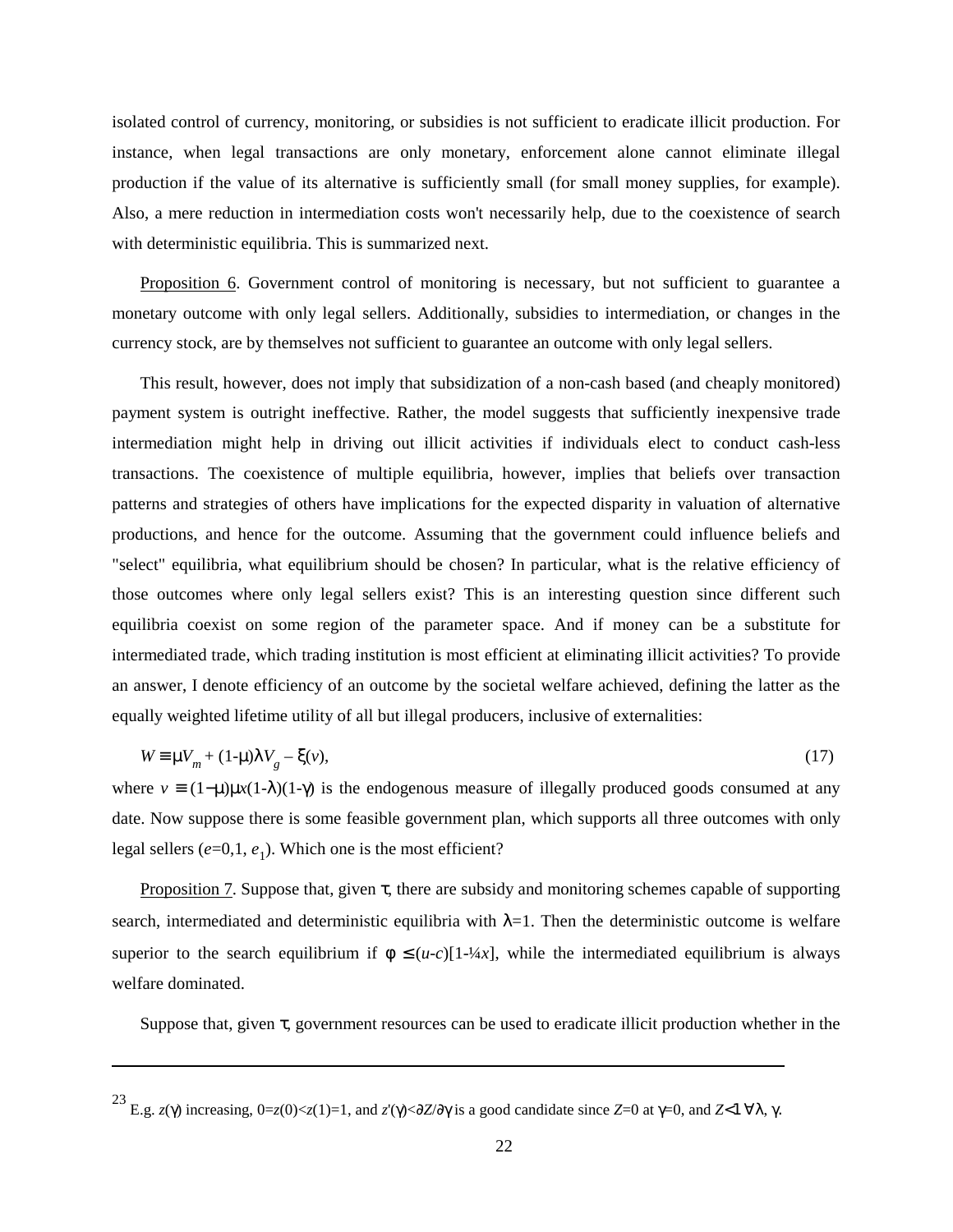presence of non-monetary intermediation, monetary trades, or a mix of both. In comparing any two trading arrangements, a planner would choose the one generating the largest positive net payoff. Clearly, a cash-less economy would be ideal whenever, on the margin, the per capita cost of accomplishing a cash-less transaction does not exceed the per capita gain engendered by the avoidance of monetary (and random) transactions. When this holds for  $\mu=\frac{1}{2}$  (generating the highest monetary transactions frequency,  $\frac{1}{4}x$ ) it will hold for all money supplies, hence the sufficiency of the requirement. The inferiority of intermediated outcomes is a consequence of the existence of a strategic complementarity in monetary exchange. Recall that in this equilibrium sellers are indifferent between the two competing technologies, money and intermediation, but a larger volume of monetary transactions would take place if everyone participated in search, a positive trade externality. When taxes are allowed to vary across outcomes, however, equilibria with coexistence of money and intermediation need not be inefficient. In fact, given λ=1 and τ, as *e* drops so does the overall frequency of transactions, and hence government revenue (T being the smallest when *e*=0). It follows that, compared to search, an intermediated equilibrium generates a larger tax revenue. Intermediated outcomes, however, require more monitoring than search, and possibly also subsidies.<sup>24</sup> If the resulting larger expenditure is more than compensated by the increase in revenue, there would be space for a reduction in per capita taxes (hence *c*) and a potential increase in welfare (respect to search). More generally, when  $\mu$ ,  $\tau$ ,  $\gamma$ , and  $\rho$  are optimally chosen to support  $\lambda=1$  and maximize *W* (for some *e*), welfare comparisons yield ambiguous results, except when matching fees are so low that intermediation is strictly preferred.<sup>25</sup>

As a final observation, restrict attention to equilibria where trade is entirely monetary (*e*=0). Suppose that there is a feasible government plan capable to discipline the economy into licit production by choosing some currency stock other than ½. Would the reduction in the frequency of trade (entailed by choosing  $\mu \neq 2$ ) be unambiguously optimal? The answer is negative, and is best illustrated by rewriting welfare (in a search equilibrium) as

$$
rW = \mu(1-\mu)x[\lambda+(1-\lambda)(1-\gamma)](u-c) - \nu(V_m-V_g) - r\xi(v),
$$
\n(18)

where the second term,  $v(V_m - V_g)$ , represents the loss due to the existence of illegal sellers (whose

<sup>&</sup>lt;sup>24</sup> Since  $C_{e_1} < C_0$  and  $C_{e_1}$  increases in γ, γ must exceed the minimum value necessary to support  $e=0$  (which solves  $c/u$  $= C_0$ ) if  $e=e_1$ . Since monitoring costs increase in  $\gamma$ , a search equilibrium requires less government spending.

<sup>&</sup>lt;sup>25</sup> To compare optimal plans one can solve a constrained programming problem for each equilibrium *e* to maximize *W* by choice of τ, β, γ, and *m*, subject to the constraints due to feasibility of monitoring, subsidies, and existence of equilibria. E.g., when  $e=0$  solve  $\max_{m,\gamma,\tau} W$  subject to  $c/u = C_0$ ,  $z(\gamma)=T$ , and  $\mu=m$ . When  $e=e_1$  one more choice variable  $m, \gamma, \tau$ 

is added (β), and the constraints are  $c/u = C_{e_1}$ ,  $z(\gamma) = \beta T$ ,  $\rho(1-\mu)e_1 = (1-\beta)T$ ,  $\mu x(V_m - V_g) - (u-c-\phi) = 0$ , and  $\mu = m$ .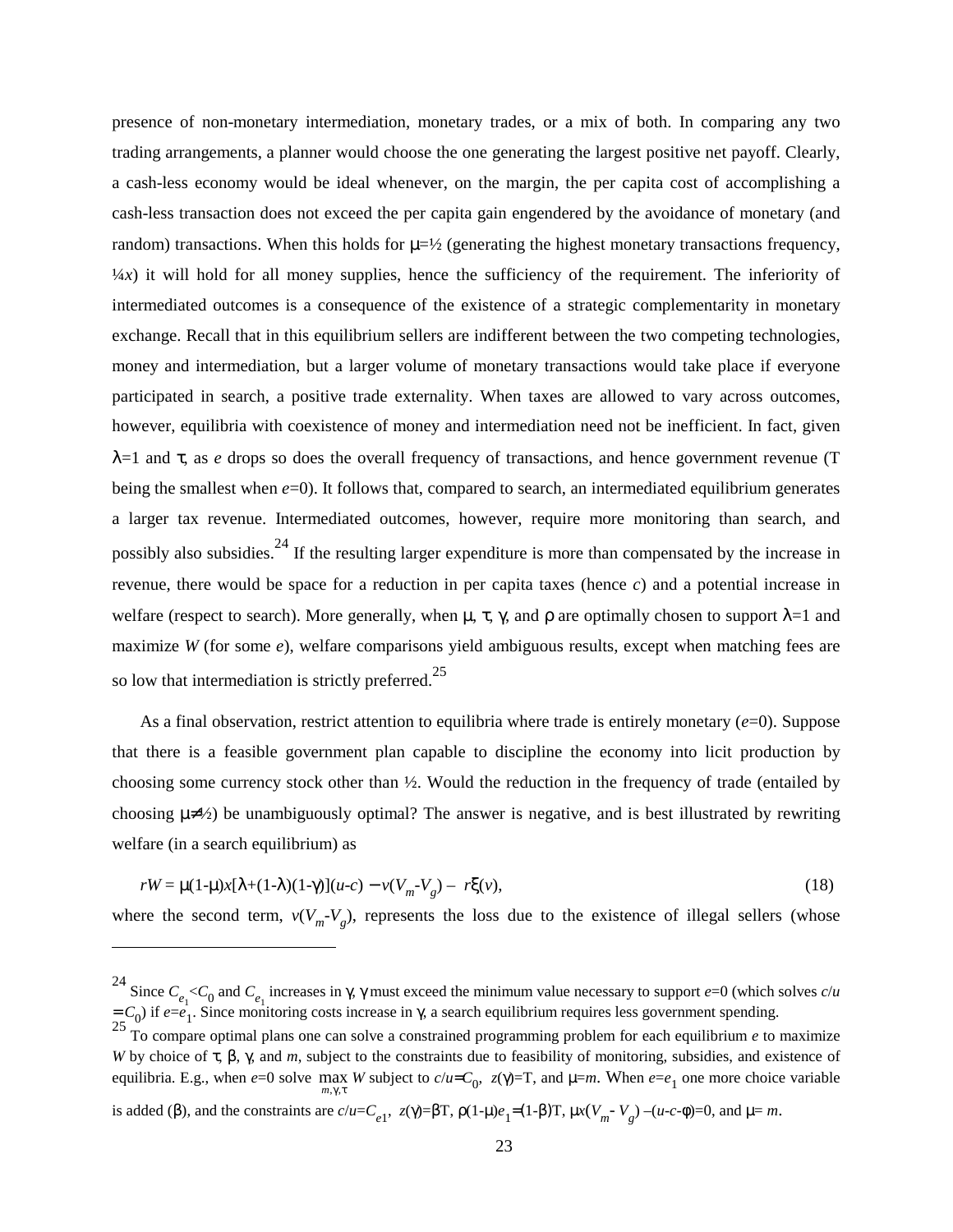presence detracts from societal welfare). Suppose that  $\lambda$  decreases in  $\mu$  around  $\frac{1}{2}$ . The government could decrease the frequency of illicit transactions, *v*, by reducing the cash stock. This would not necessarily improve welfare, due to two counterproductive effects. Reducing  $\mu$  impairs the ability to sell and depresses licit activities  $(\mu(1-\mu)$  drops). Second, because of its role as a transaction facilitator, money's value would increase making the presence of illicit sellers an even greater penalizing factor  $(V_m - V_g)$ rises). It's the size of these effects and the form of consumption externality, which ultimately determines if a reduction in the currency stock may lead to welfare gains. The implication is that policies calling for a reduction of the currency stock to curtail illicit activities are not necessarily the best course of action. Figure 3 shows such an instance since welfare is not maximized at any money stock supporting  $\lambda=1$ .<sup>26</sup>

#### **6. Concluding Remarks**

I have developed a simple general equilibrium model capable of characterizing the links between availability of currency and extent of illegal economic activities. This was motivated by the desire of providing a rationale for policy recommendations explicitly directed at encouraging the replacement of cash transfers to combat illicit activities. In the search-theoretic model proposed, individuals can engage in illegal and legal production and perform monetary or intermediated cash-less transactions. The government monitors imperfectly (perfectly) the monetary (intermediated) exchange process, and confiscates illicitly produced goods because their consumption generates negative externalities.

I have shown that different stationary equilibria coexist contingent on the size of the returns to legal production, the severity of impediments from illicit output trades, and cash availability. Monetary outcomes with only legal production exist if monitoring is sufficiently extensive, and the money supply is moderate. Transactions may be entirely cash-less when intermediation is sufficiently inexpensive. When enforcement is not too extensive, however, there are monetary equilibria where licit and illicit production coexist. Individuals' incentives to engage in either of the two activities is susceptible to changes in the initial stock of currency. In particular, there are regions of the parameter space over which an over provision of currency may induce larger participation in illegal production. This is more likely in environments where legal trade frictions are not too pervasive, in which case increased liquidity may negatively affect the gap existing between returns to legal and illegal production.

If the government's objective is a reduction of illicit activities, these results provide a rationale for policy recommendations directed at limiting the amount of cash in circulation. Nonetheless, this study

<sup>&</sup>lt;sup>26</sup> Monitoring costs are convex in the frequency of monetary transactions,  $z(\gamma) = \gamma[(1-\mu)\mu x]^2$ , τ=0.05, and  $c_g$ =0.1.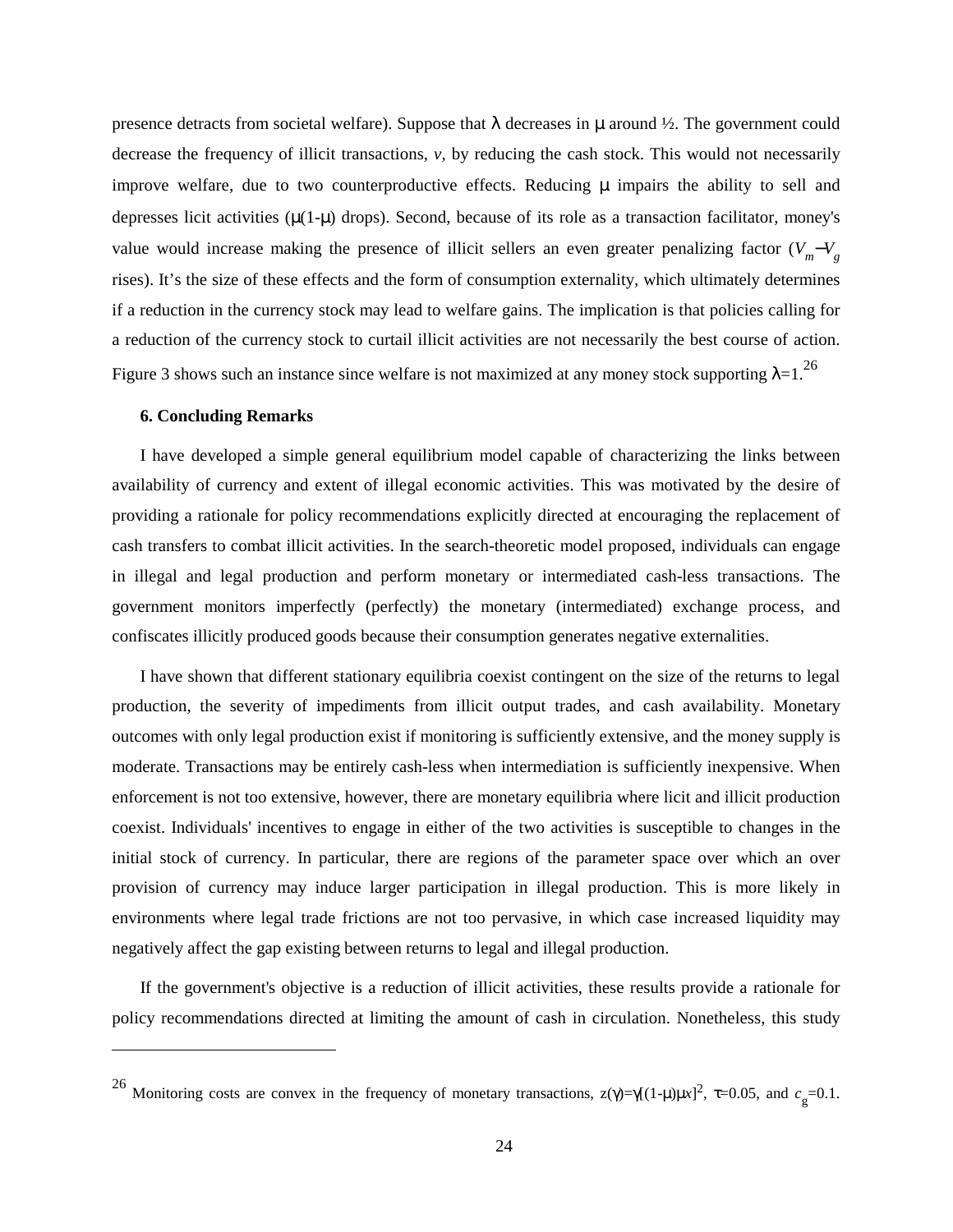indicates that as long as money's role as a transaction facilitator is critical for trade activity, using currency as an exogenous discipline on illicit undertakings may have unintended consequences. There are several reason for this. First, the observed coexistence of equilibria with different transaction patterns and extent of illicit production seems to suggest the need for an integrated approach to combating illicit production. In particular, I have shown that mere implementation of arbitrary reductions in currency does not necessarily rid the economy of all illicit activities. Furthermore, the welfare analysis suggests that subsidization of alternative payment systems may be a more efficient way to curtail illicit activities than increased enforcement of monetary transactions. Finally, even when one restricts attention to equilibria where trade is entirely monetary, using money as a disciplining tool may have drawbacks, because stripping the economy of (some of) its currency may depress *all* trading activities and decrease welfare. While this study can serve as a first step in the direction of providing theoretical support to the common belief of an existing link between a country's illicit economic activities and the organization of its payment systems, a more sophisticated formulation of the environment may provide additional insight (consideration of fiscal policy, for example).

### **Appendix**

## Proof of Lemma 1

Suppose  $\lambda \in [0,1)$  and  $V_m$ =0. By (4),  $\mu$ =0 hence  $V_b$ =0. But then  $s=\lambda=1$ , a contradiction. If  $\lambda=1$  both monetary and non-monetary equilibria are admissible depending on  $\phi$  and *e*. From (4), if  $\phi = u - c$  then *e*=0, so that exchange requires valued money. By inspection of (1) and (2),  $V_b < V_g$  if  $\gamma > 0$  and  $V_b = V_g$  if  $\gamma = 0$ ∀λ∈[0,1]. Hence if currency is accepted by legal sellers, *Vm*>*V <sup>g</sup>*, it is also accepted by illegal sellers. The reverse is not necessarily true, since legal sellers have the option to access intermediated trade.  $\blacksquare$ 

## Proof of Proposition 1

Suppose  $e=0$  is a monetary equilibrium for some *s*. Then  $K(\sigma) > 0$ , hence  $e=0$  is a fixed point of (9). In all the following proofs let  $a(\lambda)=\lambda(1-e)+(1-\lambda)(1-\gamma)$ .

**Case** *s*=0. (6) implies  $\lambda=0$ ,  $c_b(0)=c$ , and  $\Delta(\sigma) < 0 \ \forall \gamma > 0$  since  $V_g > V_b$ , hence *s*=0 is not an equilibrium. However  $Δ(σ) = 0$  if  $γ=0$  since  $V_g = V_b$ . Thus  $s' ∈ [0,1]$ , and  $s=0$  is a fixed point. Since  $\Pi = V_g - c = V_b - c_b(0)$ no free disposal of legal production technologies occurs. The equilibrium is monetary since  $V_m > V_b > 0$ .

γ=0.3 satisfies *z*(γ)≤*G* for all µ, *T*=(1-µ)λ*s*+µ*x*[(1-µ)(1-*e*)λ+(1-µ)(1-λ)(1-γ)]*s*+(1-µ)(1-λ)µ*x*γ*s*, and ξ(*v*)=0.5*v*.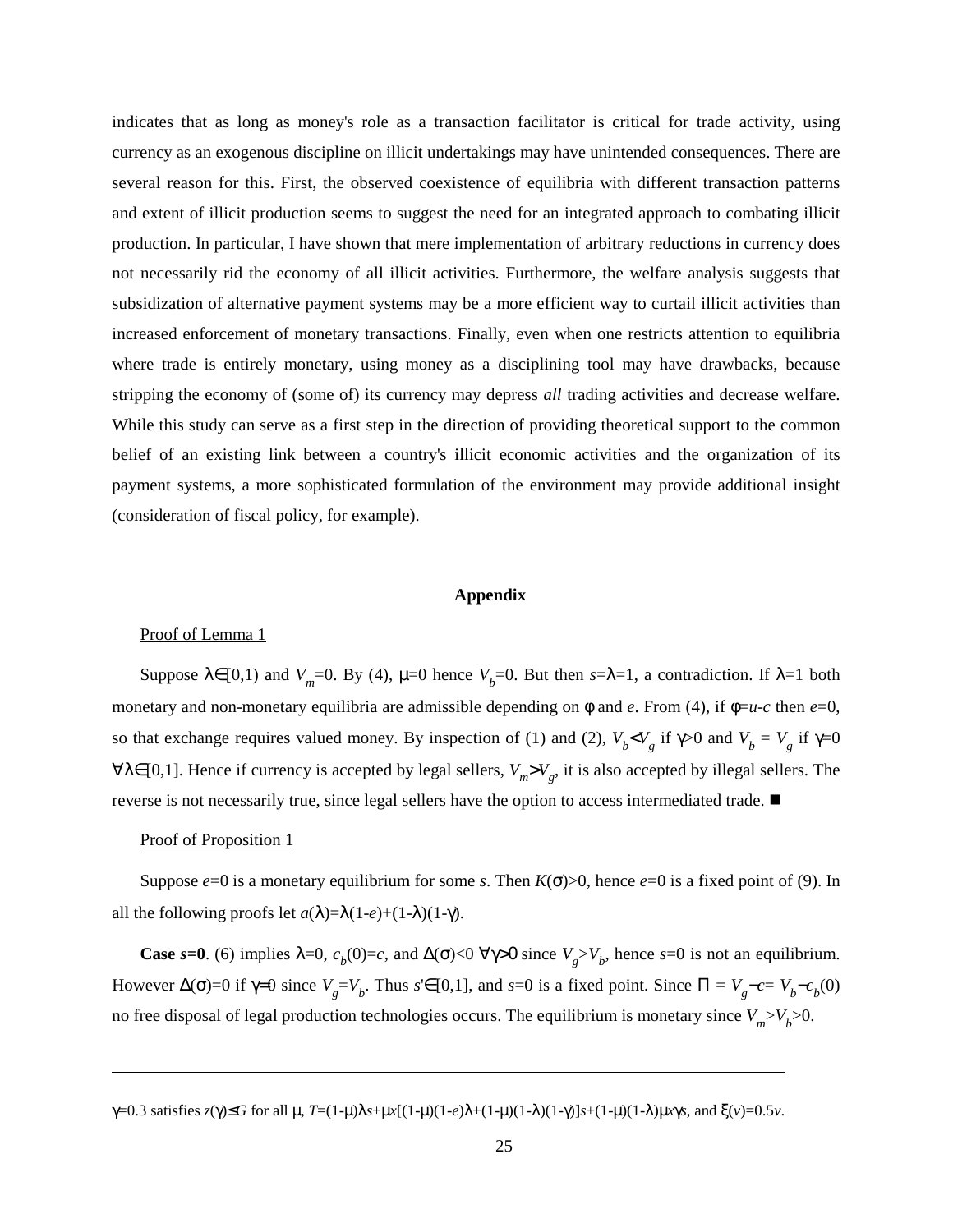**Case**  $s=1$ . (6) implies  $\lambda=1$  and  $c<sub>b</sub>(1)=0$ . To verify that  $s=1$  is an equilibrium, it must be a fixed point of the best response correspondence (10). This requires  $\Delta(\sigma)$ <0, for  $\sigma$ ={1,0}. If  $\gamma$ =0 then *s*=1 is not a fixed point of (10), thus consider  $\gamma$ >0. Under the conjectured  $\sigma$ ,  $\Pi = V_g - c > V_b - c_b(1) = V_b$ , thus sellers holding an illegal production technology (out of equilibrium) dispose of it to become legal sellers. Using (1)-(3), it is easy to show that  $V_m - V_g > 0 > V_b - V_g$ , hence if the equilibrium exists it is monetary. Next,  $Δ(σ) < 0$  if  $\frac{c}{\mu} \leq C_0$ . Here  $C_0 = \frac{(1-\mu)\mu x^2 \gamma}{(r+x)[r+\mu x(1-\gamma)]+(1-\mu)\mu x^2 \gamma}$  $-$  μ)μ $x^2$ γ 2 2  $(r + x)[r + \mu x(1 - \gamma)] + (1 - \mu)$  $(1 - \mu)$  $(r + x)[r + \mu x(1 - \gamma)] + (1 - \mu)\mu x$  $\frac{x^2\gamma}{\gamma}$  ∈(0,1), is strictly positive in  $\gamma$  and  $\mu$ , increasing in  $\gamma$ ,  $1 > \lim_{\gamma \to 1} C_0 > \lim_{\gamma \to 0} C_0 = 0$ . For all  $\gamma > 0$ , it can be shown that  $C_0$  is concave in  $\mu$ , increasing in  $\mu$ for  $\mu \le \overline{\mu}$  <1 (decreasing otherwise), and  $C_0 \rightarrow 0$  as  $\mu \rightarrow 0,1$ . Since  $c/u < 1$  by assumption, then  $\forall \gamma, \mu > 0$  there exists a non empty subset (0,  $C_0 u$ ]⊂(0,*u*). If  $c/u \in (0, C_0)$  then  $\Delta(\sigma) < 0$ , so that *s*=1 is the only fixed point of

(10). If  $c/u = C_0$  then  $\Delta(\sigma) = 0$ , hence  $s \in [0,1]$  is the best response, whose only fixed point is  $s=1$ . Thus if  $c/u \in (0, C_0]$ , *s*=1 is the unique search equilibrium.

**Case**  $s = s^*$ . (6) implies  $\lambda = s$ , and  $0 < c_b(\lambda) < c$ . If  $\gamma = 0$  then  $\Delta(\sigma) \ge 0$  because  $V_b = V_g$  and  $c_b(\lambda) \le c$  for all λ. Hence *s*<sup>\*</sup> cannot be an equilibrium, thus consider γ≠0. Under the conjectured σ,  $\Pi=V_g-c=V_b-c_b(λ)$ <  $V_b < V_g$ , thus  $\Pi - V_b = c_b(\lambda)$ . Using (1)-(3) one can easily show that  $V_m - V_b > V_m - V_g > 0$  hence money is valued. Using (6), (1)-(3), and after a few manipulations, it can be shown that  $\Delta(\sigma) \propto L(s) - R(s)$ , where *L*(*s*) = *c*[μ*x*( $\lambda$ -γ)+ $\lambda$ *r*], and *R*(*s*) = γμ*x*  $(1 - \mu) x a(\lambda)$  $(u-c)(1-\mu)xa(\lambda)$  $+\mu x + (1-\mu)x a(\lambda$  $-c(1-\mu)x a(\lambda$  $r + \mu x + (1 - \mu)xa$  $\frac{u-c(1-\mu)x a(\lambda)}{u(x-\lambda)x}$ . Note that *L'*(*s*)>0 and *R'*(*s*)>0, *L''*(*s*)=0, and

 $R''(s) \le 0 \ \forall s$  (since  $\lambda$  is monotonically increasing in *s*) hence  $\Delta(\sigma)$  is strictly convex in *s*. Additionally, lim  $R(s) > 0 > \lim_{s \to 0} L(s)$ , hence  $\lim_{s \to 0} \Delta(\sigma) < 0$ . It can be shown that  $\lim_{s \to 1} \Delta(\sigma) \ge 0$  whenever  $\frac{c}{u} \ge C_0$ . Note that [ $uC_0$ , *u*) ⊂(0,*u*) is non-empty. If  $c/u ∈ (C_0,1)$ , by the intermediate value theorem it follows that there exists an *s*<sup>\*</sup> such that  $\Delta(\sigma) = 0$  for *s*=*s*<sup>\*</sup>,  $\Delta(\sigma) < 0$  for *s*<*s*<sup>\*</sup>, and  $\Delta(\sigma) > 0$  for *s*>*s*<sup>\*</sup>. Since  $\Delta(\sigma)$  is strictly convex in *s*, then *s*<sup>\*</sup> is the unique fixed point of (10), and  $\Delta(\sigma)$  is increasing in *s* around *s*<sup>\*</sup>. Also,  $\lim_{\gamma \to 0} C_0 = 0$ , then an interior equilibrium exists for any *c*, and clearly  $s^* \rightarrow 0$ . If  $c/u = C_0$  then  $s' = 1$  is the best response, hence  $s^*$ is not an equilibrium. Hence if  $c/u \in (C_0, 1)$ ,  $\sigma = \{s^*, 0\}$  is the unique search equilibrium, and  $\lambda = \lambda^* = s^*$ .

#### Proof of Corollary to Proposition 1

Let γ>*e*=0. Recall that λ=*s*. Suppose *u*  $\frac{c}{\mu}$  <*C*<sub>0</sub> for some  $\mu$ , in which case *s*=1. Since *C*<sub>0</sub> is increasing in γ, concave in μ, and  $\lim_{\gamma \to 0} C_0 = 0$ , then there exists a γ<sub>0</sub>>0 such that  $\frac{c}{u} - C_0 = 0$  when γ= γ<sub>0</sub> and μ=  $\overline{\mu}$  (the μ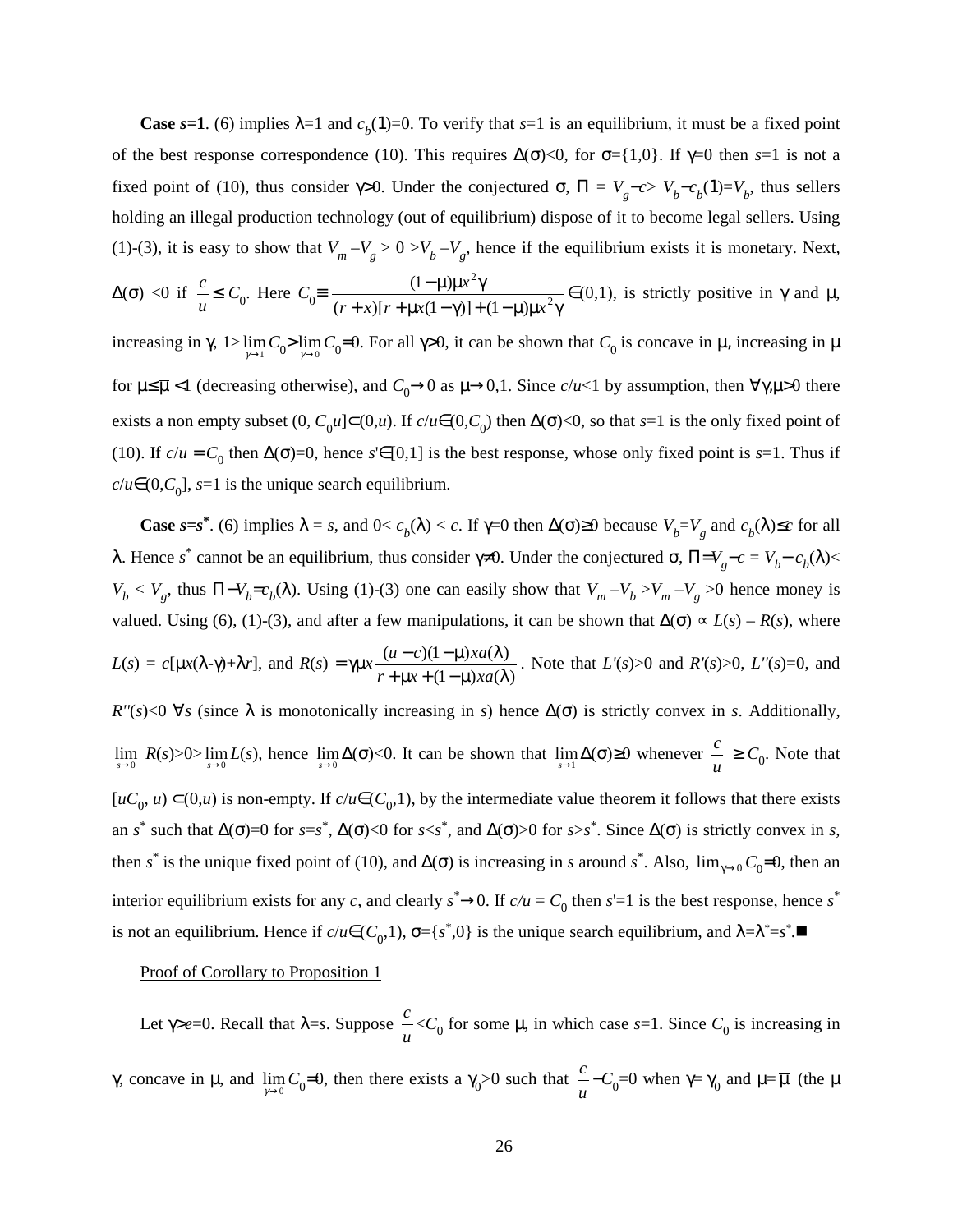which maximizes  $C_0$ ). It follows that  $\lim_{s\to 1} \Delta(\sigma) > 0$  for all  $\gamma < \gamma_0$ , and since  $\lim_{s\to 0} \Delta(\sigma) < 0$ , then there exists an  $s^* \in (0,1)$  such that  $\Delta(\sigma) = 0$  when  $s = s^*$ , $\forall \mu \neq 0$ . If  $\gamma \ge \gamma_0$  then  $\frac{c}{\mu} \le C_0$  at  $\mu = \overline{\mu}$ . Since  $C_0$  is concave in  $\mu$ , and  $C_0 \rightarrow 0$  as  $\mu \rightarrow 0,1$ , then there exist two values of  $\mu$  in the unit interval,  $\mu_L(\gamma) < \mu_H(\gamma)$ , such that  $\frac{\mu}{\mu}$  $\frac{c}{\mu}$  >  $C_0$  for  $\mu \notin [\mu_L(\gamma), \mu_H(\gamma)]$ . Hence, when  $\gamma \geq \gamma_0$ ,  $s=s^*$  is an equilibrium only if  $\mu < \mu_L(\gamma)$ , or  $\mu > \mu_H(\gamma)$ .

I now show that when *s*\* is an equilibrium, it is decreasing in *c* and γ. From the previous proof note that  $\Delta(\sigma)$  is increasing in *s*, and  $\frac{\partial \Delta(\sigma)}{\partial c} \propto \lambda - \frac{\gamma \mu x}{r + \mu x + (1 - \mu) x a(\lambda)}$ . In equilibrium  $L(s) = R(s)$ , and

since  $R(s)$ >0 then  $L(s)$  must be positive, which is satisfied if  $\lambda$  >  $r + \mu x$ *x*  $+\mu$  $\frac{\mu x \gamma}{\sigma}$ . This last inequality implies that

$$
\frac{\partial \Delta(\sigma)}{\partial c} > 0
$$
, in equilibrium. Thus, by the implicit function theorem,  $s^*$  is decreasing in *c*. Its lower bound is  $s_L = \frac{\mu x \gamma}{r + \mu x} < 1$  and solves  $\lim_{c \to u} \Delta(\sigma) = 0$ , and since  $\lim_{c \to u} \Delta(\sigma) = 0$ ,  $s^* < 1$ . It is easy to see that since in equilibrium  $R(s) - L(s) = 0$ , as  $\mu \to 1$  then  $s^* \to s_L$ , while as  $\mu \to 0$  then  $s^* \to 0$ .

Finally I show a sufficient (but not necessary) condition for *s*\* to be monotonically increasing in γ. Suppose that,  $c/u > C_0$  hence  $s=s^*$  is a search equilibrium. One can show that

$$
\frac{\partial \Delta(\sigma)}{\partial \gamma} \propto -c + \frac{(u-c)(1-\mu)x}{r+\mu x + (1-\mu)x a(\lambda)} \left\{-1 + \gamma(1-\lambda) \left[1 + \frac{r+\mu x}{r+\mu x + (1-\mu)x a(\lambda)}\right]\right\}.
$$

As  $\gamma \rightarrow 0$  the term in curly brackets reaches -1. Continuity implies  $\frac{\partial \Delta(\sigma)}{\partial \gamma}$  < 0  $\forall \gamma \leq \gamma(\mu)$ , where  $\gamma(\mu)$  is the unique positive value of γ which makes the term in curly brackets vanish. Since  $Δ(σ)$  increases in *s*, the implicit function theorem implies that, when  $s=s^*$ ,  $s^*$  must be monotonically increasing in  $\gamma$ , for  $\gamma \leq \gamma(\mu)$ .

### Proof of Proposition 2

Let  $\gamma > e=0$ . Consider  $\gamma \leq \gamma_0$ , which, by the previous corollary, implies  $s=s^*$   $\forall \mu \in (0,1)$ . I show that  $ds^* / d\mu \ge 0$  for some  $\mu \le \hat{\mu}$  and  $ds^* / d\mu < 0$  otherwise. Recall that  $\Delta(\sigma) \propto L(s) - R(s)$ , and  $\lambda = s^*$  in equilibrium.

In equilibrium  $\lim_{\mu \to 0} s^* = 0$ , so that  $\lim_{\mu \to 0} a(\lambda) = 1-\gamma$ , and it follows that  $\lim_{\mu \to 0} \partial \Delta(\sigma)/\partial \mu|_{s=s^*} < 0$ . In equilibrium,

as 
$$
\mu \to 1
$$
:  $s^* \to s_L = \frac{\gamma x}{r + x}$  and  $a(\lambda) \to 1 - \gamma + \frac{\gamma x^2}{r + x}$ ,  $\partial L(s)/\partial \mu \to -\frac{rc\gamma x}{r + x}$ ,  $\partial R(s)/\partial \mu \to -\gamma x(u-c)a(\lambda)/(r+x)$ .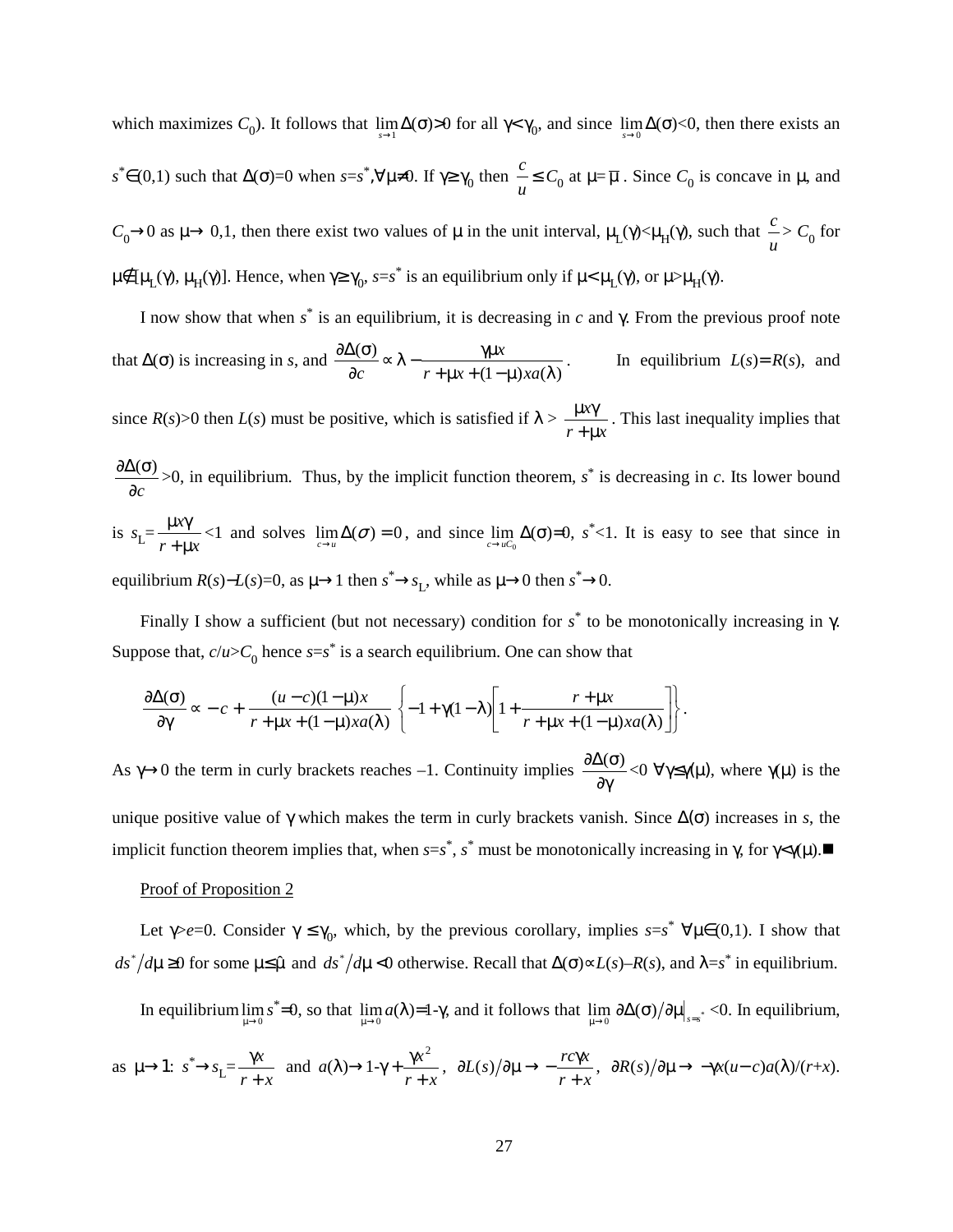Thus, one can verify that  $\lim_{\mu \to 1} \frac{\partial \Delta(\sigma)}{\partial \mu}\Big|_{s=s^*} > 0$  if  $\frac{\pi}{r} > \frac{\epsilon}{(u-c)a(\lambda)}$ >  $u - c$ )*a c r*  $\frac{x}{z}$  >  $\frac{c}{z}$ . Since  $a(\lambda) \le 1$  then  $r + x$ *x u c* +  $\lt -\frac{x}{\cdot}$  is a sufficient condition because  $x/(r+x) > C_0$ , thus it is consistent with the requirement for existence of  $s=s^*$ .

It can be shown that 
$$
\frac{\partial^2 R(s)}{\partial \mu^2} < 0
$$
 and  $\frac{\partial^2 L(s)}{\partial \mu^2} = 0$ . Consequently  $\frac{\partial^2 \Delta(\sigma)}{\partial \mu^2}\Big|_{s=s^*} > 0$   $\forall \lambda, \mu$ . Using the

intermediate value theorem, there is a unique  $\hat{\mu} \in (0,1)$  such that  $\partial \Delta(\sigma) / \partial \mu|_{\sigma} \leq 0$  if  $\mu \leq \hat{\mu}$ , and positive otherwise. Since  $ds^*/d\mu = -\frac{\partial \Delta(\Theta)}{\partial \mu} \left| \frac{\partial \Delta(\Theta)}{\partial s} \right|_{s=s^*}$  $(\sigma) / \partial \Delta(\sigma)$  $\partial s$   $\Big|$ <sub>s=s</sub>  $\partial \Delta$ (σ ∂µ  $-\frac{\partial \Delta(\sigma)}{\partial \sigma} / \frac{\partial \Delta(\sigma)}{\partial \sigma}$  and ∂*s*  $\frac{\partial \Delta(\sigma)}{\partial z} > 0$   $\forall s$ , then  $ds^* / d\mu \geq 0$  for  $\mu \leq \hat{\mu}$  (negative otherwise). From the previous corollary,  $\gamma > \gamma_0$  supports a search equilibrium with  $s=s^*$  for  $\mu < \mu_L(\gamma)$  or  $\mu>\mu_H(\gamma)$ ], and *s*=1 otherwise. Thus any  $\mu \in [\mu_L, \mu_H]$  maximizes  $\lambda$ . Since in equilibrium  $\lim_{\mu \to 0} \partial \Delta(\sigma)/\partial \mu < 0$ ,

 $\partial \Delta(\sigma)/\partial s > 0$ , and  $\partial^2 \Delta(\sigma)/\partial \mu^2 > 0$ , then *s*<sup>\*</sup> must be increasing for  $\mu < \mu_I(\gamma)$  and decreasing for  $\mu > \mu_H(\gamma)$ .

#### Proof of Proposition 3

Conjecture and equilibrium where  $e=1$ , in which case  $K(\sigma) < 0$  for  $e'=1$  to be a fixed point of (9).

**Case**  $s=0$ . Suppose money is valued. Since  $\lambda=0$  a seller holding a legal production technology (out of equilibrium) prefers search since  $K(\sigma) \equiv \mu x(V_m - V_g) + \phi > 0$ , thus *e*'=0, which provides a contradiction.

**Case** *s*=1.  $\lambda$ =1, *V<sub>m</sub>*= $\mu$ =0, and *V<sub>b</sub>*=(*V<sub>g</sub>*−*c*)/(1+*r*), i.e. illegal sellers switch production. Thus  $\Delta(\sigma)$ < 0, and *s*=1. Since  $\sigma$ ={1,1} and  $\mu$ =0 imply *u-c*- $\phi$  >  $\mu$ *x*( $V_m$ – $V_g$ ) = 0, then *e*=1 is a fixed point of (9).

**Case** *s*=*s*<sup>\*</sup>. (6) implies  $\lambda \in (0,1)$ . In a monetary equilibrium  $\Delta(\sigma) = 0$  whenever  $\Pi = V_g - c = V_b - c_b(\lambda)$ , which implies no disposal of production technologies.  $V_m$  >0 whenever  $\phi$  is feasible, since  $V_g$ -*c*>0 (hence *V*<sub>g</sub>+*u*-*c*>0). In equilibrium *V*<sub>g</sub> = (*u*-*c*-φ)/*r*, and *K*( $\sigma$ )<0 if  $\frac{d\sigma}{r}$  $\frac{u-c-\phi}{\phi}$  $r + \mu x$ *x*  $\frac{\mu x}{\mu + \mu x}$   $V_m$ , satisfied whenever  $\phi < \phi_{H1}$ , where  $\phi_{\text{H1}} \equiv (u-c) \left[ 1 - \frac{\mu x}{r + 11x + x(1-\mu)a(\lambda)} \right]$ J  $\left|1-\frac{\mu x^2(1-\mu)a(\lambda)}{n+\mu a(\lambda)\mu(a(\lambda))}\right|$ L  $\overline{a}$  $1 - \frac{\mu x^2 (1-\mu) a(\lambda)}{r + \mu x + x(1-\mu) a(\lambda)}$  $r + \mu x + x(1 - \mu)a$  $\left|\frac{x^2(1-\mu)a(\lambda)}{a(\lambda)}\right|$  <1 and increasing in  $\gamma$  and *s*. It can be shown that  $\Delta(\sigma)$ is strictly decreasing in  $\gamma$ , and when *e*=1 is an equilibrium, then  $\lim_{s\to 0} \Delta(\sigma) < 0$ , so *s*<sup>\*</sup> is bounded away from one or zero. Additionally, since  $V_m \rightarrow 0$  as  $\lambda \rightarrow 1$ , and  $V_g-c>0$ , it is easy to verify that  $\lim_{s \rightarrow 1} \Delta(\sigma) < 0$ . Because  $\Delta(\sigma)$  is highly nonlinear in *s*, I consider  $\Delta(\sigma)$  as a function of  $\lambda$ , and find conditions such that

 $\Delta(\sigma)=0$  for some  $\lambda \in (0,1)$ . Since  $\lambda$  maps into a unique *s* (from (6)), I then find the equilibrium *s*<sup>\*</sup>.

It is easily shown that  $\Delta(\sigma)$  is strictly concave in  $\lambda$ , and  $\lim_{\lambda \to 0} \Delta(\sigma) > 0$  iff  $\phi > \phi_{L_1}$ , where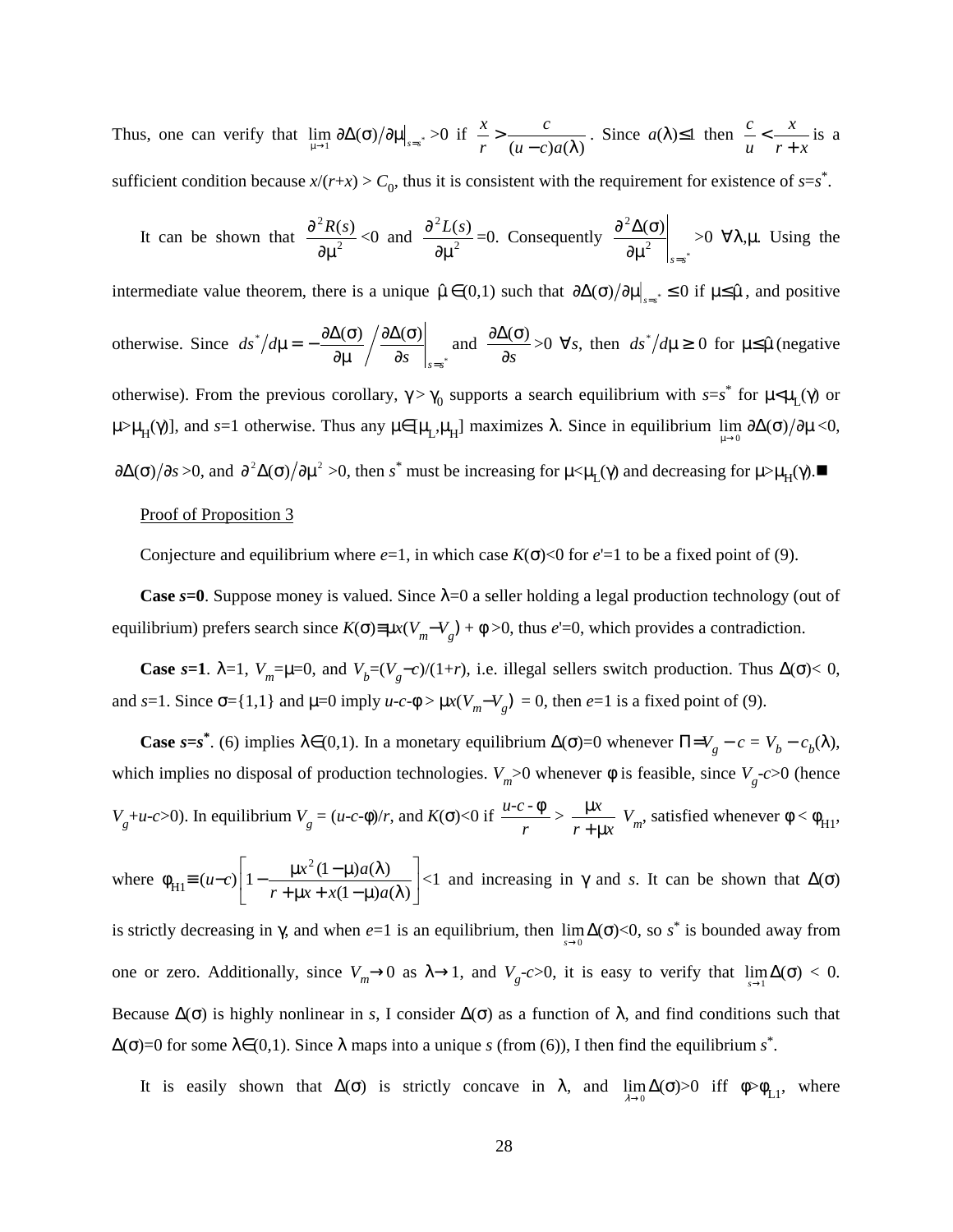$\phi_{L1} \equiv (u-c) \left| 1 - \frac{\mu x (1-\mu)(1-\mu)}{r + x(1-\gamma)} \right| + \frac{c \mu x}{r + x(1-\gamma)}$  $(u-c)\left[1-\frac{\mu x^2(1-\gamma)^2(1-\mu)}{2}\right]$  $+\frac{c\mu x\gamma}{r + x(1-\gamma)}$ 」  $\left|1 - \frac{\mu x^2 (1 - \gamma)^2 (1 - \mu)}{x + \mu (1 - x)}\right|$ L L  $\left| 1 - \frac{\mu x^2 (1 - \gamma)^2 (1 - \mu)}{r + x (1 - \gamma)} \right| + \frac{c \mu x}{r + x (1 - \gamma)}$  $r + x$  $\left| u-c \right| 1 - \frac{\mu x^2 (1-\gamma)^2 (1-\mu)}{a} + \frac{c \mu x \gamma}{a}$ , increasing in γ. Since  $\phi$  must be feasible, the interval

 $(\phi_{L1}, \phi_H)$  must be non-empty:  $\phi_{L1} < \phi_H$  when

$$
\frac{c}{u} < C_1 \equiv \frac{\mu x^2 (1 - \mu)(1 - \gamma)^2}{r[r + x(1 - \gamma)] + \mu x \gamma + \mu x^2 (1 - \mu)(1 - \gamma)^2},
$$
\n(A.1)

*C*<sub>1</sub> decreasing in γ, and *C*<sub>1</sub><(1+*r*)<sup>-1</sup>. Consequently if  $c/u < C_1$ , and φ∈(φ<sub>L1</sub>, φ<sub>H</sub>), then the intermediate value theorem assures the existence of a  $\lambda^* \in (0,1)$  such that  $\Delta(\sigma)=0$  for  $\lambda = \lambda^*$ . Moreover, since  $\Delta(\sigma)$  is strictly concave in  $\lambda$ , and  $\lim_{\lambda\to 0}\Delta(\sigma) > 0$ , then  $\lambda^*$  is unique, because  $\Delta(\sigma)$  vanishes only at one  $\lambda \in (0,1)$ . Since (6) implies  $\lambda^*$  is a one to one map from  $s \in [0,1]$  onto [0,1], then there exists a unique  $s^*$ . Furthermore,  $C_1 \rightarrow 0$  as  $\gamma \rightarrow 1$ , so  $C_1$  is strictly decreasing in  $\gamma$ , and  $c/u < C_1$  for some  $\gamma \neq 0$  if  $c/u <$  $C_1|_{\gamma=0} = \overline{C} = \frac{\mu x^2 (1-\mu)}{r(r+x) + \mu x^2 (1-\mu)}$ 2 2  $+ x$ ) +  $\mu x^2$  (1 –  $\mu$  $\mu x^2(1-\mu$  $r(r+x) + \mu x$  $\frac{x^2(1-\mu)}{2\mu}$ , satisfied only for  $\mu$  bounded away from one and zero, and when it

holds  $\phi_{L1} < \phi_H$  and a unique *s*<sup>\*</sup> satisfies  $\Delta(\sigma) = 0$  for *some*  $\gamma > 0$ .

Finally,  $(\phi_{L1}, \phi_H) \cap (\phi_{L1}, \phi_{H1})$  must be non-empty so that, given  $s=s^*$  there are  $\phi$  such that *e*'=1 is a best response. I now provide sufficient conditions for  $\phi_{L1} < \phi_{H1}$ , in which case  $\phi \in (\phi_{L1}, \min{\phi_{H1}, \phi_{H}})$ supports  $\sigma = \{s^*, 1\}$ . It is evident that  $\phi_{L1} < \phi_{H1}$  if  $\gamma = 0$  ( $\phi_{H1} - \phi_{L1} \to 0$  as  $s^* \to 0$ ). Since  $\phi_{H1}$  and  $\phi_{L1}$  are increasing in  $\gamma$ , as  $\gamma \rightarrow 1$  the difference  $\phi_{H1} - \phi_{L1}$  can be positive or negative. Suppose  $\phi_{H1} - \phi_{L1} = 0$  for  $\gamma = \gamma(s^*) \in (0,1)$ . Then  $\phi_{L1} < \phi_{H1}$  for  $\gamma < \gamma(s^*)$ , and for  $\gamma$  around zero  $\phi_{L1} < \min{\{\phi_{H1}, \phi_{H}\}}$ . Now let (A.1) hold, and  $\phi_{L1}$ < $\phi$ < $\min{\{\phi_{H1}, \phi_H\}}$ . Then  $s=s^*$  and  $e=1$  satisfy  $\Delta(\sigma)=0$  and  $K(\sigma)$ <0.

When  $s=s^*$  illegal sellers accept money but legal sellers may or may not, out of equilibrium. They will do so if  $\phi > (u-c)[1-x(1-\mu)(1-\lambda)(1-\gamma)]$ , unlikely to hold for large  $\mu$ , since it would clash with (15). If *V*<sub>m</sub> ≤ *V*<sub>g</sub>, legal sellers do not accept money, but illegal still do since it is easy to verify that  $V_b < V_m$  ∀ $\gamma \ge 0$ .■

#### Proof of Corollary to Proposition 3

Recall that  $\Delta(\sigma)$  is strictly concave in  $\lambda$ . If  $c/u > C$ , then  $\lim_{\lambda \to 0} \Delta(\sigma) < 0$ . Since  $C_1 < C$  and  $\lim_{\lambda \to 1} \Delta(\sigma) < 0$ , then if  $\sigma = \{s^*, 1\}$  is an equilibrium for  $c/u > \overline{C}$ ,  $\Delta(\sigma)$  vanishes in two distinct points  $s^* \in (0,1)$ .

#### Proof of Proposition 4

Suppose  $e=e^*$  is an equilibrium. This requires  $K(\sigma) = 0$  and feasibility of deterministic matching, (15). **Case** *s***=0**. This cannot be an equilibrium for any γ (see similar case in the proof of Proposition 3).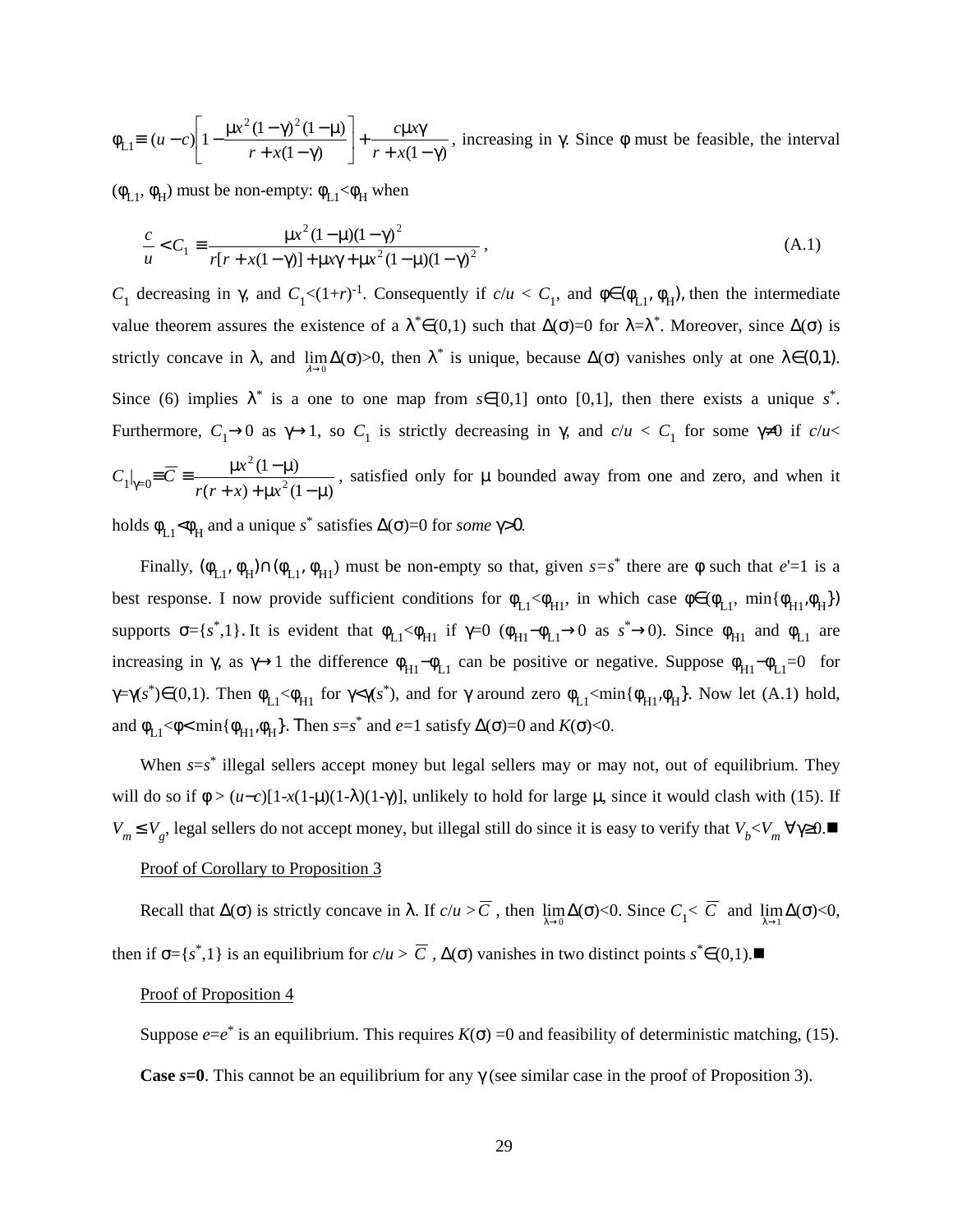**Case** *s*=1. (6) implies  $\lambda=1$  and  $c_b(1)=0$ . If  $\gamma=0$  then  $V_g=V_b$ , thus  $\Delta(\sigma)>0$ , hence *s*'=1 is not a best response. Thus consider  $\gamma \neq 0$ . Under the conjecture *s*=1,  $\Pi = V_g - c > V_b$  (which I will verify) so sellers with an illegal production technology (out of equilibrium) will dispose of it. Under the proposed  $\sigma$ ,  $V_m - V_g > 0$ ,  $(1-e)(1-\mu)\mu x^2\gamma$  $e^{i\theta}$  =  $\frac{e^{i\theta} - e^{-i\theta}}{i\theta}$ , in which case *s*=1.

and 
$$
\Delta(\sigma) \le 0
$$
, if  $\frac{c}{u} \le C_e = \frac{(1-e)(1-\mu) \mu x^2 \gamma}{[r+\mu x + x(1-\mu)(1-e)][r+\mu x(1-\gamma)] + (1-e)(1-\mu) \mu x^2 \gamma}$ , in which case s=1.

Note that  $0 \le C_e < C_0 < 1 \ \forall e \in (0,1)$ . For all γ,μ>0  $C_e > 0$ , increasing in γ,  $0 = \lim_{\gamma \to 0} C_e < \lim_{\gamma \to 1} C_e < \frac{1}{1+r}$ ,  $C_e$  is concave in  $\mu$ , increasing in  $\mu$  for  $\mu \leq \overline{\mu} \in (0, 1)$  (decreasing otherwise), and  $C_e \to 0$  as  $\mu$  approaches 0 or 1.

Given  $\sigma = \{1, e^*\}\$  and  $\gamma > 0$ , determine  $e^*$ .  $K(\sigma) = 0$  whenever  $\mu x(V_m - V_g) = u - c - \phi$ , uniquely satisfied by  $e =$ 

$$
e_1 \equiv 1 - \frac{(u - c - \phi)(r + \mu x)}{x(1 - \mu)[\phi - (u - c)(1 - \mu x)]}; e_1 < 1 \text{ if } \phi > (u - c)(1 - \mu x); e_1 > 0 \text{ if}
$$

$$
\phi > \phi_L \equiv (u - c) \left[ 1 - \frac{\mu x^2 (1 - \mu)}{r + x} \right].
$$
(A.2)

Since  $\phi_L > (u-c)(1-\mu x)$  then  $\phi > \phi_L$  is sufficient for  $e_1 \in (0,1)$ . Since  $\phi$  must be feasible then  $\phi \in (\phi_L, \phi_H)$ , a non-empty interval whenever  $c/u < \overline{C}$ . Thus, given  $s=1$  and  $\gamma \neq 0$ , if  $c/u < \overline{C}$  and  $\phi \in (\phi_L, \phi_H)$ , then  $e' = e_1$ . It is easy to confirm that  $C_e < C_0 < \overline{C} < (1+r)^{-1}$ . Given  $e=e_1$  and any  $\gamma, \mu>0$  there exists a non empty subset (0,  $uC_{e_1}$ ]⊂(0,*u*) on which *c* can take values. If  $c/u ∈ (0, C_{e_1})$  then  $\Delta(σ) < 0$  so *s*=1 and  $e = e_1$  are optimal. If  $c/u = C_{e_1}$  then  $\Delta(\sigma) = 0$ , thus *s*'∈[0,1] and *s*=1 is the only fixed point. Thus if  $c/u \in (0, C_{e_1}]$  and  $\phi \in (\phi_L, \phi_H)$ ,  $\sigma = \{1, e_1\}$  is the unique intermediated equilibrium.

**Case**  $s = s^*$ . If  $\gamma = 0$  then  $\Delta(\sigma) > 0$  and  $s^*$  cannot be an equilibrium. Thus consider  $\gamma > 0$ . Under the conjectured σ,  $\Pi = V_g - c = V_b - c_b(\lambda) < V_b < V_g$ . It is easy to show that  $V_m - V_g > 0$  and that  $\Delta(\sigma) \propto L(s) - R(s)$ , where  $L(s) = c[\mu x(\lambda - \gamma) + \lambda r]$ , and  $R(s) = \gamma \mu x$  $(1 - \mu) x a(\lambda)$  $(u-c)(1-\mu)xa(\lambda)$  $+\mu x + (1-\mu)x a(\lambda$  $-c(1-\mu)x a(\lambda$  $r + \mu x + (1 - \mu)x$ a  $\frac{u-c(1-\mu)x a(\lambda)}{u-x^2}$ . Since  $\lambda$  is monotonically increasing and convex in *s*, then *L'*(*s*)>0 and *L''*(*s*)>0, *R'*(*s*)<0 if  $\gamma$ <*e*, while *R'*(*s*)>0 and *R''*(*s*)<0 if  $\gamma$ >*e*. Additionally,  $\lim_{s\to 0} R(s) > 0$  >  $\lim_{s\to 0} L(s)$ , hence  $\lim_{s\to 0} Δ(σ) < 0$ , while it can be shown that  $\lim_{s\to 1} Δ(σ) ≥ 0$  whenever  $\frac{c}{u} ≥ C_e$ .

Given the conjectured σ and γ>0,  $K(\sigma)=0$  whenever

$$
a(\lambda) = \frac{(u - c - \phi)(r + \mu x)}{x(1 - \mu)[\phi - (u - c)(1 - \mu x)]} \equiv 1 - e_1.
$$
 (A.3)

The right hand side of (A.3) is between zero and one whenever  $\phi \in (\phi_L, \phi_H)$ , which requires  $c/u < \overline{C}$ . The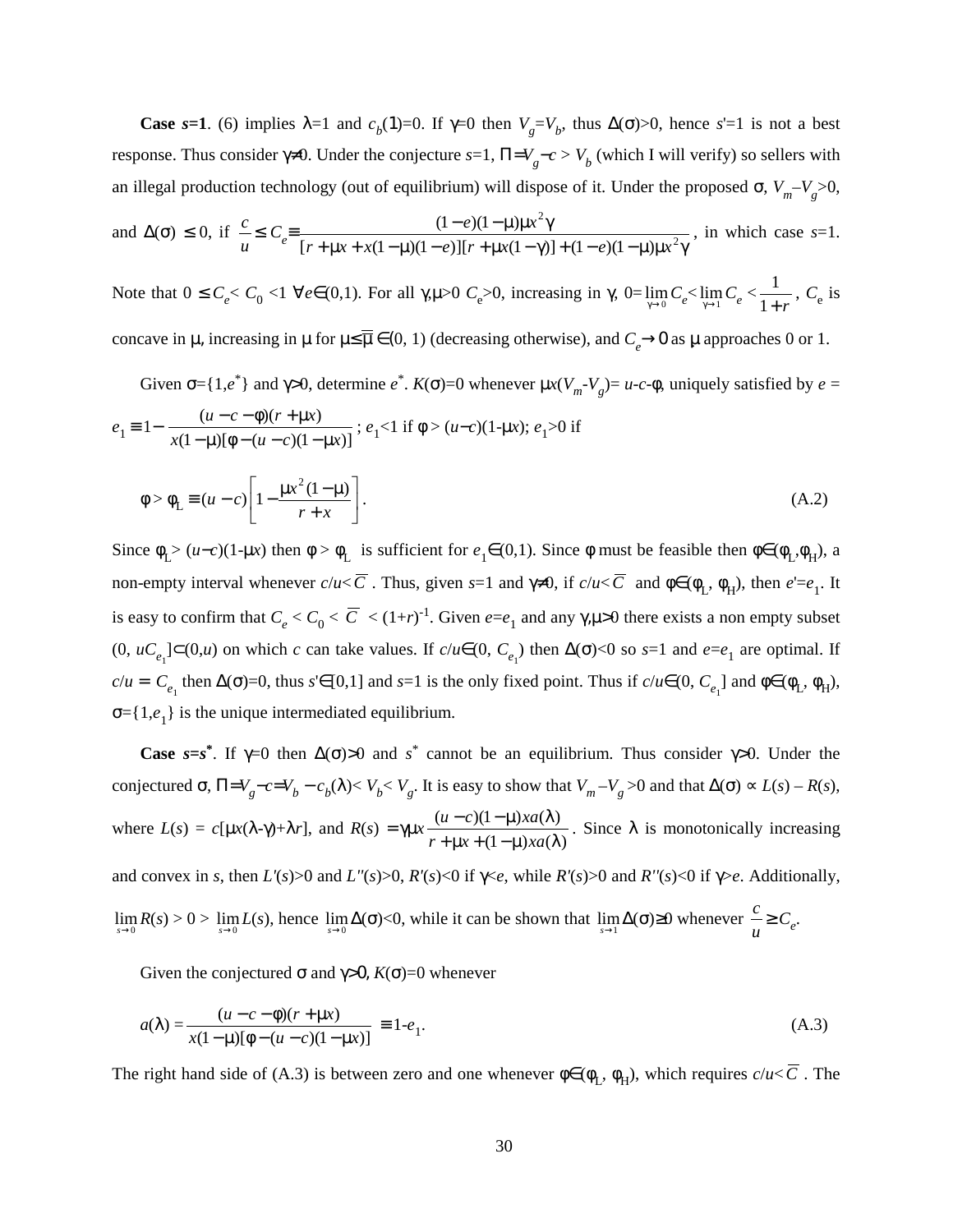unique solution to (A.3) is  $e^* = e_s = \frac{\mu x [e_1 - \gamma (1 - s)]}{s \mu x + (\gamma - e_1)(1 - s)(1 - \mu x)}$ 1 1  $s\mu x + (\gamma - e_1)(1 - s)(1 - \mu x)$  $x[e_1 - \gamma(1 - s)]$  $\frac{\mu x[e_1 - \gamma(1-s)]}{\mu x + (\gamma - e_1)(1-s)(1-\mu x)}$ ,  $e_s$  strictly decreasing in  $\gamma$ , increasing in  $e_1$ ,

increasing in *s* if  $\gamma > e_1$  (decreasing otherwise), and  $\lim_{s \to 1} e_s = e_1$ . The numerator and denominator of  $e_s$  can both be negative, depending on  $e_1$  and  $s$ , thus there are different combinations of the parameters and  $s$ such that  $e_s \in (0,1)$ . I derive a sufficient (but not necessary) condition for  $e_s \in (0,1)$  given that  $\phi \in (\phi_L, \phi_H)$ and *c/u*<*C*. First,  $e_s \ge 0$  if the numerator is non-negative, i.e.  $e_1 \ge \gamma(1-s)$ , and if the denominator is positive, i.e. µ >  $(1 - s)(e_1 - \gamma)$ 1  $(1 - s)(e_1 - γ)$ 1 1  $+(1-s)(e_1 - \gamma)$  $(s-(s)(e_1-\gamma$  $s + (1 - s)(e)$ *s e*  $\frac{1}{x} \frac{(1-s)(e_1 - \gamma)}{s + (1-s)(e_1 - \gamma)}$ . Second,  $e_s \le 1$  if  $\mu \ge \frac{1}{x} \frac{(1-s)(e_1 - \gamma)}{s(1-e_1)}$ 1 1  $s(1-e)$ *s e*  $x$   $s(1-\)$  $\frac{-s(e_1 - \gamma)}{s}$ . Both the last two

inequalities are not binding as long as *e*1≤γ. The first inequality doesn't bind, because in such a case its numerator would be negative and the denominator positive (since  $\gamma$ <1), and the second inequality for a similar reason. Thus if  $\gamma(1-s) \le e_1 \le \gamma$  then  $e_s \in (0,1)$ . Given  $\phi \in (\phi_L, \phi_H)$ ,  $c/u < \overline{C}$ , and  $s=s^*$ , then there exists a non-empty set  $\left| e_1, \frac{e_1}{e_1} \right|$ J  $\left(e_1, \frac{e_1}{1}\right)$  $\setminus$ ſ − *s*  $e_1, \frac{e}{e}$ 1  $\frac{e_1}{1-e_1}$  on which  $\gamma$  can take values such that  $e=e_s$  is the unique equilibrium.

Since  $C_e < \overline{C} < (1+r)^{-1}$ , and  $e_s \rightarrow e_1$  as  $s \rightarrow 1$ , whenever  $e = e_s$  and  $\gamma, \mu > 0$  there exists a non empty subset  $[uC_{e_1}, uC] \subset (0,u)$  on which *c* can take values, and which guarantees non-emptiness of  $(\phi_L, \phi_H)$ . If *c/u*  $\in$  ( $C_{e_1}$ ,  $\overline{C}$ ), the intermediate value theorem assures existence of an *s*<sup>\*</sup> which satisfies ∆(σ)=0, ∆(σ)<0 for  $s \leq s^*$ , and  $\Delta(\sigma) > 0$  for  $s > s^*$ . Since  $\Delta(\sigma)$  is strictly increasing in *s* if  $\gamma \leq e$ , and  $\Delta(\sigma)$  is strictly convex in *s* if γ>*e*, then *s*<sup>\*</sup> is the unique fixed point of (10), and  $\Delta$ (σ) is strictly increasing in *s* around *s*<sup>\*</sup>. Since  $\lim_{\gamma \to 0} C_e = 0$ , then  $s^* \to 0$ , which exists for any  $c/u < \overline{C}$ . If  $c/u = C_{e_1}$ , then  $s' = 1$  hence  $s^*$  is not an equilibrium. Thus if  $c/u \in (C_{e_1}, \overline{C})$  then  $\sigma = \{s^*, e_s\}$  is the unique intermediated equilibrium.

#### Proof of Corollary to Proposition 4

Coexistence of  $e=0,1,e_1$  for  $\lambda=1$ . It can be verified that  $C_{e_1} < C_0 < \overline{C} < (1+r)^{-1}$ . If  $c/u < \overline{C}$ ,  $(\phi_L, \phi_H)$  is non-empty (proof of proposition 4), hence there exists a feasible  $\phi$ . Let  $c/u < C_{e_1}$ ,  $\phi \in (\phi_L, \phi_H)$ ,  $\gamma > 0$ , and verify that the sufficient conditions for the existence of  $\sigma = \{1,0\}$ ,  $\sigma = \{1,1\}$  and  $\sigma = \{1,e_1\}$  are all satisfied: (i)  $\sigma = \{1,0\}$  is an equilibrium since  $c/u < C_{e_1} < C_0$  (proof of proposition 1), (ii)  $s=e=1$  can always be an equilibrium since  $\phi$  is feasible (proof of proposition 3), and (iii)  $\sigma = \{1, e_1\}$  is an equilibrium since  $c/u <$  $C_{e_1}$  and  $\phi \in (\phi_L, \phi_H)$  is feasible. Search equilibria always exists since *e*'=0 is the best response to *e*=0 (see Proposition 1). Therefore  $\sigma = \{s,0\}$  coexists with all other equilibria for any arbitrarily small  $\phi$ .

Coexistence of  $e=0, e^*$  for  $\lambda = \lambda^*$ . Let (15) hold,  $\overline{C} > c/u > C_0$ ,  $\gamma = e_1$ , and  $\phi > \phi_L$ . Then  $\sigma = \{s^*, 0\}$  coexists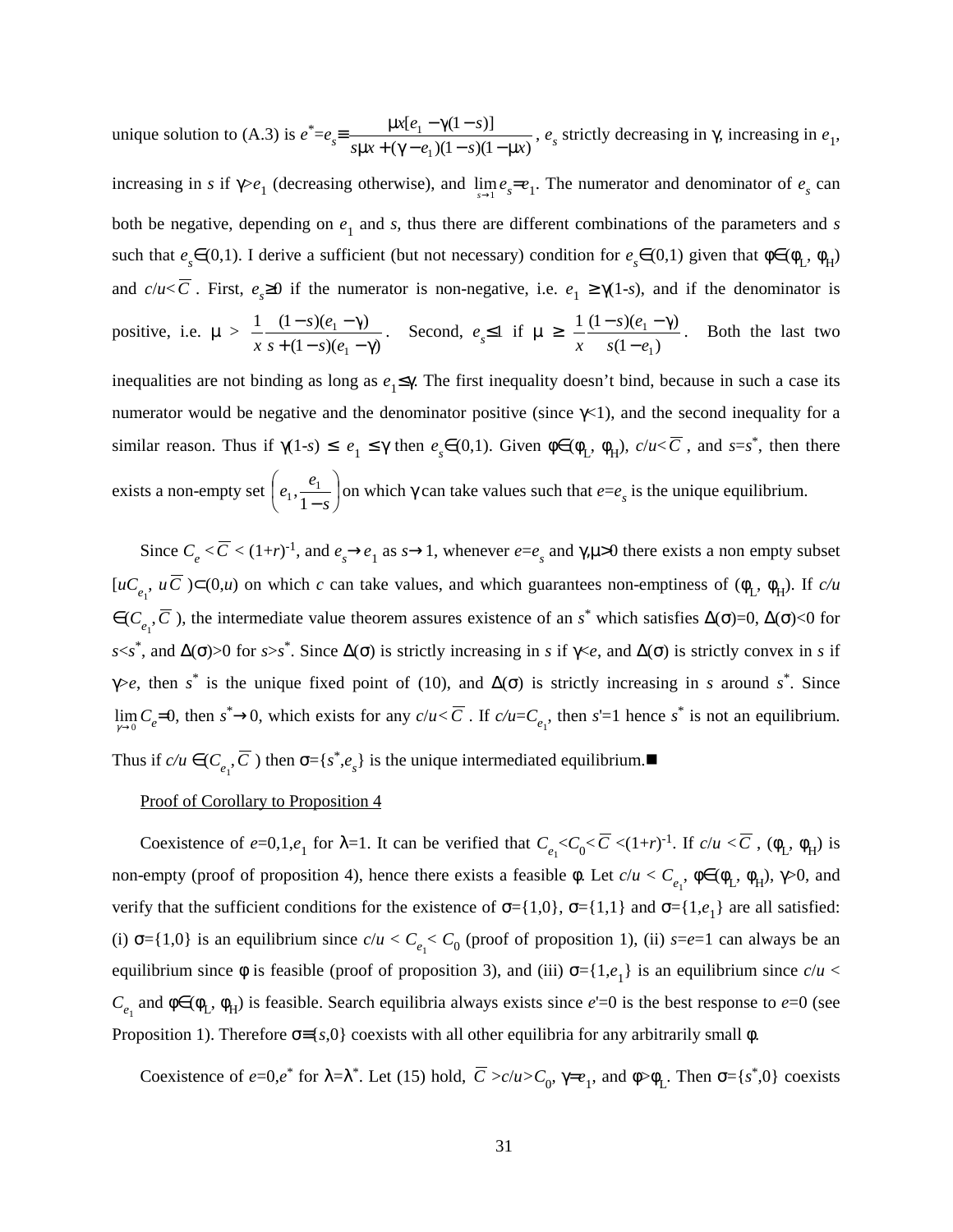with  $\sigma = \{s^*, e^*\}$  since  $C_0 > C_{e_1}$ , so that  $c/u \in (C_{e_1}, \overline{C})$  holds.

# Proof of Proposition 5

Let  $\gamma, \mu > 0$ , and suppose an intermediated equilibrium exists, i.e.  $\sigma = \sigma^* = \{s^*, e^*\}$ . Since  $K(\sigma) = 0$ ,  $V_g$  in equilibrium is a constant,  $V_g = (u-c-\phi)/r$ . Since  $V_m$  is a function of  $V_g$ , then  $V_m$  is also a constant. Rearranging (1)-(3) in the conjectured equilibrium  $\Delta(\sigma)$ =0 whenever  $\lambda^* = \gamma$  $rc + c\mu x$  $rV_g + c\mu x$  $+ c \mu$  $+\epsilon \mu x$ , where  $\lambda^* > \gamma$  since

$$
V_g > c
$$
, from (15). Clearly  $\frac{\partial \lambda^*}{\partial \mu} < 0$  whenever  $\sigma^*$  is an equilibrium, since  $\frac{\partial V_g}{\partial \mu}\Big|_{\sigma^*} = 0$ . Notice that this does

not imply that *s*\* is strictly decreasing in µ, however, since the marginal change in *e*\* must also be considered.<sup>27</sup> Using  $\lambda^*$ ,  $s^* = \frac{\gamma[u - \phi - c(1 - \mu x)][\mu x + e(1 - \mu x)]}{c\mu x(r + \mu x) + \gamma e(1 - \mu x)[u - \phi - c(1 - \mu x)]}$  $c\mu x(r + \mu x) + \gamma e(1 - \mu x)[u - \phi - c(1 - \mu x)]$  $u - \phi - c(1 - \mu x)$ ][ $\mu x + e(1 - \mu x)$  $\frac{\gamma[u - \phi - c(1 - \mu x)][\mu x + e(1 - \mu x)]}{\mu x(r + \mu x) + \gamma e(1 - \mu x)[u - \phi - c(1 - \mu x)]}$ ,  $s^* > 0$  for  $\phi < \phi_H$  (  $u \cdot \phi - c(1 - \mu x) > 0$  in

that case), and 
$$
s^* < 1
$$
 for  $\gamma < \frac{r + \mu x}{u - \phi - c(1 - \mu x)}$ , hence  $s^* \to 1$  as  $\mu \to \widehat{\mu} = \frac{\gamma(u - c - \phi) - r}{x(1 - c\gamma)}$ .

 $\phi > \phi$ <sub>r</sub> is necessary for the equilibrium, an inequality equivalent to  $\mu$  being in a proper subset of (0,1), call it M. If  $\sigma = \sigma^*$  exists on M, and  $\hat{\mu} \in M$ , then  $s=1$  for  $\mu \leq \hat{\mu}$  and  $s<1$  for  $\mu > \hat{\mu}$ . If  $\hat{\mu}$  is (weakly) smaller than the lower bound of M, then  $s<1 \forall \mu$  which support  $\sigma^*$ .  $\sigma = \sigma^*$  is not an equilibrium if  $\hat{\mu}$  is (weakly) larger than the upper bound of M (neither to the left of  $\hat{\mu}$ , since *s*=1, nor to the right); since this upper bound must be strictly less than one,  $\hat{\mu}$  must be bounded away from one if  $\sigma^*$  is an equilibrium.

#### Proof of Proposition 6

Recall that  $\sigma = \{s^*, 0\}$  coexists with other equilibria  $\forall \gamma > 0$ ,  $\phi \geq 0$ , and some  $\mu$ . Hence control over  $\gamma$  is not sufficient to guarantee  $\lambda = 1$ , but is necessary since  $e \neq 1$  and  $\lambda = 1$  requires  $\gamma > 0$  (propositions 1 and 4). Control of  $\mu$  is not sufficient since  $\sigma = \{s^*, 0\}$  exists for  $\gamma$  sufficiently low (corollary to proposition 1). Control over  $\phi$  is not sufficient for  $\sigma = \{1,1\}$  because of its coexistence with  $\sigma = \{s^*,0\}$ , for some  $\mu$  and  $\gamma$ .

# Proof of Proposition 7

Consider  $s = \lambda = 1$ , hence  $T = (1 - \mu)[\mu x(1 - e) + e]\tau$ , while  $Z = v = 0$  for all *e*. Assume that *z*'(γ) o and, given τ, a feasible government plan. Compare welfare in the three outcomes, search, intermediated, and deterministic, respectively denoted by *W*(0), *W*(*e*<sub>1</sub>), and *W*(1). *e*=0 is an equilibrium when  $c/u \le C_0$  and

<sup>&</sup>lt;sup>27</sup> In the baseline case *s* increases around  $\mu$ =0.16 (where *e* is increasing rapidly) while  $\lambda$  is always decreasing.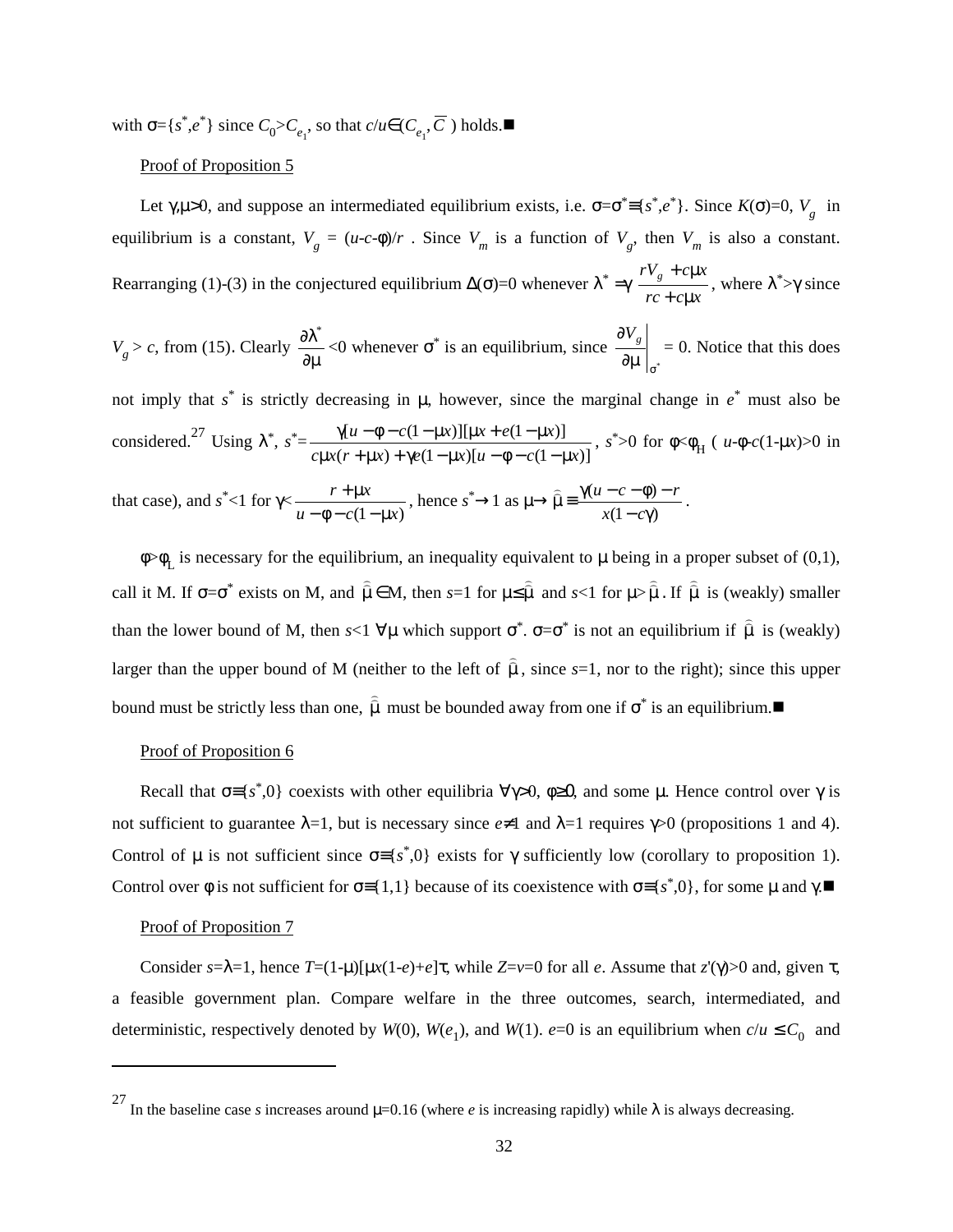$\gamma > 0$ . Note that  $rV_g \equiv \mu x(V_m - V_g)$  while  $rW = r\mu(V_m - V_g) + rV_g$ , thus  $rW = \mu(1 - \mu)x(u - c)$ . The "optimal" amount of money is  $\mu = 1/2$ , since it maximizes the frequency of exchange.  $e=1$  is always an equilibrium, in which case  $\mu=0$ ,  $T=\tau$ , and  $rW=u-c-\phi$ .  $e=e_1$  is an equilibrium when  $c/u \leq C_{e_1}$ ,  $\gamma>0$ . Since  $e=e_1$  iff  $rV_g \equiv \mu x(V_m - V_g)$ = *u*-*c*-φ, then *rW* =  $\frac{(u-c)(1-\mu)(1-e)\mu}{1-(1-\mu)e^{x}/(r+x)}$  $\frac{e x}{r + x}$  $(u-c)(1-\mu)(1-e)\mu x$  $-(1 - \mu) e^{-r}$  $\frac{(-c)(1-\mu)(1-e)\mu x}{\mu}$  =  $(u-c-\phi)$  $\frac{r+x}{x}$ . Given *c*, *rW*(*e*<sub>1</sub>)<*rW*(0) since

1  $\frac{(1-e)}{1-(1-\mu)ex/(r+x)}$  $\frac{e^+e^-}{e^x/(r+x)}$  < 1. Therefore  $e=e_1$  is always dominated. Recall that  $\mu=1/2$  maximizes  $rW(0)$ , thus a

sufficient condition for *rW*(1)≥*rW*(0) is  $\phi$  ≤ (*u-c*)[1-µ(1-µ)*x*]|<sub>µ=0.5</sub>.■

#### **References**

- Aiyagari, S.R. and N. Wallace, 1997, Government Transaction Policy, the Medium of Exchange and Welfare, *Journal of Economic Theory*, Vol. 74, 1-18
- Aiyagari, S.R., N. Wallace, and R. Wright, 1996, Coexistence of Money and Interest-Bearing Securities, *Journal of Monetary Economics*, Vol. 37, 397-419
- Avery, R. B., G. E. Elliehausen, A. B. Kennickell, and P. A. Spindt, 1987, Changes in the Use of Transaction Accounts and Cash from 1984 to 1986, *Federal Reserve Bullettin*, March, 179-196.

Camera, G., 1998, Dirty Money, Purdue University, Working Paper.

- Camera, G., 2000, Money, Search, and Costly Matchmaking, *Macroeconomic Dynamics*, Vol. 4, No. 3.
- Camera, G. and D. Corbae, 1999, Money and Price Dispersion, *International Economic Review*, Vol. 40, 985-1008.
- Cohen, L.E. and R. Machalek, 1988, A General Theory of Expropriative Crime: An Evolutionary Ecological Approach, *American Journal of Sociology*, Vol. 94, 465-501
- Emmons, W. R., 1996, Price Stability and the Efficiency of the Retail Payments System, *Federal Reserve Bank of St. Louis Review*, September/October, 49-68
- FATF, 1998, Annual Report 1997/98, Organization for Economic Cooperation and Development
- Feige, E. L., 1994, The Underground Economy and the Currency Enigma, *Public Finance*, Vol. 49(0), Suppl. 119-36.
- Goodhart, C. A. E., 1989, Money, Information and Uncertainty (Houndmills, Basingstoke and London, MacMillan), 381-382.
- Green, E. J. and W. E. Weber, 1996, Will The New \$100 Bill Decrease Counterfeiting?, Federal Reserve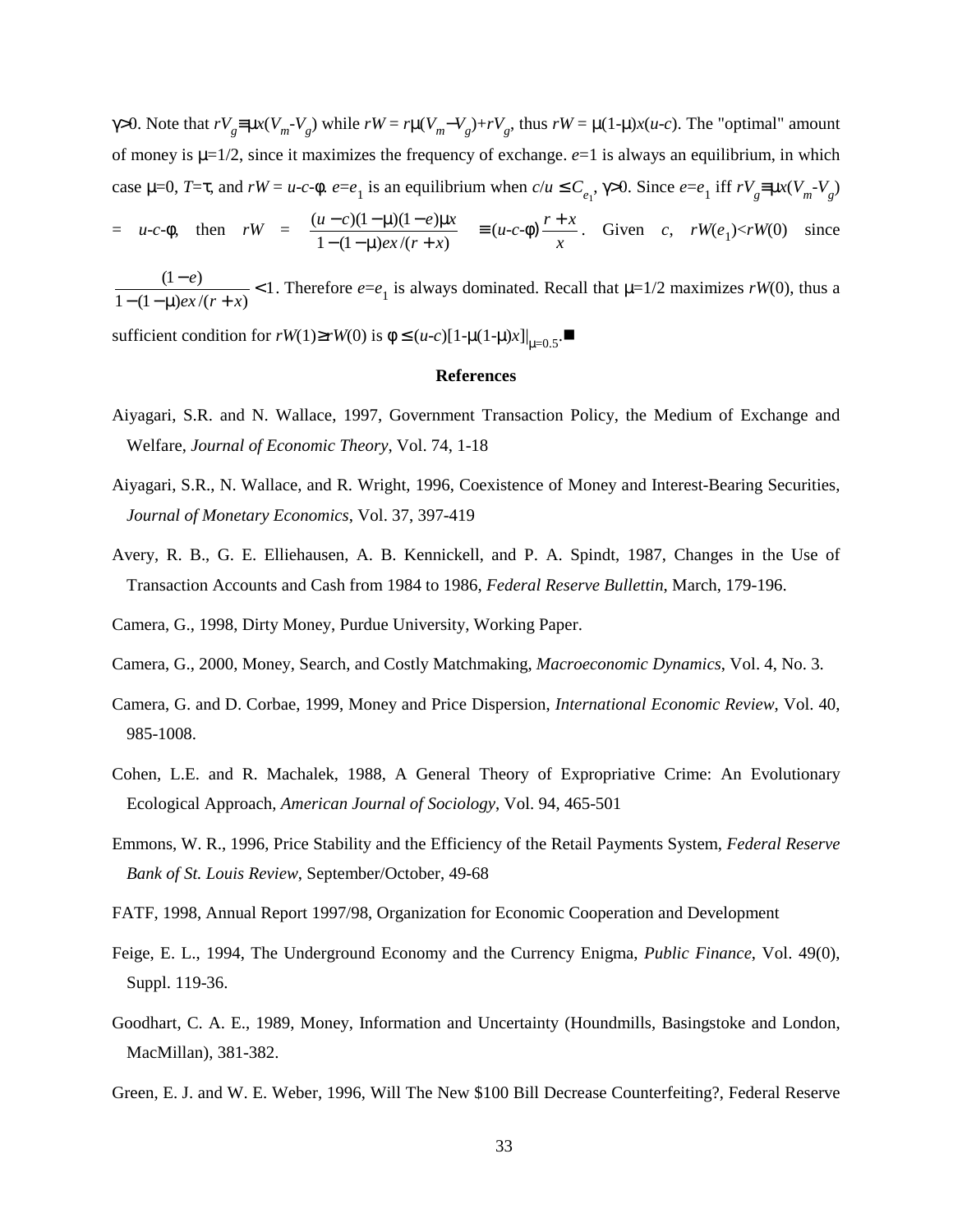Bank of Minneapolis, Working Paper 571, September.

- Green, E. and R. Zhou, 1998, A Rudimentary Model of Search with Divisible Money and Prices, *Journal of Economic Theory*, Vol. 81, 252-271
- Grossman, G. M. and C. Shapiro, 1988, Counterfeit-Product Trade, *American Economic Review*, Vol. 78, 58-75
- Humphrey, D. B. and A. N. Berger, 1990, Market failure and Resource Use: Economic Incentives to Use Different Payment Instruments, in: D. B. Humphrey, Ed., *The U.S. Payment System: Efficiency, Risk, and the Role of the Federal Reserve* (Boston, Kluwer Academic Publishers) 45-86
- Humphrey, D. B., L. B. Pulley, and V. M. Jukka, 1996, Cash, Paper, and Electronic Payments: A Cross-Country Analysis, *Journal of Money, Credit and Banking*, Vol. 28, 914-939
- Kimball, R.C., 1981, Trends in the Use of Currency, *New England Economic Review*, September/October, 43-53
- Kiyotaki, N. and R. Wright, 1993, A Search Theoretic Approach to Monetary Economics, *American Economic Review*, 83, 63-77.
- Kruger, M., 1997, The Demand for Currency in Germany, manuscript, University of Western Ontario.

Laurent, R. D., 1979, Currency and the Subterranean Economy, *Economic Perspectives*, 3, 3-6.

- Li, V., 1995, The Optimal taxation of Fiat Money in Search Equilibrium, *International Economic Review*, Vol. 36, 927-42.
- Li, Y. and R. Wright, 1998, Government Transaction Policy, Media of Exchange, and Prices, *Journal of Economic Theory*.
- Molico, M., 1996, The Distribution of Money and Prices in Search Equilibrium, unpublished Ph.D. dissertation, University of Pennsylvania
- Porter, R. D. and R. A. Judson, 1996, The Location of US Currency: How Much is Abroad?, *Federal Reserve Bulletin*, October, 883-903.
- Rogoff, K., 1998, Blessing or Curse? Foreign and Underground Demand for Euro Notes, *Economic Policy*, April, 262-303
- Shi, S., 1995, Money and Prices: A Model of Search and Bargaining, *Journal of Economic Theory*, Vol. 67, 467-496.
- Smith, S., 1989, European Perspectives on the Shadow Economy, *European Economic Review*, Vol. 33,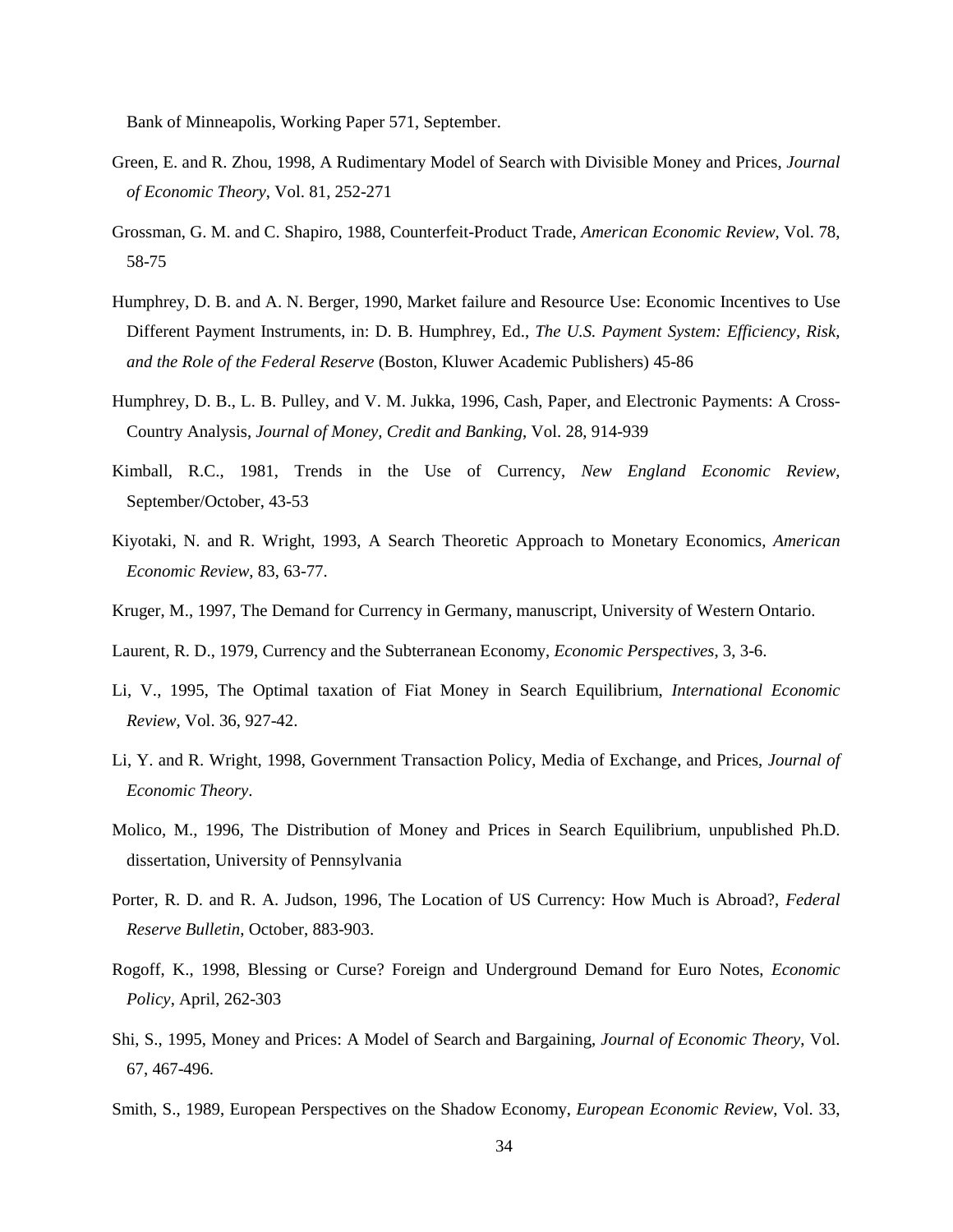589-596.

- Soller Curtis, E. and C. Waller, 2000, A Search Theoretic Model of Legal and Illegal Currency, *Journal of Monetary Economics*, Vol. 45, 155-184.
- Sprenkle, C. M., 1993, The Case of the Missing Currency, *Journal of Economic Perspectives*, Vol. 7, 173-184.
- Sumner, S. B., 1990, The Transactions and Hoarding Demand for Currency, *Quarterly Review of Economics and Business*, Vol. 30, 75-89
- Taber A., and N. Wallace, 1999, A Matching Model with Bounded Holdings of Indivisible Money, *International Economic Review*, 40, 4, 961-984.
- Vila, B.J. and L.E. Cohen, 1993, Crime as Strategy: Testing an Evolutionary Ecological Theory of Expropriative Crime, *American Journal of Sociology*, Vol. 98, 873-912
- United Nations, 1997, *World Drug Report*
- Zhou, R.L., 1999, Individual and Aggregate Real Balances in a Random Matching Model, *International Economic Review*, Vol. 40, 1009-1038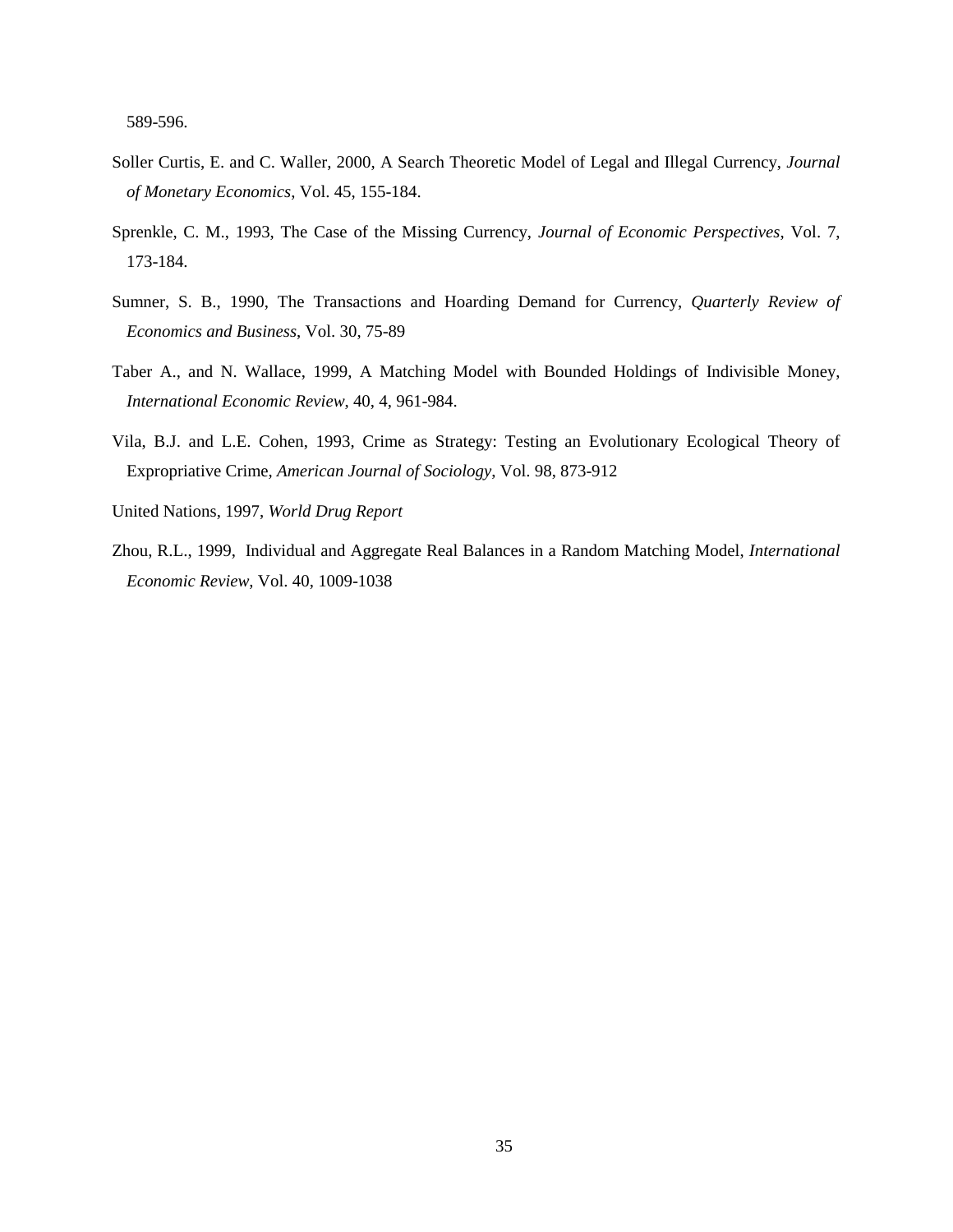

Figure 1. Best response *s*' when *e*=0



Figure 2 – Equilibria.

*e*=λ=0 if  $\gamma$ =0; *e*=0 and λ=1 in 5 through 8; *e*=0 and  $\lambda = \lambda^*$  in 1 through 4; *e*=λ=1 everywhere; *e*=1 and  $λ = λ^*$  in 2 (multiple equilibria may exist in 1 and 4 if  $γ$  is small);  $e=e_1$  and  $λ = 1$  in 6;  $e=e_s$  and  $λ = λ^*$  on part of 2, 3, and 8.